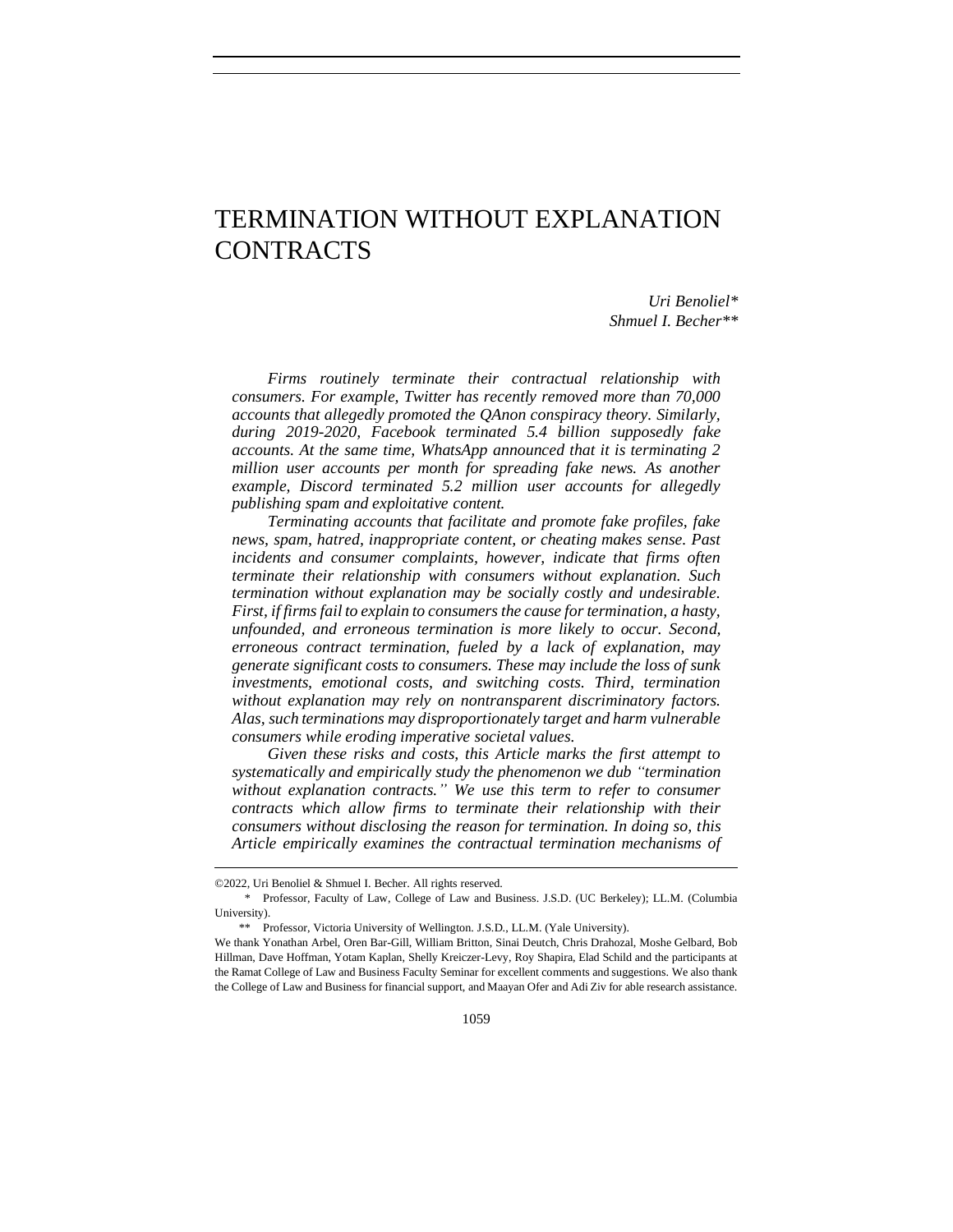## 1060 UNIVERSITY OF ILLINOIS LAW REVIEW [Vol. 2022

*500 online contracts of the most popular websites in the United States. The results of our study show, among other things, that the vast majority of these contracts are nontransparent termination without explanation contracts. We therefore propose to consider imposing a duty to explain on firms. We also present a transparency index that captures key aggravating factors and can help tackle the issue from a holistic approach.* 

## TABLE OF CONTENTS

| <b>TERMINATION WITHOUT EXPLANATION CONTRACTS 1066</b>             |  |
|-------------------------------------------------------------------|--|
| А.                                                                |  |
| $B_{\cdot}$                                                       |  |
| 1. The Erroneous Contract Termination Phenomenon 1070             |  |
| 2. Lack of Explanation and Erroneous Terminations 1075            |  |
|                                                                   |  |
|                                                                   |  |
| A                                                                 |  |
| B.                                                                |  |
|                                                                   |  |
| NORMATIVE DISCUSSION AND POLICY RECOMMENDATIONS  1091<br>$IV_{-}$ |  |
| A                                                                 |  |
| B.                                                                |  |
|                                                                   |  |
|                                                                   |  |
|                                                                   |  |

## I. INTRODUCTION

<span id="page-1-0"></span>Imagine yourself locked out of your favorite social media account without knowing why or what happened. Frustrated, you try to contact the social media platform. You get no response. You search online, and you find you are not alone. This has happened to other users in the past. Being a sophisticated user, your next step is to browse the terms and conditions of the social media platform. To your horror, the terms read that "we may, at our sole discretion, terminate your account for any reason."<sup>1</sup> You try again to access your account. And again. Yet with no success.

<sup>1.</sup> As the findings of this Article reveal, such terms are prevalent. *See infra* Section III.C. For two concrete examples, see *Spotify Terms and Conditions of Use*, SPOTIFY, https://www.spotify.com/us/legal/end-useragreement/#s16 (last visited Mar. 13, 2022) [https://perma.cc/WYU8-EMHU] ("Spotify may terminate these Terms . . . or suspend your access to the Spotify Service at any time. . ."); *Zillow Terms of Use*, ZILLOW, https://www.zillow.com/z/corp/terms/ (last visited Mar. 18, 2021) [https://perma.cc/HY27-XKX6] ("[W]e may, in our sole discretion . . . terminate your access to your account . . . at any time for any reason, with or without notice.").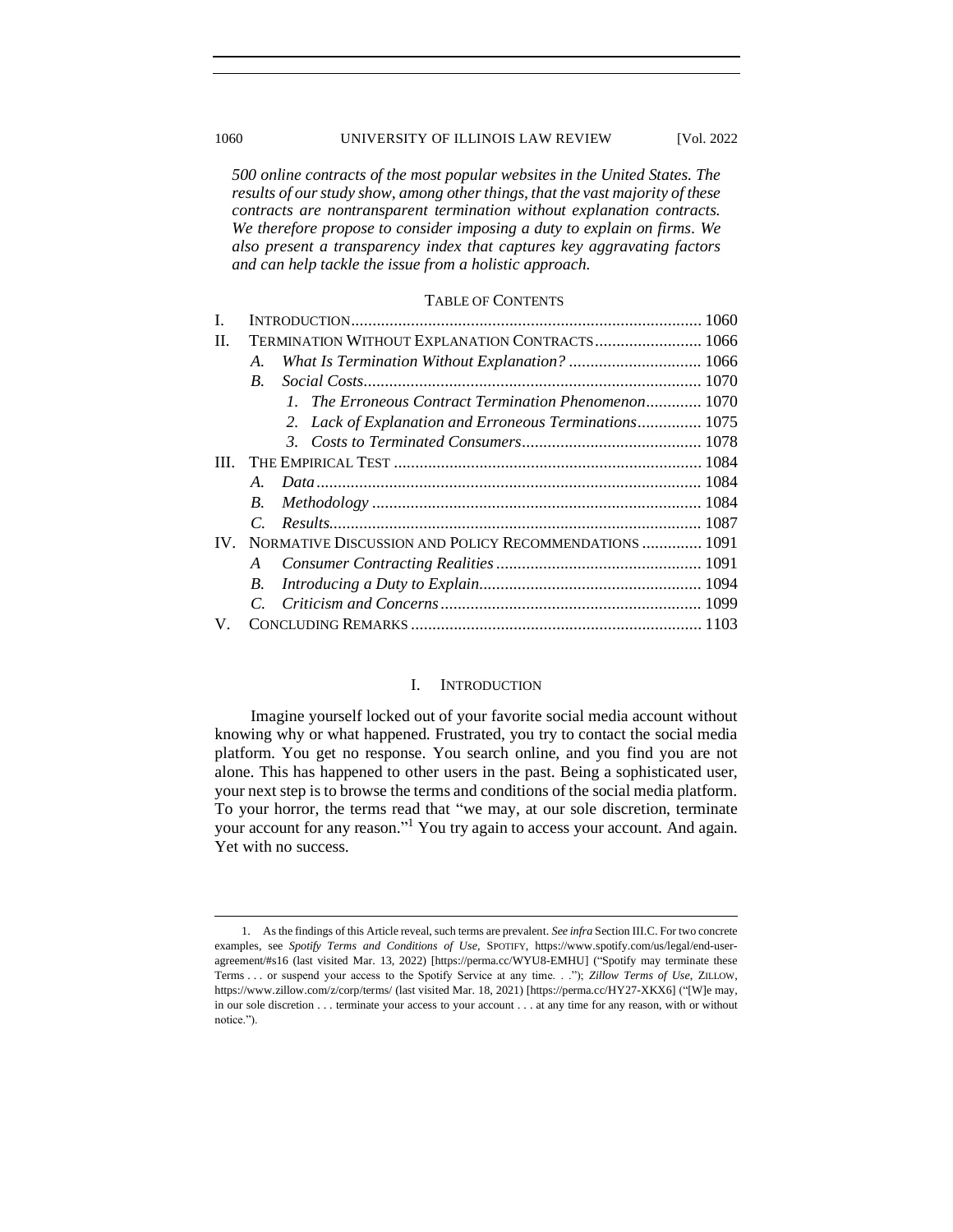This is not a fictional scenario. Businesses routinely close user accounts and terminate their relationship with consumers.<sup>2</sup> For example, Twitter has recently removed more than 70,000 accounts that allegedly promoted the QAnon conspiracy theory.<sup>3</sup> Similarly, during 2019, Facebook terminated 5.4 billion supposedly fake accounts;<sup>4</sup> WhatsApp announced that it is terminating 2 million user accounts per month—that is, 24 million accounts a year—for apparently spreading fake  $n$ ews,<sup>5</sup> and Discord, an online communication platform, terminated 5.2 million user accounts for allegedly publishing spam and exploitative content.<sup>6</sup> Also recently, Infinity Ward, an American video game developer, terminated 50,000 accounts due to alleged cheating and hacking by users.

Firms may wish to terminate user accounts that facilitate fake profiles, fake news, spam, inappropriate content, hatred, or cheating.<sup>8</sup> Firms may also legitimately wish to terminate their relationship with consumers who undermine the firms' objectives, breach the firm's guidelines or policy, risk the firm's

5. Michael Safi, *WhatsApp 'Deleting 2m Accounts a Month' to Stop Fake News*, GUARDIAN (Feb. 6, 2019, 11:00 AM), https://www.theguardian.com/technology/2019/feb/06/whatsapp-deleting-two-millionaccounts-per-month-to-stop-fake-news [https://perma.cc/S6UL-VU2H].

<sup>2.</sup> In this Article we use the terms "users" and "consumers" interchangeably.

<sup>3.</sup> [Kate Conger,](https://www.nytimes.com/by/kate-conger) *Twitter, in Widening Crackdown, Removes Over 70,000 QAnon Accounts*, N.Y. TIMES (Jan 20, 2021), https://www.nytimes.com/2021/01/11/technology/twitter-removes-70000-qanon-accounts.html [https://perma.cc/92SZ-HQ4L] ("Twitter . . . said that it had removed more than 70,000 accounts that promoted the QAnon conspiracy theory in recent days."). Notably, Twitter had also recently banned former President Donald Trump from its service "due to the risk of further incitement of violence." *See* Kate Conger & Mike Isaac, *Twitter Permanently Bans Trump, Capping Online Revolt*, N.Y. TIMES (Jan. 12, 2021), https://www.nytimes.com/2021/01/08/technology/twitter-trump-suspended.html [https://perma.cc/5766-9NY2].

<sup>4.</sup> Brian Fung & Ahiza Garcia, *Facebook Has Shut Down 5.4 Billion Fake Accounts This Year*, CNN (Nov. 13, 2019, 8:57 PM), https://edition.cnn.com/2019/11/13/tech/facebook-fake-accounts/index.html [https:// perma.cc/5XQB-Q88Y].

<sup>6.</sup> Jon Porter, *Discord Says It's Banning Millions of Accounts to Tackle Spam*, VERGE (Mar. 20, 2020, 2:00 PM), https://www.theverge.com/2020/3/20/21188273/discord-transparency-report-moderation-q2-q3-q4- 2019-spam-exploitative-content [https://perma.cc/Q4WM-TCXF].

<sup>7.</sup> Cass Marshall, *Over 50,000 People Have Been Banned from Call of Duty: Warzone*, POLYGON (Mar. 31, 2020, 5:51 PM), https://www.polygon.com/2020/3/31/21202101/call-of-duty-warzone-infinity-ward-bancheaters-battle-royale [https://perma.cc/WC5Z-MNV4].

<sup>8.</sup> For a few recent examples, see Jaclyn Diaz, *Twitter Permanently Suspends Steve Bannon Account After Beheading Comments,* NPR (Nov. 6, 2020, 11:56 AM), https://www.npr.org/2020/11/06/932052602/twitter-permanently-suspends-steve-bannon-account-afterbeheading-comments [https://perma.cc/5YYG-FUUQ]; Donie O'Sullivan, *Twitter Deletes China-Linked Accounts that Spread False Information About Hong Kong and Covid-19,* CNN (June 12, 2020, 11:19 AM), https://edition.cnn.com/2020/06/11/tech/twitter-manipulation-account-removal/index.html

<sup>[</sup>https://perma.cc/KV7G-5C3K]; Anna Schecter, *Twitter Suspends More than 50 White Nationalist Accounts,*  NBC NEWS (July 11, 2020, 2:08 PM), https://www.nbcnews.com/tech/social-media/twitter-suspends-more-50 white-nationalist-accounts-n1233469 [https://perma.cc/7RGZ-KJFD]; Derrick Bryson Taylor, *Twitter Permanently Suspends Accounts of Ilhan Omar's Potential Challenge*r, N.Y. TIMES (Nov. 30, 2019), https://www.nytimes.com/2019/11/30/us/Danielle-Stella-Twitter-Ilhan-Omar.html [https://perma.cc/ 246U-DGDA]; Chris Velazco, *Facebook Shut Down 10 Fake-Account Networks Over the Last Month*, ENGADGET (Oct. 8, 2020), https://www.engadget.com/facebook-inauthentic-behavior-takedown-nigeriamyanmar-turning-point-usa-175501052.html [https://perma.cc/JH5N-FJU7].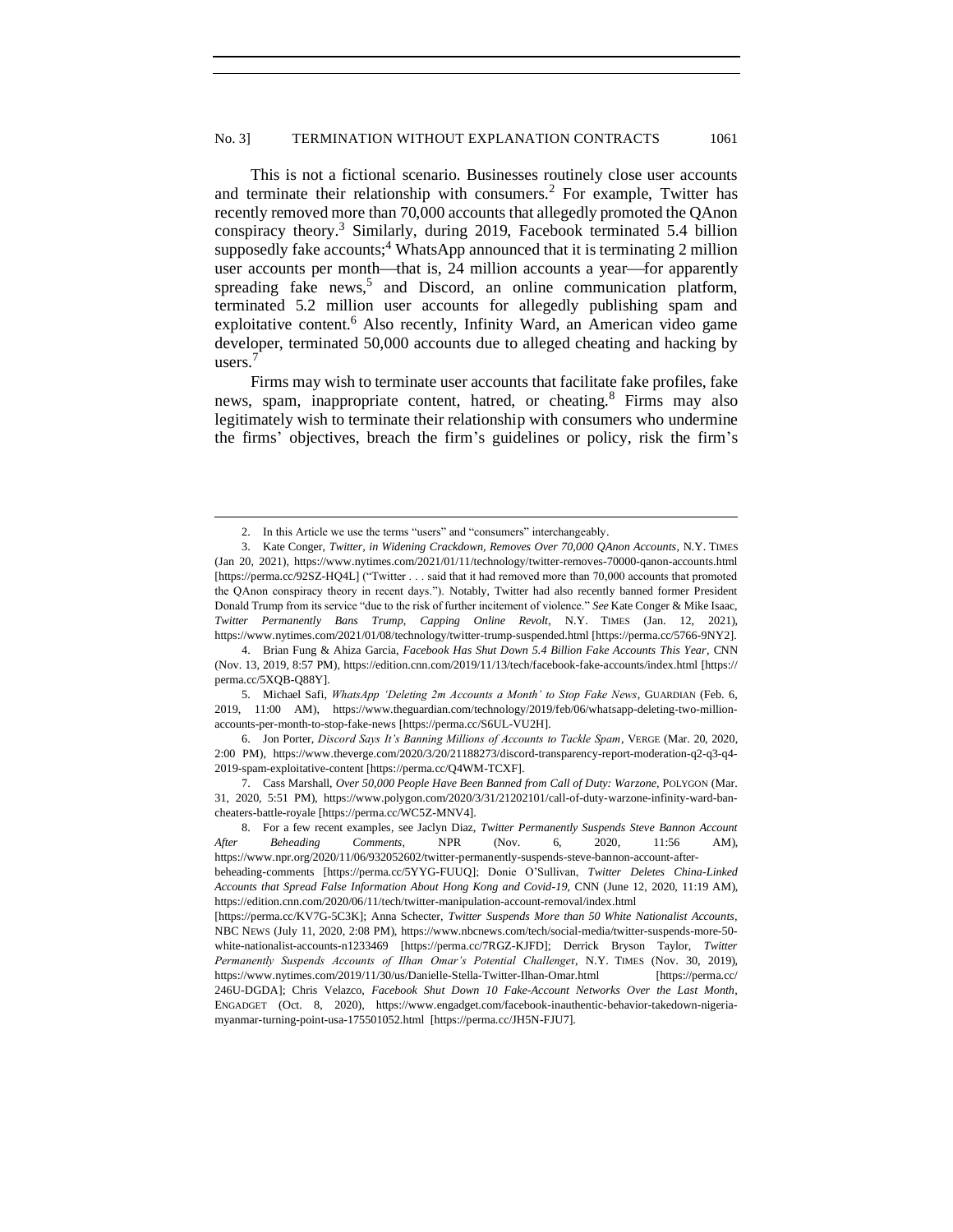<span id="page-3-4"></span>security, or harm the interests of other users.<sup>9</sup> Such terminations make sense, and in the online realm, they are often granted legal immunity under federal law.<sup>10</sup>

<span id="page-3-2"></span><span id="page-3-1"></span>Nevertheless, consumer terminations also raise thorny questions. For starters, how does one know firms do not terminate consumers for incorrect, illegitimate, or unfair reasons? For example, might users of online dating apps be discriminated against based on their sexual orientation?<sup>11</sup> Are overweight women more likely than thin women to be banned from a platform like Instagram?<sup>12</sup> Can TikTok terminate users who allegedly do not adhere to the firm's "invisible modesty code?"<sup>13</sup> Can online shoppers find their accounts terminated because they make "too many" returns, although the firm's return policy does not warn about such a possibility?<sup>14</sup> Are users of some origins or ethnicities more likely than others to be unjustly or arbitrarily banished from clubs or social media platforms?<sup>15</sup>

<span id="page-3-5"></span><span id="page-3-3"></span><span id="page-3-0"></span>The literature that examines the questions surrounding the formation of consumer contracts and consumers' consent *ex ante* is vast.<sup>16</sup> At the same time,

<sup>9</sup>*. See, e.g.*, *YouTube Community Guidelines Enforcement,* GOOGLE TRANSPARENCY REP., https://transparencyreport.google.com/youtube-policy/removals?hl=en (last visited Mar. 13, 2022) [https://perma.cc/Q8GH-PPDX] (detailing the numbers of removed channels by removal reason); *see also* ERICA NEWLAND, CAROLINE NOLAN, CYNTHIA WONG & JILLIAN YORK, ACCOUNT DEACTIVATION AND CONTENT REMOVAL 13 (2011).

<sup>10</sup>*. See* 47 U.S.C. § 230(c)(2)(A) (granting federal statutory immunity to online providers that seek, in good faith, "to restrict access to or availability of material that the provider or user considers to be obscene, lewd, lascivious, filthy, excessively violent, harassing, or otherwise objectionable, whether or not such material is constitutionally protected").

<sup>11</sup>*. See*, *e.g.*, Jamie Frevele, *Transgender Tinder Users Are Being Banned Without Explanation*, MEDIAITE (June 4, 2015, 3:36 PM), https://www.mediaite.com/online/transgender-tinder-users-are-being-banned-withoutexplanation/ [https://perma.cc/T2SS-SDAY].

<sup>12</sup>*. See*, *e.g.*, Rebecca "Burt" Rose, *Instagram Apologizes for Deleting Plus-Size Woman's Account*, JEZEBEL (July 16, 2014, 11:10 AM), https://jezebel.com/instagram-apologizes-for-deleting-plus-size-womansacco-1605831194 [https://perma.cc/5WSF-A7FG].

<sup>13</sup>*. See* Sam Biddle, Paulo Victor Ribeiro & Tatiana Dias, *Invisible Censorship,* INTERCEPT (Mar. 15, 2020, 11:02 PM), https://theintercept.com/2020/03/16/tiktok-app-moderators-users-discrimination/ [https:// perma.cc/9MW2-7NJA] ("[W]omen who didn't hew to TikTok's invisible modesty code could have their streams terminated and their accounts banned, the livestream policy document shows.").

<sup>14</sup>*. See*, *e.g.*, Khadeeja Safdar & Laura Stevens, *Banned from Amazon: The Shoppers Who Make Too Many Returns*, WALL ST. J. (May 22, 2018, 5:30 AM), https://www.wsj.com/articles/banned-from-amazon-theshoppers-who-make-too-many-returns-1526981401 [https://perma.cc/G22M-4UFN].

<sup>15</sup>*. Cf.* Fteja v. Facebook, Inc., 841 F. Supp. 2d 829, 831 (S.D.N.Y. 2012) ("Facebook 'discriminated' against [plaintiff] 'based on [his] religion and ethnicity,' specifically that he is a Muslim and his name is Mustafa.").

<sup>16.</sup> For a few examples, see Ian Ayres & Alan Schwartz, *[The No-Reading Problem in Consumer Contract](https://1.next.westlaw.com/Link/Document/FullText?findType=Y&serNum=0402385103&pubNum=0001239&originatingDoc=I10e9de7bb9a211e498db8b09b4f043e0&refType=LR&fi=co_pp_sp_1239_579&originationContext=document&transitionType=DocumentItem&contextData=(sc.Search)#co_pp_sp_1239_579)*  Law, 66 STAN. L. REV[. 545 \(2014\)](https://1.next.westlaw.com/Link/Document/FullText?findType=Y&serNum=0402385103&pubNum=0001239&originatingDoc=I10e9de7bb9a211e498db8b09b4f043e0&refType=LR&fi=co_pp_sp_1239_579&originationContext=document&transitionType=DocumentItem&contextData=(sc.Search)#co_pp_sp_1239_579) (addressing the problem that stems from consumers' tendency not to read form contracts); Yannis Bakos, Florencia Marotta-Wurgler & David R. Trossen, *Does Anyone Read the Fine Print? Consumer Attention to Standard-Form Contracts*, 43 J. LEGAL STUD. 1 (2014) (examining whether consumers read End-user license agreements ("EULAs")); OREN BAR-GILL, SEDUCTION BY CONTRACT 1 (2012) (explaining how firms can exploit consumers' cognitive biases and draft one-sided and inefficient contracts in various important markets); Uri Benoliel & Shmuel I. Becher, *The Duty to Read the Unreadable*, 60 B.C. L. REV. 2255, 2257 (2019) (empirically documenting the unreadability of online consumer form contracts); Robert A. Hillman & Jeffrey J. Rachlinski, *Standard-Form Contracting in the Electronic Age,* 77 N.Y.U. L. REV. 429, 433 (2002) (discussing various consumers' vulnerabilities when contracting online); Lewis A. Kornhauser, *Unconscionability in Standard Forms*, 64 CALIF. L. REV. 1151, 1162 (1976) (arguing that most standardized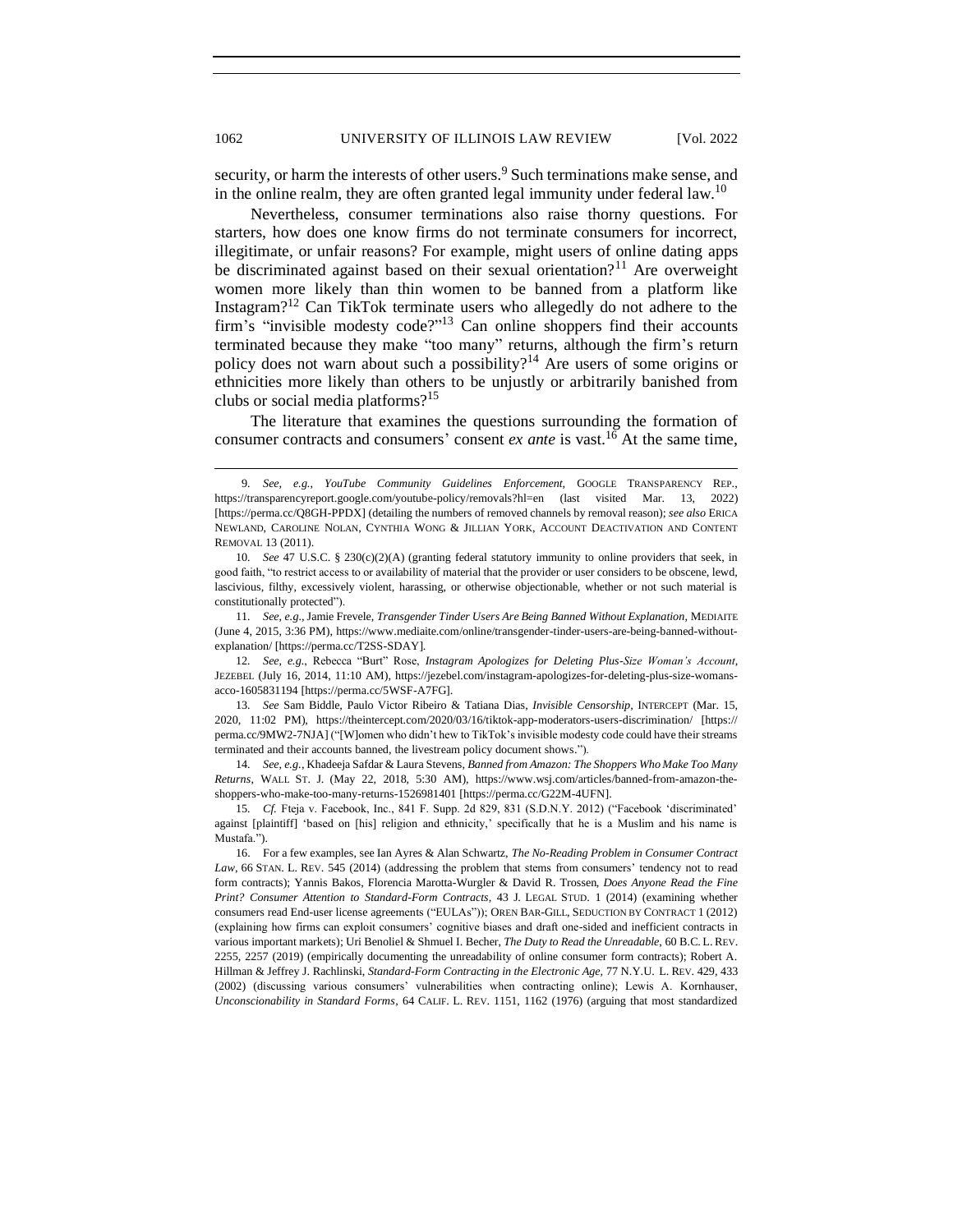key *ex post* issues are yet to receive sufficient scholarly attention. Contractual termination, this Article submits, is clearly one of these issues that merit further consideration and analysis.

<span id="page-4-0"></span>Terminating one's account can have a marked adverse impact on the consumer.<sup>17</sup> Consumers often invest significant time and effort into maintaining their accounts, facilitating social and business interactions.<sup>18</sup> Consumers frequently store valuable information and materials on their accounts.<sup>19</sup> Occasionally, consumers accumulate perks and benefits through their repeated use of these accounts.<sup>20</sup> Some consumers may even define themselves and their personalities using these accounts.<sup>21</sup> They may develop emotional connections with the platform that provides the account and with other users.<sup>22</sup> Thus, consumers commonly rely on these business-to-consumer ("B2C") relationships, assuming such relationships will be accessible, stable, and not hastily terminated.

Disturbingly, however, recurring anecdotal evidence indicates that firms terminate their relationship with consumers and repeatedly fail to provide consumers with any explanation. The users of Amazon, Uber, Tinder, and Facebook, for example, have publicly complained that their accounts were closed without explanation.<sup>23</sup> Similarly, the Consumer Financial Protection Bureau reported that consumers who complained about their bank's decision to close their account often noted that no reason for the termination was provided.<sup>24</sup>

terms should be "candidates for non-enforcement"); Todd D. Rakoff, *Contracts of Adhesion: An Essay on Reconstruction*, 96 HARV. L. REV. 1173, 1176 (1983) (highlighting, among other things, the problem of nonnegotiated, nonsalient boilerplate terms, arguing they should be presumptively unenforceable); MARGARET JANE RADIN, BOILERPLATE: THE FINE PRINT, VANISHING RIGHTS, AND THE RULE OF LAW 19 (2013) (criticizing severely the current legal treatment of standard form contracts).

<sup>17</sup>*. Infra* Section II.B; *see also* Eric Goldman, *Online User Account Termination and 47 U.S.C. § 230*   $(c)(2)$ , 2 U.C. IRVINE L. REV. 659, 659 (2012) ("An online provider's termination of user accounts that facilitate user-generated content can be a major-and potentially even life-changing-event for users.").

<sup>18</sup>*. See infra* Section II.B.

<sup>19.</sup> *See, e.g.*, Uğur Gündüz, *The Effect of Social Media on Identity Construction*, 8 MEDITERRANEAN J. SOC. SCIS. 85, 85 (2017).

<sup>20.</sup> *Id.* at 87.

<sup>21</sup>*. See, e.g.*, *id.* at 85 ("[Social media] enable[s] individuals [to] present themselves to others and determine the way they would like to be perceive[d]"); FUTURE IDENTITIES: CHANGING IDENTITIES IN THE UK: THE NEXT 10 YEARS, GOV'T OFF. FOR SCI. 25 (2013).

<sup>22</sup>*. See, e.g.*, Amanda Lenhart, *Social Media and Friendships,* PEW RSCH. CTR. (Aug 6, 2015), https://www.pewresearch.org/internet/2015/08/06/chapter-4-social-media-and-friendships/ [https://perma.cc/ US8U-PPDZ]; C.B. Bhattacharya & Sankaer Sen, *Consumer-Company Identification: A Framework for Understanding Consumers' Relationships with Companies,* 67 J. MARKETING 76, 82 (2003).

<sup>23</sup>*. See*, *e.g.*, Safdar & Stevens, *supra* not[e 14;](#page-3-0) Tony Merevick, *Uber Will Ban You if You Break These New Rules*, THRILLIST (Dec. 8, 2016), https://www.thrillist.com/news/nation/uber-will-ban-you-if-you-breakthese-new-rules [https://perma.cc/A5HS-2RHC]; Frevele, *supra* not[e 11;](#page-3-1) Anthony Cuthbertson, *Facebook and Instagram Mysteriously Blocks Users in Hungary*, INDEPENDENT (June 20, 2019, 12:34 AM), https://www.independent.co.uk/life-style/gadgets-and-tech/news/facebook-instagram-block-hungary-ban-userswhy-a89656

<sup>46.</sup>html [https://perma.cc/3XCV-GLXA].

<sup>24.</sup> MONTHLY COMPLAINT REPORT, 5 CONSUMER FIN. PROT. BUREAU 1, 12 (Nov. 2015), [https://files.consumerfinance.gov/f/201511\\_cfpb\\_monthly-complaint-report-vol-5.pdf](https://files.consumerfinance.gov/f/201511_cfpb_monthly-complaint-report-vol-5.pdf) [https://perma.cc/P4TA-J7XV].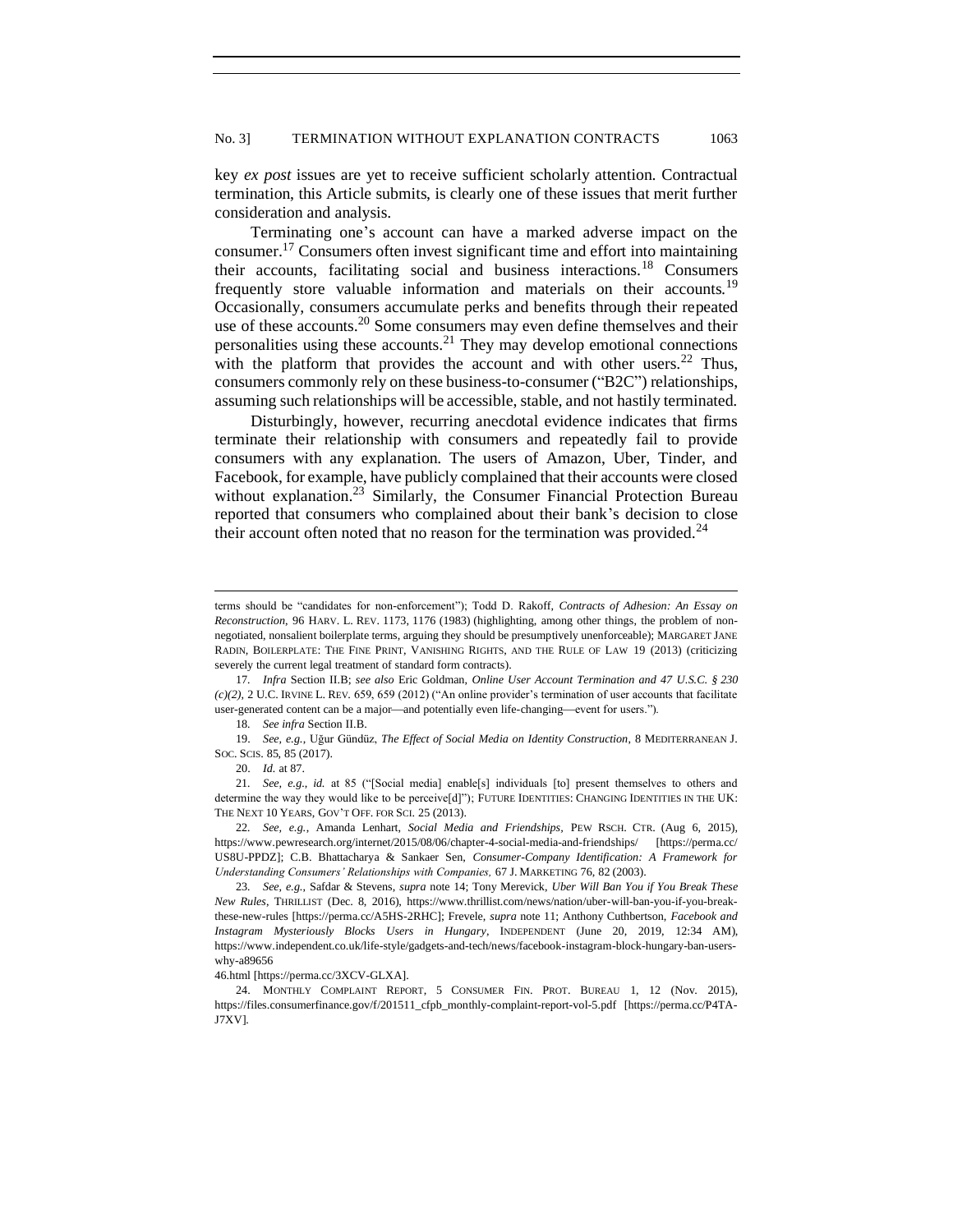<span id="page-5-0"></span>Erroneous contract terminations are also widespread.<sup>25</sup> Consider, for instance, Mark Zuckerberg's admission that Facebook's human reviewers, who enforce its contract terms on users, "make the wrong call in more than 1 out of every 10 cases."<sup>26</sup> Facebook, unfortunately, is not alone. Twitter, Google, Microsoft, Flickr, TikTok, and Instagram have admitted that they had mistakenly terminated user accounts.<sup>27</sup>

<span id="page-5-1"></span>The termination of B2C relationships without explanation can be socially harmful. First, the probability of erroneous contract termination of an innocent consumer increases if the canceling firm fails to explain to consumers the cause for termination.<sup>28</sup> This is mainly because a lack of reasoning increases the risk that the termination process will be hasty and not founded on accurate facts and law.<sup>29</sup> Second, the erroneous termination of consumer contracts, facilitated by a failure to explain the reason for such actions, may generate nontrivial costs to consumers.<sup>30</sup> Most conspicuously, these costs include the loss of the consumers' prior investment in the agreement.<sup>31</sup> Additional loss may come in the form of accumulated benefits and perks that become unavailable upon termination.<sup>32</sup> Furthermore, banned users may experience embarrassment, mental anguish, and emotional distress due to an unjust termination by the firm.<sup>33</sup> On top of that, consumers may incur switching costs when pursuing a similar service or product elsewhere.<sup>34</sup> Third, discriminatory yet nontransparent factors may lead to termination without explanation.<sup>35</sup> Thus, such terminations may disproportionately harm vulnerable consumers while eroding imperative societal values.

The new realities of business-to-consumer contracting practices exacerbate the importance of taking the termination without explanation phenomenon

<sup>25</sup>. Mark Zuckerberg, *A Blueprint for Content Governance and Enforcement*, FACEBOOK, https://www.facebook.com/notes/mark-zuckerberg/a-blueprint-for-content-governance-and-

enforcement/10156443129

<sup>621634/</sup> (May 5, 2021) [https://perma.cc/BL7K-TYXC].

<sup>26.</sup> *Id.*

<sup>27.</sup> Samuel Okike, *Your Twitter Account May Have Been Suspended by Accident*, TECHPOINT AFR. (Aug.8, 2019)[, https://techpoint.africa/2019/08/08/your-twitter-account-may-have-been-suspended-by-accident/](https://techpoint.africa/2019/08/08/your-twitter-account-may-have-been-suspended-by-accident/) [https:// perma.cc/JWZ8-J843; Tom Gerken, *YouTube Backtracks After Pokemon 'Child Abuse' Ban*, BBC (Feb. 18, 2009), <https://www.bbc.com/news/technology-47278362> [https://perma.cc/AD58-7EXM; Paul Muschick, *Microsoft Admits Error in Xbox Ban*, MORNING CALL (Sep. 28, 2011), https://www.mcall.com/news/local/mcxpm-2011-09-28-mc-xbox-consoles-unbanned-092811-story.html [https://perma.cc/3U68-UEYT; *Flickr Accidentally Wipes out Account: Five Years and 4,000 Photos Down the Drain*, TECHCRUNCH (Feb. 2, 2011), https://techcrunch.com/2011/02/02/flickr-accidentally-wipes-out-account-five-years-and-4000-photos-downthe-drain/ [https://perma.cc/WHS7-TNVG; Mary Margaret Olohan, *TikTok Reinstates Live Action Account, Apologizes, Says 'Human Error' Caused Ban*, TENN. STAR (Feb. 2, 2020), https://tennesseestar.com/2020/ 02/02/tiktok-reinstates-live-action-account-apologizes-says-human-error-caused-ban/ [https://perma.cc/9H4N-6SCB; Rose, *supra* note [12.](#page-3-2)

<sup>28</sup>*. See infra* Section II.B.2.

<sup>29</sup>*. See infra* Section II.B.2.

<sup>30</sup>*. See infra* Section II.B.3.

<sup>31</sup>*. See infra* Section II.B.3.i.

<sup>32</sup>*. See infra* Section II.B.3.ii.

<sup>33.</sup> *See infra* Section II.B.3.ii.

<sup>34</sup>*. See infra* Section II.B.3.iv.

<sup>35</sup>. *See infra* Section II.B.3.iv.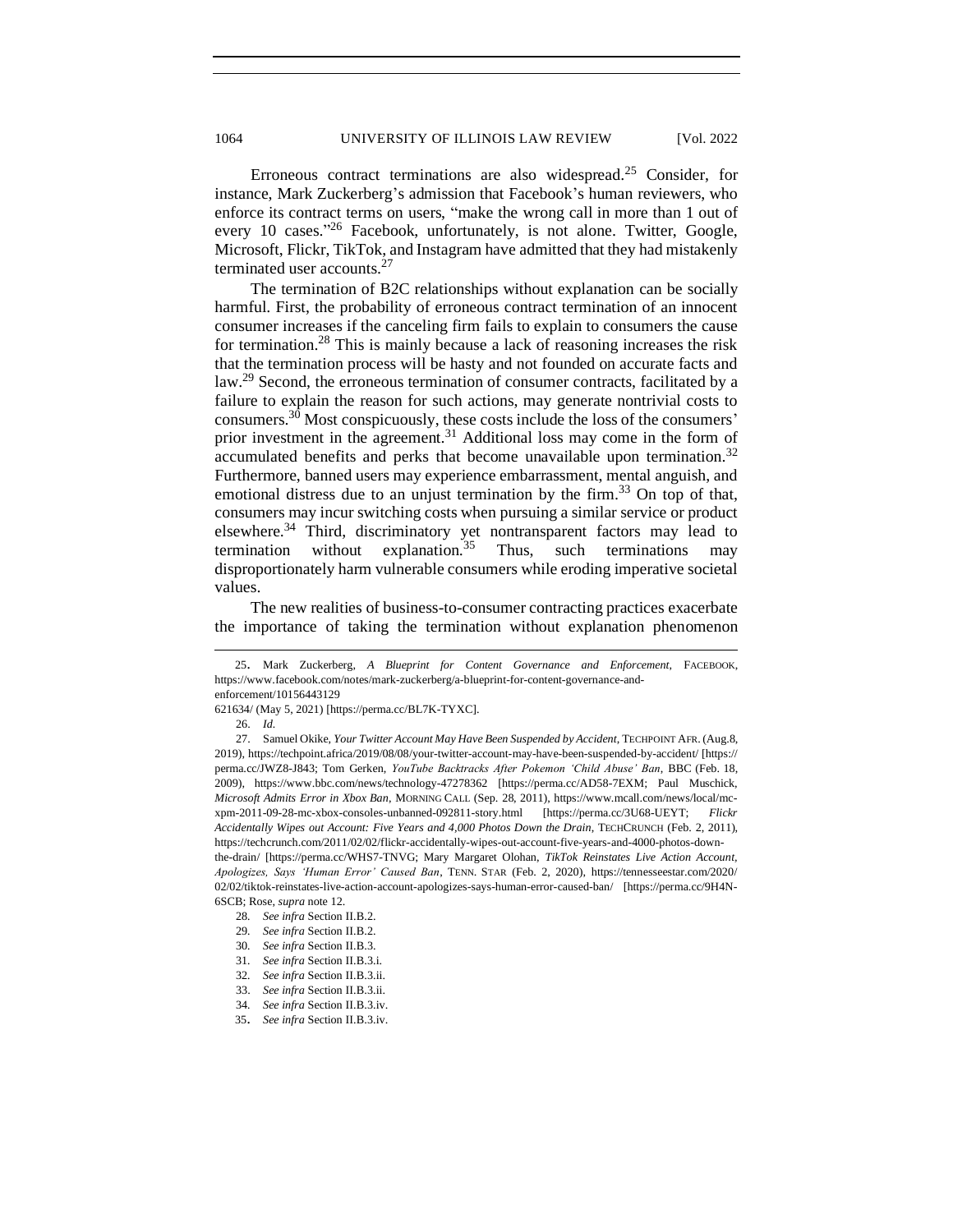seriously. On the one hand, many businesses seek to develop and nurture longterm relationships with and among consumers.<sup>36</sup> These businesses often use communal language and employ shrewd means to instill in consumers the impression that consumers and firms can constitute social-like and meaningful relationships.<sup>37</sup> Consumers might thus lower their guard and attempt to form deep relationships with firms without being aware of the risk of termination without explanation.

On the other hand, businesses use big data and complex algorithms to profile consumers, discriminate among them, and tailor B2C interactions in nontransparent ways.<sup>38</sup> At times, these technologies and algorithms can vield mistakes or be corrupt.<sup>39</sup> Too often, these black-box algorithms perpetuate existing biases and reinforce them in various practices.<sup>40</sup> Furthermore, humanmachine interaction is currently far from perfect, and the aid of machines may introduce bias, noise, and errors into the decision-making process. $41$  On top of that, firms have a financial incentive to minimize their costs around termination. This, in turn, may facilitate rushed and unsubstantiated decisions that do not adequately consider the social and personal costs that erroneous terminations inflict.

Despite these important and interesting issues, little has been said about the termination of consumer agreements.<sup>42</sup> This Article, which examines 500 online

39. For an accessible review of some prominent failures see, for example, Noah Blier, *Stories of AI Failure and How to Avoid Similar AI Fails*, LEXALYTICS (Jan. 30, 2020), https://www.lexalytics.com/lexablog/storiesai-failure-avoid-ai-fails-2020 [https://perma.cc/L37Q-984J.

40*. See, e.g.*, Sandra G. Mayson, *Bias in, Bias out*, 128 YALE L.J. 2218, 2218 (2019) ("In a racially stratified world, any method of prediction will project the inequalities of the past into the future.").

<sup>36.</sup> *See* Shmuel I. Becher & Sarah Dadush, *Relationship as Product: Transacting in the Age of Loneliness*, 2021 U. ILL. L. REV. 1547, 1556 (2021) (explaining how firms conflate communal norms and market norms thus leading consumers to erroneously believe in "thick" B2C relationships).

<sup>37</sup>*. See id.*

<sup>38</sup>*. See, e.g.*, MICHELE GILMAN, DATA & SOC'Y POVERTY LAWGORITHMS: A POVERTY LAWYER'S GUIDE TO FIGHTING AUTOMATED DECISION-MAKING HARMS ON LOW-INCOME COMMUNITIES 1 (2020) ("We live in a 'datafied' society in which our personal data is constantly harvested, analyzed, and sold . . . . Algorithms analyze this data, sort people into categories, and serve as gatekeepers to life's necessities. Yet people remain largely in the dark about these big data systems . . . ."). Specific examples include banks, credit card and insurance companies use sophisticated yet nontransparent tools to tailor their transactions with borrowers, clients and insureds. *See, e.g.*, Matthew Adam Bruckner, *The Promise and Perils of Algorithmic Lenders' Use of Big Data*, 93 CHI.-KENT L. REV. 3, 15–16 (2018) (explaining that algorithms that assist lenders in making credit decisions "may have created a 'black box' problem"); *see also* Anya E.R. Prince & Daniel Schwarcz, *Proxy Discrimination in the Age of Artificial Intelligence and Big Data*, 105 IOWA L. REV. 1257, 1267 (2020).

<sup>41.</sup> Our sample includes what is known as "sign-in wrap" contracts. *See infra* note 167 and accompanying text.

<sup>42.</sup> For one exception that addresses contractual termination in a similar context yet only by online service providers and not from an empirical perspective, see Goldman, *supra* not[e 17,](#page-4-0) at 659–60. For noting the power that large firms have to terminate form contracts, see Nancy S. Kim & D.A. Jeremey Telman, *Internet Giants as Quasi-Governmental Actors and the Limits of Contractual Consent*, 80 MO. L. REV. 723, 759–61 (2015) (criticizing the lack of due process and nontransparency in the contractual termination mechanisms of Google, Yahoo and Facebook); Rory Van Loo, *Federal Rules of Platform Procedure*, 88 U. CHI. L. REV. 829, 882 (2021) ("Facebook, Amazon, and Airbnb are quick to . . . terminate accounts at the first sign of an issue, sometimes with severe consequences for small businesses, property ownership, and participation in democracy."). While the literature on consumer termination is scant and partial, the literature on nonconsumer contract termination is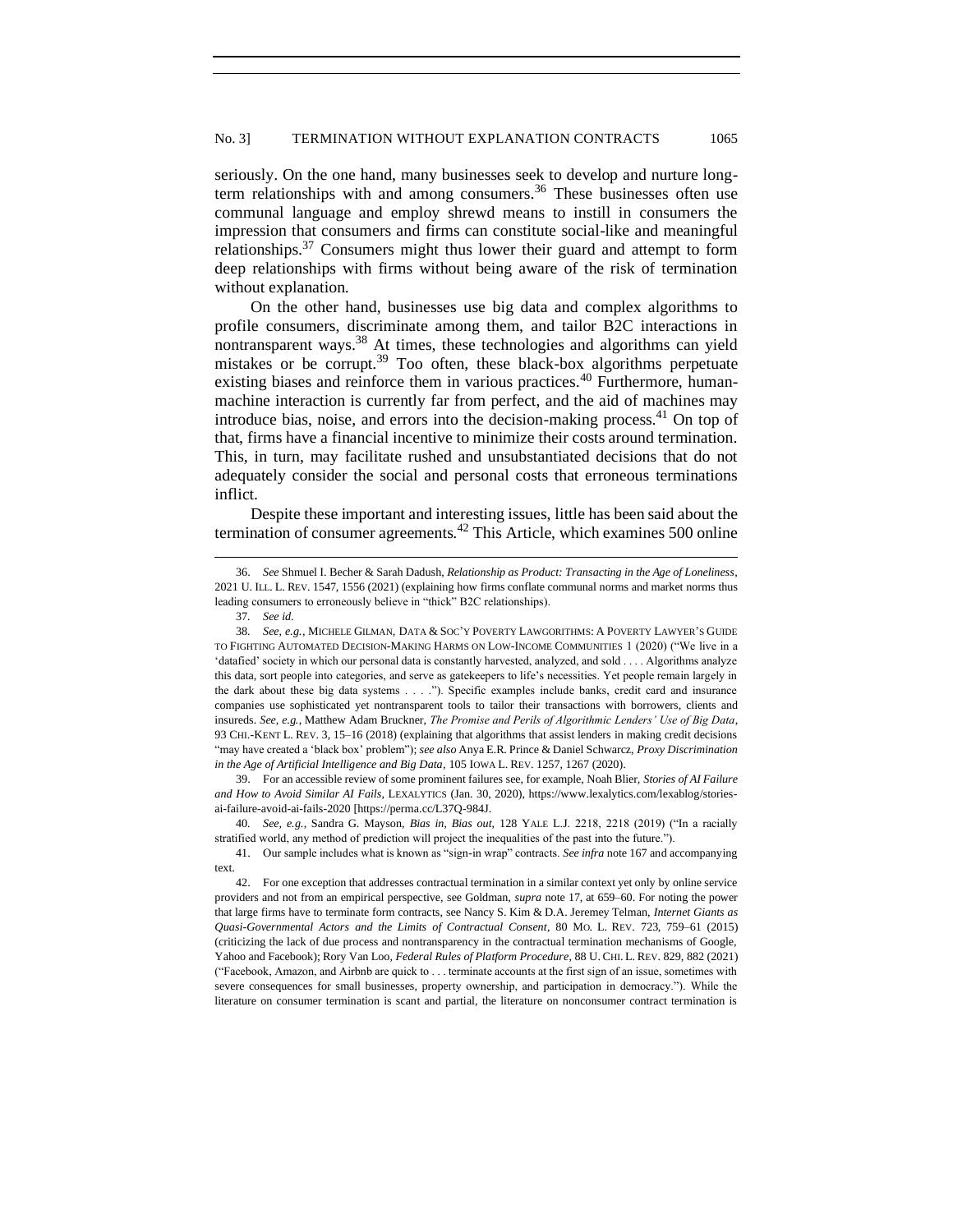contracts of popular websites, marks the first attempt to address these issues systematically.<sup>43</sup>

Specifically, this Article examines whether firms contractually adopt adequate termination mechanisms that ensure that innocent users are not harmed. Specifically, this Article focuses on whether there are sufficient guarantees to ensure that firms act in good faith when exercising their power to terminate consumer contracts. To this end, this Article first tests whether firms adopt contractual termination mechanisms which require them to explain to consumers the reasons that led to termination. Thereafter, it tests whether termination without explanation contracts (1) list the reasons that may lead to consumer termination, (2) require firms to provide consumers with notice of the termination, and (3) allow consumers a voice in the process to contest unjustified terminations.

The remainder of this Article proceeds as follows. Part II provides the conceptual framework. It defines termination without explanation contracts and presents the major social costs thereof. Part III details the empirical test of this study. It reviews the data that underlies the test and discusses its methodology and results. The results of this examination indicate that termination without explanation contracts are highly prevalent, and that most of these contracts are nontransparent and do not allow the consumer a voice in the process. In Part IV, we discuss some key normative and policy implications of our findings, proposing to consider a general "duty to explain." Concluding remarks follow.

#### II. TERMINATION WITHOUT EXPLANATION CONTRACTS

<span id="page-7-0"></span>This Part delineates our conceptual framework. Section A explains what termination without explanation is. Section B clarifies how termination without explanation practices contribute to the risk of erroneous terminations. It further outlines the various costs attributed to erroneous terminations.

## *A. What Is Termination Without Explanation?*

<span id="page-7-1"></span>Contracts often include a termination clause, $44$  which permits a party to terminate its duties under certain conditions.<sup>45</sup> Courts regularly enforce these

relatively rich. See, e.g., Ernest Gellhorn, *Limitations on Contract Termination Rights*—Franchise *Cancellations*, 1967 DUKE L.J. 465, 466 (1967); Rachel Arnow-Richman, *Mainstreaming Employment Contract Law: The Common Law Case for Reasonable Notice of Termination*, 66 FLA. L. REV. 1513, 1513 (2014); Jeffrey M. Hirsch, *The Law of Termination: Doing More with Less*, 68 MD. L. REV. 89, 89 (2008).

<sup>43</sup>*. See infra* Section II.A.

<sup>44</sup>*. See, e.g.*, Julie M. Philippe, *French and American Approaches to Contract Formation and Enforceability: A Comparative Perspective*, 12 TULSA J. COMPAR. & INT'L L. 357, 385 (2005) ("Contracting parties often use termination clauses . . . .").

<sup>45</sup>*. Cancellation Clause*, BLACK'S LAW DICTIONARY (11th ed. 2019) (defining "cancellation clause" or "termination clause" as "[a] contractual provision allowing one or both parties to annul their obligations under certain conditions."); *see also* Wahl v. Country Mut. Ins. Co., 2002 ND 42, ¶ 15, 640 N.W.2d 689, 694 (quoting *Cancellation Clause*, BLACK'S LAW DICTIONARY (7th ed. 1999)).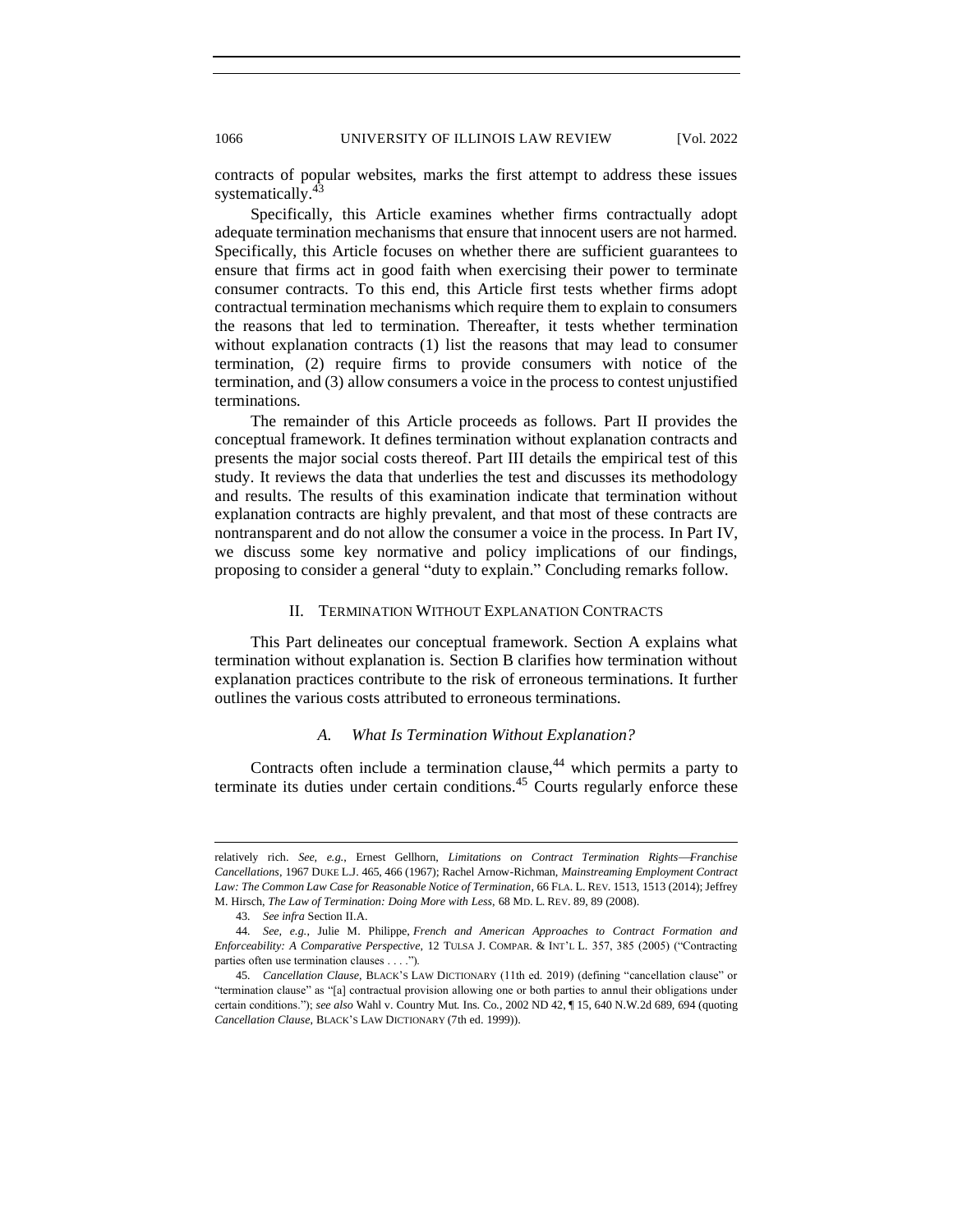termination clauses.<sup>46</sup> Certainly, there is nothing inherently wrong when parties agree *ex ante* on ways to end their contractual relationship *ex post*.

There are, however, different ways in which parties can contractually design the termination mechanism. For example, in some consumer contracts, a termination provision may oblige firms to clearly explain to consumers the reason for termination.<sup>47</sup> An illustration is Meetup.com's consumer contract, which states: "We may terminate your account . . . . When this happens, we will notify you of the reasons for the termination."<sup>48</sup> By employing this term, the firm commits *ex ante* to explain to the consumer the reason for terminating them *ex post*.

Conversely, a termination clause may fail to require firms to openly explain to consumers the concrete reasons that led to their termination. For example, Netflix's terms of use do not require Netflix to explain to terminated consumers the concrete reason for termination.<sup>49</sup> The contract simply and broadly states: "We may terminate or restrict your use of our service if you violate these Terms of Use or are engaged in the illegal or fraudulent use of the service."<sup>50</sup> Nevertheless, it does not compel Netflix to explain to the consumer why they were terminated. This kind of contract, which fails to require firms to explain to consumers the termination reason, is defined in this Article as a termination without explanation contract. This Article focuses on these types of termination clauses.

Termination without explanation contracts uniformly allow firms to terminate the agreement without detailing the reasons that led to their decision. Yet, such contracts may vary in their degree of unfairness. Specifically, termination without explanation mechanisms differ in three major aspects: (1) cause, (2) notice, and (3) contestability. We illustrate these three dimensions with actual contract terms in turn.

In terms of cause, termination clauses may vary in whether they determine, *ex ante*, an exhaustive set of reasons that may potentially underline a consumer

<sup>46</sup>*. See, e.g.*, Bonanza Int'l, Inc. v. Rest. Mgmt. Consultants, Inc., 625 F. Supp. 1431, 1440 (E.D. La. 1986) ("The courts have repeatedly stated that termination clauses agreed upon by the parties shall be enforced as written."); OKI Distrib., Inc. v. Amana Refrigeration, Inc., 850 F. Supp. 637, 641 (S.D. Ohio 1994) ("Under Iowa law, at-will termination clauses are enforceable . . . ."); Retail Assocs., Inc. v. Macy's E., Inc., 245 F.3d 694, 699 (8th Cir. 2001); TransformaCon, Inc. v. Vista Equity Partners, Inc., No. 15-cv-3371, 2015 WL 4461769, at \*8 (S.D.N.Y. July 21, 2015) ("Under New York law, termination clauses must be enforced as written, including those allowing termination at any time or without cause."); Dye Constr. Co. v. Indus. Comm'n of the State of Colo., 678 P.2d 1066, 1069 (Colo. App. 1983) ("An unequivocal agreement contained in [an insurance] policy, by which either party may cancel the contract, is binding between the parties . . . ."); Utah Dep't of Transp. v. Kmart Corp., 2018 UT 54, ¶ 22, 428 P.3d 1118, 1126 ("A termination clause is an agreed upon term between a lessor and lessee that courts should uphold under general contract principles.").

<sup>47</sup>. *See, e.g.*, *Terms of Service*, MEETUP, https://help.meetup.com/hc/en-us/articles/360027447252-Termsof-

Service#:~:text=The%20Terms%20of%20Service%20are,renewal%20or%20cancel%20your%20subscription) (last visited Mar. 13, 2022) [https://perma.cc/6EWS-HGA5].

<sup>48</sup>*. Id.*

<sup>49.</sup> *Netflix Terms of Use*, NETFLIX, https://help.netflix.com/legal/termsofuse (Nov. 2, 2021) [https:// perma.cc/4JAB-55S8].

<sup>50</sup>*. Id.*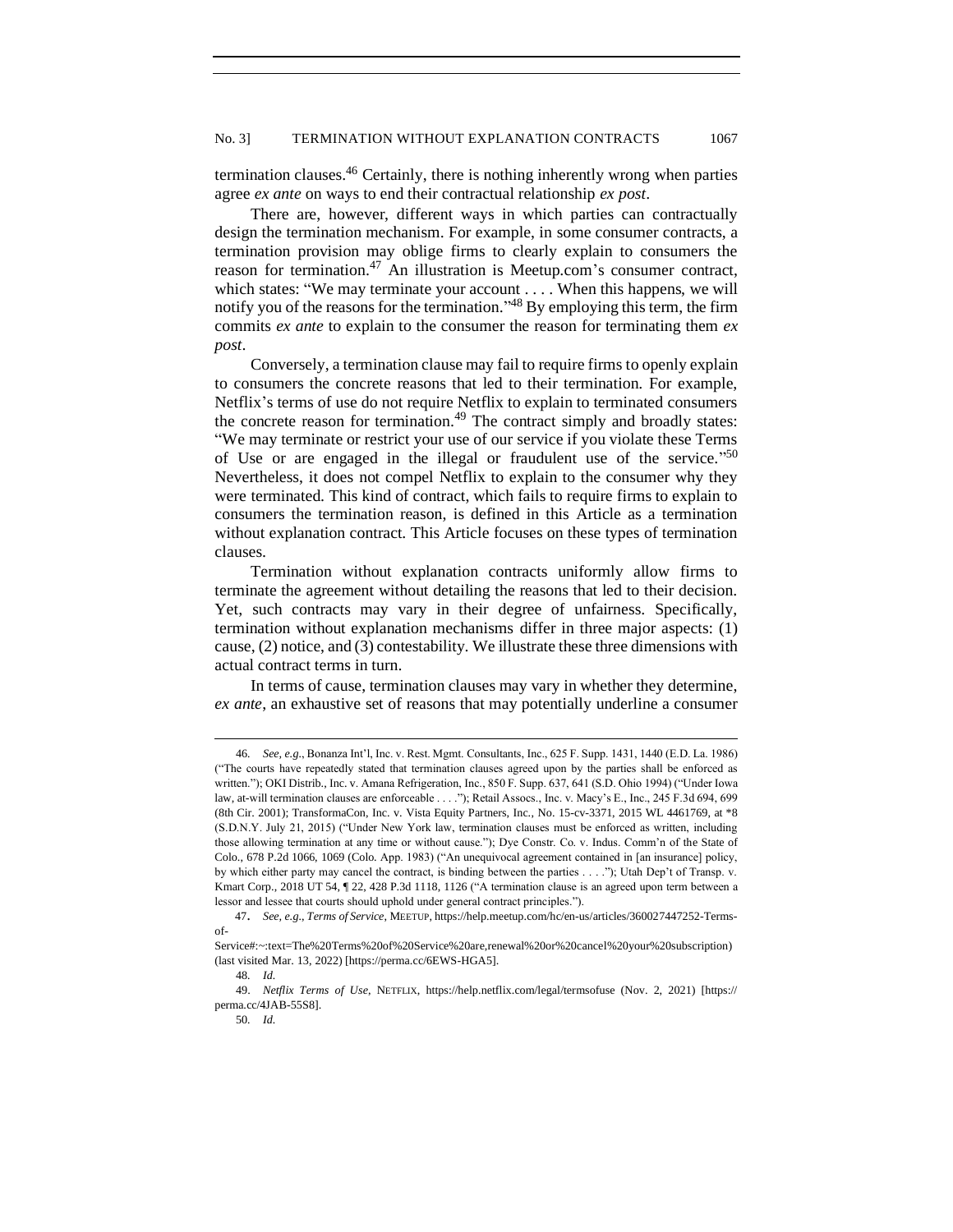termination. On the one hand, an exploitative and nontransparent termination without explanation contract may fail to explicitly specify the potential causes that underline the termination.<sup>51</sup> For example, Shopify's termination clause states that "[w]e reserve the right to terminate the services for any reason."<sup>52</sup> That is, the contract does not detail an exhaustive list of potential cancelation reasons. On the other hand, a more balanced and transparent contract may disclose the specific causes which may potentially underlie a termination.<sup>53</sup> As one illustration, consider Google's termination clause, which delineates the reasons that may lead to termination. It states:

Google reserves the right to terminate your access to the services if any of these things happen: you materially or repeatedly breach these terms; we're required to do so to comply with a legal requirement or a court order; we reasonably believe that your conduct causes harm or liability to a user, third party, or Google.<sup>54</sup>

True, a clause that details the reasons which may lead to termination can still be broad and provide significant leeway to firms. The fact the contract details an exhaustive list of causes does not, in and of itself, eliminate the risk of exploitation.<sup>55</sup> Nevertheless, even wide clauses can still provide some degree of certainty. Making such terms explicit may equally nudge firms to think about the issue more carefully, knowing exploitative terms may be identified and publicly criticized.<sup>56</sup> Relatedly, the mere existence of the clause might enhance the chances that termination mechanisms do not fly under the radar of consumer and watchdog organizations.<sup>57</sup>

53. Contract clauses that specify the reasons that may underlie the contract termination are known as "for cause" termination clauses or provisions. *See, e.g.*, Leigh Augustine-Schlossinger, *Endorsement Contracts for Professional Athletes*, 32 COLO. LAW. 43, 45 (2003) ("'For cause' termination clauses . . . often include reasonable conditions for either party to terminate the contract."); Hoffman v. Harmony Pictures, Inc., No. B152774, 2002 WL 31716686, at \*6 (Cal. Ct. App. Dec. 4, 2002) ("[T]he 'for cause' termination provision here permitted termination of the contract . . . only upon specified grounds.").

54*. Google Terms of Service*, GOOGLE, https://policies.google.com/terms?hl=en-US (Mar. 31, 2021) [https://perma.cc/42DA-E6FR].

56. *See, e.g.*, Stephen Warwick, *Facebook Is Changing Its Terms of Service, and Users Are Not Happy*, WINDOWS CENT. (Sept. 1, 2020), https://www.windowscentral.com/facebook-changing-its-terms-service-andusers-are-not-happy [https://perma.cc/ML2J-AWQP].

<sup>51.</sup> *See, e.g.*, *Terms of Service*, SHOPIFY, https://www.shopify.com/legal/terms (Oct. 12, 2021) [https:// perma.cc/Z4JZ-SQXL] ("We reserve the right to modify or terminate the Services for any reason, without notice at any time.").

<sup>52</sup>*. See, e.g.*, *id.* Contract clauses that allow firms to terminate the contract for any reason are known as "without cause" or "at will" termination clauses or provisions. *See, e.g.*, Ashker v. Aurora Med. Grp., Inc., 2013 WI App 143, ¶ 17, 352 Wis. 2d 193, 841 N.W.2d 297 ("Aurora could terminate Ashker . . . for any reason under the 'without cause' provision."); Little v. State Farm Mut. Auto. Ins. Co., No. 2:07-CV-943, 2008 WL 2076666, at \*3 (D. Utah May 15), *aff'd*, 305 F. App'x 494 (10th Cir. 2008) ("[T]he Agent's Agreement contained an atwill provision that allowed either Little or State Farm to terminat[e] the relationship for any reason...").

<sup>55.</sup> For example, the terms and conditions may permit the firm to terminate its service, thus causing significant hardship to the user, due to an angry or impolite message left by the user. *Cf.* Mehmet v. Add2Net, Inc., 886 N.Y.S.2d 397, 398 (N.Y. App. Div. 2009).

<sup>57.</sup> *See, e.g.*, Tom Temin, *Increased OTA Use from COVID Contract Boom Caused Transparency Issues, Watchdog Agency Says*, FED. NEWS NETWORK (Aug. 6, 2021, 7:20 AM), https://federalnewsnetwork.com/acquisition/2021/08/increased-ota-use-from-covid-contract-boom-causedtransparency-issues-watchdog-agency-says/ [https://perma.cc/B8YM-567Y].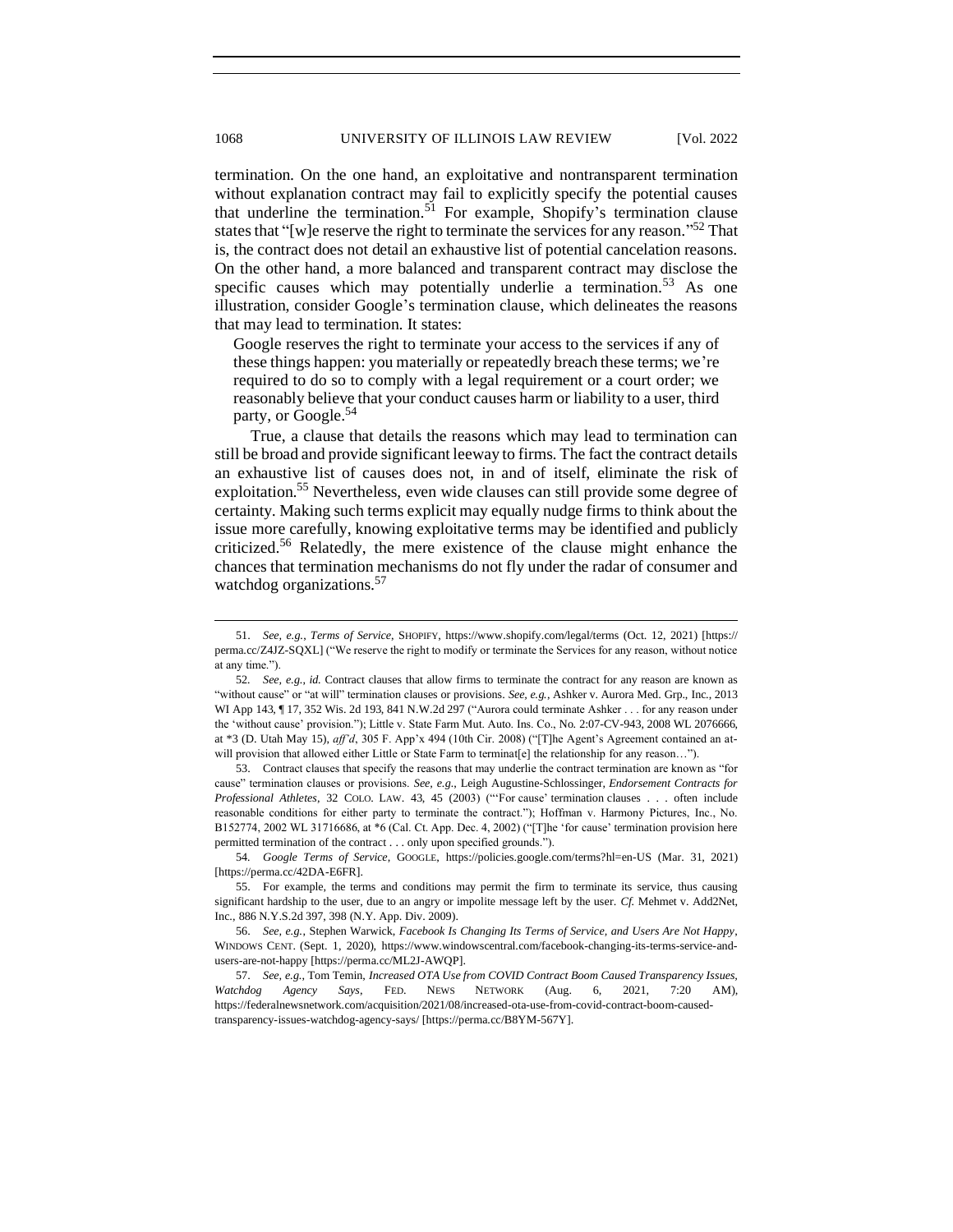The second aspect in which termination without explanation contracts may differ is notice.<sup>58</sup> Here, termination clauses may diverge in whether they allow firms to terminate the contract without providing consumers, *ex post*, with a warning or notification about the mere act of termination. A one-sided termination contract may explicitly allow a party to end the contract without providing the other party with notice.<sup>59</sup> For example, Jdate's contract states that "the Company may terminate your account without explanation *and without notice.*" <sup>60</sup> Conversely, a termination clause may be more balanced and not include a notice waiver. It may even explicitly require the terminating party to notify the other party about the mere occurrence of termination.<sup>61</sup> For example, LinkedIn's contract states: "Both you and LinkedIn may terminate this Contract . . . *with notice to the other.*" 62

The third aspect in which termination without explanation contracts may differ is contestability. In this context, termination clauses may vary in whether they clarify if and how terminated consumers can question or challenge their termination. In this respect, a nontransparent termination clause may fail to explicitly disclose if and how consumers may contest their termination. For example, Amazon's termination clause states that "the licenses granted by Amazon terminate if you do not comply with these Conditions of Use."<sup>63</sup> Seemingly, the term is clear and decisive and leaves the consumer no room for negotiating or disputing the termination. Contrariwise, the termination clause may disclose if and how a consumer may question their termination. For example, Twitter's termination clause states: "If you believe your account was terminated in error you can file an appeal following the steps found in our Help Center."<sup>64</sup> This clause also provides a visible link to Twitter's Help Center.<sup>65</sup>

To summarize, termination without explanation contracts allow firms to end the contractual relationship without explaining to consumers what led to said termination. However, termination without explanation contracts can come in different flavors and shades and may differ in their degree of nontransparency and oppressiveness. Firstly, some of these contracts transparently detail *ex ante* why a contract may be terminated, while others do not.<sup>66</sup> Secondly, some contracts provide consumers with the right to receive a notice of termination, while others do not.<sup>67</sup> Thirdly, some contractual mechanisms allow the

<sup>58.</sup> *See infra* notes 59–62 and accompanying text.

<sup>59.</sup> *See, e.g.*, *Terms of Use Agreement*, JDATE, https://about.jdate.com/legal-en/terms-of-use/ (Mar. 24, 2020) [https://perma.cc/HH33-KUA3].

<sup>60</sup>*. Id.* (emphasis added).

<sup>61.</sup> *See, e.g.*, *User Agreement*, LINKEDIN, https://www.linkedin.com/legal/user-agreement (Aug. 11, 2020) [https://perma.cc/67X6-4ARB].

<sup>62</sup>*. Id.*

<sup>63</sup>*. Conditions of Use*, AMAZON, https://www.amazon.com/gp/help/customer/display.html?nodeId= GLSBYFE9MGKKQXXM (May 3, 2021) [https://perma.cc/PN6M-BUEE].

<sup>64</sup>*. Twitter Terms of Service*, TWITTER, https://twitter.com/en/tos#:~:text=You%20may%20use% 20the%20Services,old%2C%20to%20use%20the%20Services (Aug. 19, 2021) [https://perma.cc/3Y92-XWP8]. 65*. Id.*

<sup>66.</sup> *See supra* notes 51–54 and accompanying text.

<sup>67.</sup> *See supra* notes 58–62 and accompanying text.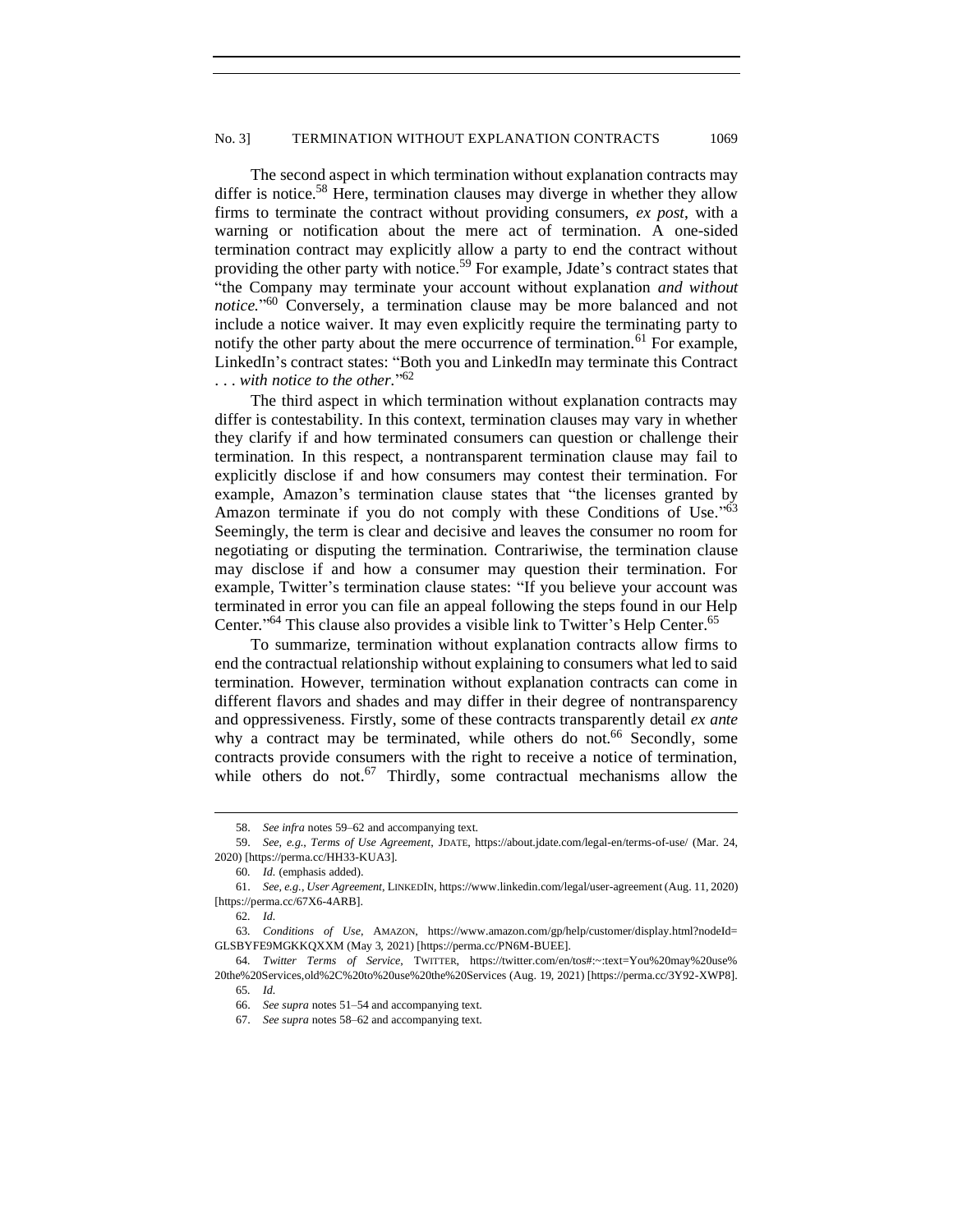consumers to challenge the termination and voice their objections, yet others do not.<sup>68</sup> With that in mind, the following Section examines the social costs involved in the practice of termination without explanation.

## *B. Social Costs*

<span id="page-11-0"></span>In this Section we argue that termination without explanation contracts can significantly harm consumers and be socially undesirable. Section 1 explains the phenomenon of erroneous consumer contract termination and its causes. Section 2 explains why termination without explanation contracts may increase the probability of erroneous termination. Thereafter, Section 3 presents the nontrivial costs that erroneous terminations, facilitated by lack of explanation, impose on terminated consumers.

#### <span id="page-11-1"></span>*1. The Erroneous Contract Termination Phenomenon*

Erroneous contract terminations by firms can be of three major types: factual, legal, or social. A *factual* erroneous termination occurs when it is based on facts—such as names, dates, or actions—that are inaccurate. For example, an e-mail service provider may close the e-mail account of one of its users based on a wrong factual assumption that said user had sent spam via their e-mail account.<sup>69</sup> Likewise, a supplier may mistakenly terminate the account of an innocent user who did not breach the contract terms, conflating between the terminated user and the one who breached the contract.<sup>70</sup>

A *legal* erroneous termination may occur when a supplier bases its termination decision on wrong legal assumptions. There are two major legal errors: statutory and contractual. A *statutory* erroneous termination occurs when the supplier terminates the contract based on wrongful assumptions about the statutory regime that governs the agreement. For example, a supplier may wrongly terminate a consumer agreement due to the consumer's race while mistakenly overlooking a statutory rule that prohibits discriminatory contract termination.<sup>71</sup> As another example, consider a firm, which despite the Consumer Review Fairness Act of 2016, terminates a consumer who honestly criticized the business online.<sup>72</sup>

<sup>68.</sup> *See supra* notes 63–65 and accompanying text.

<sup>69</sup>*. See*, *e.g.*, Hall v. Earthlink Network, Inc., No. 98 Civ. 5489, 2003 WL 22990064, at \*1 (S.D.N.Y. Dec. 19, 2003), *aff'd on other grounds*, 396 F.3d 500 (2d Cir. 2005).

<sup>70.</sup> *Flickr Accidentally Wipes Out Account: Five Years and 4,000 Photos Down the Drain, supra* note 27 (stating a supplier "erroneously incinerated [the] account [of an innocent consumer] instead of the culprit's").

<sup>71</sup>*. See, e.g.*, El-Hallani v. Huntington Nat'l Bank, 623 F. App'x 730, 732, 739 (6th Cir. 2015) (explaining that the plaintiffs alleged a bank closed their accounts because of their race, in violation of 42 U.S.C. §§ 1981 and 1982, and the Michigan Elliot–Larsen Civil Rights Act. The court ruled that the plaintiffs pleaded factual content that allowed the court to draw the reasonable inference that the defendant was liable for the misconduct alleged).

<sup>72.</sup> The Consumer Review Fairness Act of 2016 prohibits companies from contractually threatening or penalizing consumers for posting honest reviews. For discussion of a user allegation that an online business terminated his account due to the criticism he aired (before the introduction of this Act), see Jack M. Balkin,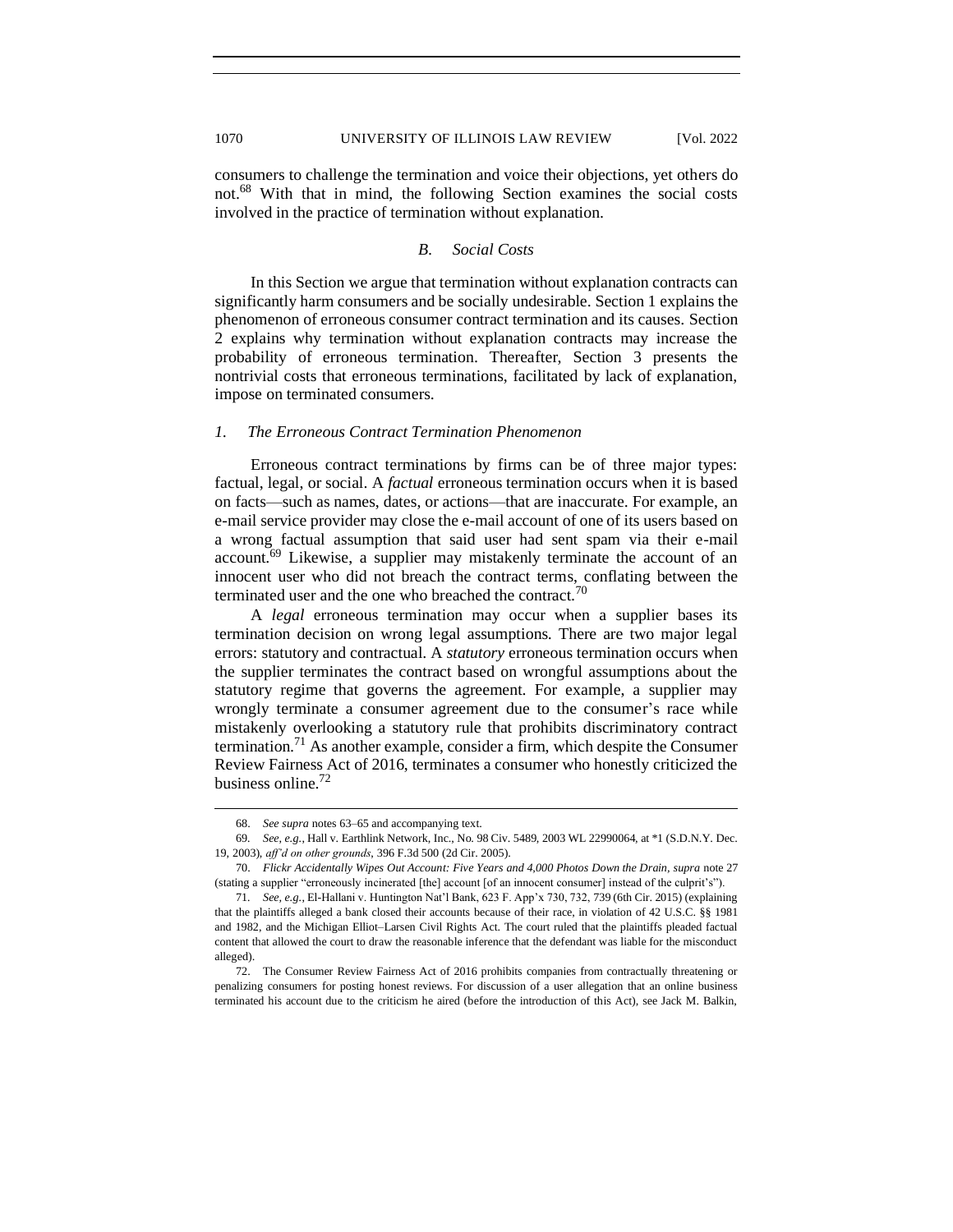A *contractual* erroneous termination may occur, for example, when the supplier terminates the agreement based on an incorrect interpretation of the contract. To illustrate, the contract language of a social network website may prohibit consumers from uploading to the website photos that contain nudity.<sup>7</sup> Thus, following the literal language of the contract, the supplier may block a consumer who uploaded photos of an artistic ink-on-paper drawing of a woman or man's naked upper body that may often be seen in galleries and museums. In such a case, by literally enforcing the contractual nudity prohibition, the firm may have mistakenly overlooked the purpose of the prohibition, which is mainly to prevent the publication of pornographic material (as opposed to nude artworks) on the site.

We dub the third type of erroneous contract termination "social." Here, we refer to all those situations where the contractual termination might be legal yet problematic, unjust, or questionable from a social, fairness, or ethical perspective. Due to their nature, these instances can push the borders of the term "erroneous" and are sometimes challenging to define.

For illustration purposes, consider these alleged cases where firms terminated a consumer because he or she is overweight, gay, assertive, poor, or ugly.<sup>74</sup> Alternatively, consider those instances where firms may terminate a consumer because the consumer breached an unpublished code or policy,<sup>75</sup> or because the consumer was aggressive or insisted on their rights.<sup>76</sup> As yet another example, consider firms that ban consumers who promote the products or services of competitors.<sup>77</sup>

Although these termination practices might not be (plainly or always) illegal, many will view them as unfair, dubious, and at times repugnant, if not mistaken.<sup>78</sup> Oftentimes, the firms themselves will acknowledge their wrongdoing and poor judgment in terminating these consumers, offering a public

75*. See supra* not[e 13](#page-3-3) (discussing TikTok's alleged termination of consumers due to breach of "an invisible code").

*Virtual Liberty: Freedom to Design and Freedom to Play in Virtual Worlds*, 90 VA. L. REV. 2043, 2075 (2004) ("Ludlow [the user] repeatedly attacked the platform owners of The Sims Online, Electronic Arts, for allowing . . . misconduct to occur. In response, he says, Electronic Arts terminated his account, erasing his virtual property (including a virtual house) and his two virtual cats.").

<sup>73.</sup> The following example is based on similar facts described in Miguel Helft, *Art School Runs Afoul of Facebook's Nudity Police*, N.Y. TIMES (Feb. 18, 2011, 8:50 PM), https://bits.blogs.nytimes.com/2011/02/18/artschool-runs-afoul-of-facebooks-nudity-police/ [https://perma.cc/D8HJ-FCNN].

<sup>74</sup>*. See supra* note[s 11](#page-3-1)[–12,](#page-3-2) [14](#page-3-0) (banning consumers due to gender identity, fat, or for returning products).

<sup>76</sup>*. See supra* note 55 (terminating a consumer due to an angry or insulting message).

<sup>77.</sup> *Mentage Coaching Terms & Conditions*, MENTAGE, https://www.mentage.co/coaching-terms (Sept. 2021) [https://perma.cc/TAD6-33QG] ("The following actions are not permitted on mentage and may lead to your account being removed from the platform . . . . Promoting competing services"); *Terms and Conditions*, GETSET, https://getset.com/terms (last visited Mar. 19, 2022) [https://perma.cc/N2MH-SV38] ("Any unauthorized use of the Platform terminates the permission granted by GetSet for your use of the Platform. Violations include, but are not limited to: . . . Promoting competing products, services, or brands.").

<sup>78.</sup> While we sympathize with those who argue that such terminations should be deemed illegal, this determination is not necessary for our analysis and is beyond the scope of our investigation. For our purposes, suffice it to say that this type of termination is regarded by many as improper and unfair, and often—though not always—acknowledged by firms in retrospect as a mistake.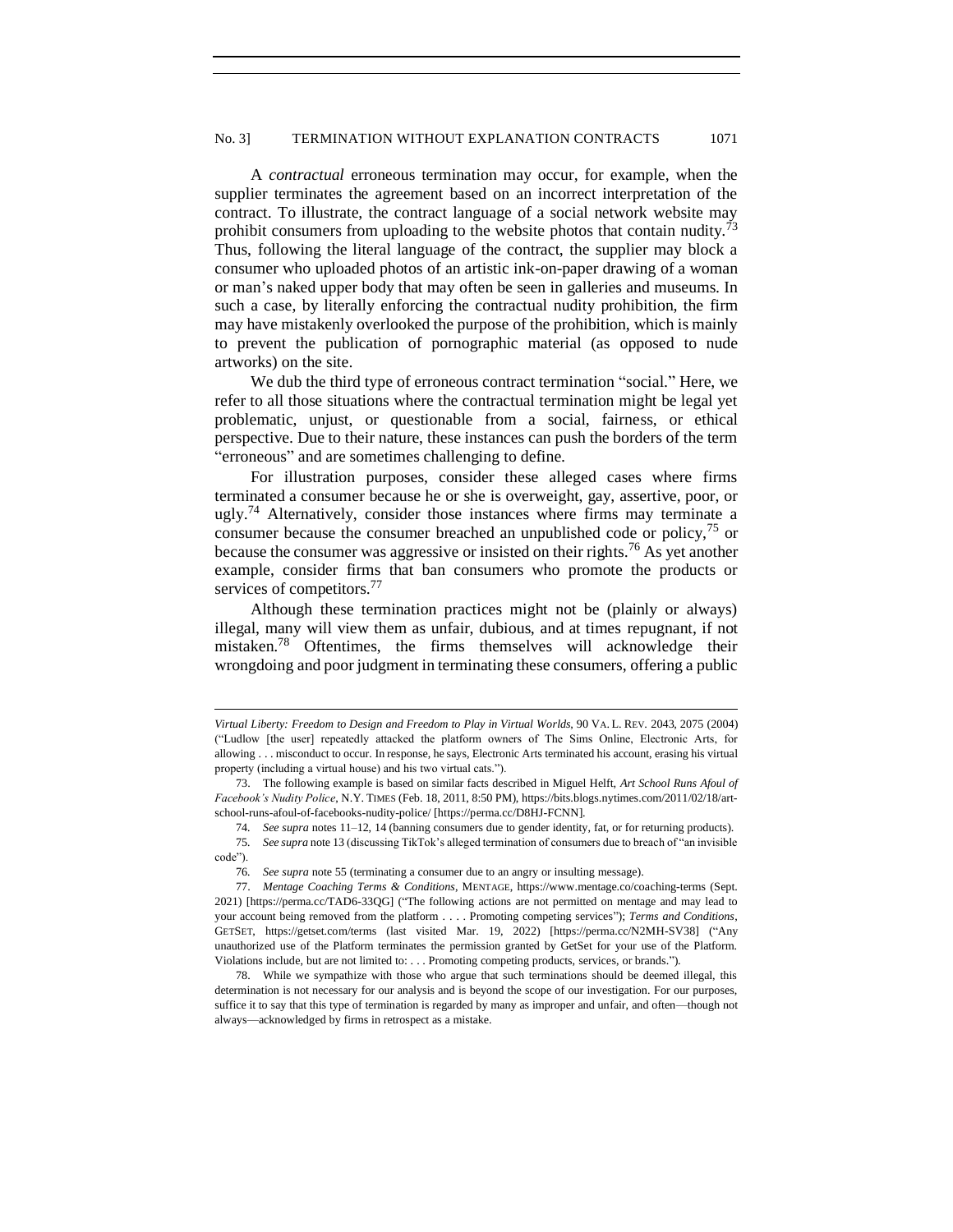apology, and reversing their decisions.<sup>79</sup> Frequently, as we explain in more detail below, such terminations would also be socially costly.<sup>80</sup>

Erroneous contract terminations, either factual, legal, or social, may occur for two major reasons (or their combination thereof): human error or technological fault. Humans are often involved in the termination process of the agreement. For example, many online platforms, such as Reddit, Wikipedia, and Facebook, primarily rely on human moderators who can ban problematic users.<sup>81</sup> Humans, of course, are fallible.<sup>82</sup> Humans can make mistakes due to memory failures, confusion, distraction, misunderstanding, false intuition, emotional impulses, and behavioral biases. $83$  As a result, humans may sometimes erroneously terminate the agreement with consumers. Human errors that lead to erroneous terminations are not a rare phenomenon: Twitter, TikTok, and Flickr have already admitted that a human error led to the suspension of their customers.<sup>84</sup>

Firms may also erroneously terminate contracts due to technological faults. For example, suppliers often rely on automated technology or software to enforce their contract terms.<sup>85</sup> As one illustration, some websites use bots to identify and ban users who post spam or offensive content.<sup>86</sup> Similarly, some social media

82. Bickert, *supra* note 79. The Vice President of Global Policy Management at Facebook explains that "[Facebook policy enforcement] processes involve people, and people are fallible." *Id.* For examples of human errors that led to erroneous consumer contract terminations, see Staff, *Twitter Suspends Users' Accounts by Mistake*, CAMPAIGN (July 6, 2009), https://www.campaignlive.com/article/twitter-suspends-users-accountsmistake/918072 [https://perma.cc/MMT2-DTVJ] (Twitter "regret[s] the human error that led to . . . mistaken [account] suspensions"); Olohan, *supra* note 27 ("TikTok reinstated a pro-life group's account Friday and cited 'human error' after the platform said Live Action was permanently banned from TikTok Thursday.").

83. For human errors due to inconsistency or confusion in the context of consumer contract enforcement, see, for example, Zuckerberg, *supra* note 25 ("Our reviewers work hard to enforce our policies . . . people are not always as consistent in their judgments."); *Flickr Accidentally Wipes Out Account: Five Years and 4,000 Photos Down the Drain*, *supra* note 27 (A Flick staff member writes to a user: "Unfortunately, I have mixed up the accounts and accidentally deleted yours. I am terribly sorry for this grave error . . . .").

84. Staff, *supra* note 82; *see also*, *Twitter 'Confuses' Iyad El-Baghdadi with Islamic State Leader*, BBC (Jan. 1, 2016), https://www.bbc.com/news/world-35210527 [https://perma.cc/QD3P-4T8C] (discussing how Twitter erroneously suspended the account of Mr. Iyad El-Baghdadi after confusing him with the Islamic State leader, Abu Bakr al-Baghdadi); Olohan, *supra* note 27 (discussing how TikTok stated an erroneous banning of its customer "was the result of a human error by a moderator"); *Flickr Accidentally Wipes Out Account: Five Years and 4,000 Photos Down the Drain*, *supra* note 27.

85. Generally speaking, automated decision making can be viewed as "a way to divide complex decisions into discrete tasks that a computer algorithm or set of algorithms can perform on digital data[.]" GILMAN, *supra*  note 38, at 4.

86*. See*, *e.g.*, Jhaver et al., *supra* note 81, at 8 ("The Washington Post uses ModBot, a software application that employs NLP and ML techniques, to automatically moderate user comments on news articles."). Along

<sup>79.</sup> *See, e.g.*, Monika Bickert, *Publishing Our Internal Enforcement Guidelines and Expanding Our Appeals Process*, FACEBOOK (Apr. 24, 2018), https://about.fb.com/news/2018/04/comprehensive-communitystandards/ [https://perma.cc/8MYV-T7P7]; Olohan, *supra* note 27.

<sup>80</sup>*. See infra* Part IV.

<sup>81.</sup> Shagun Jhaver, Iris Birman, Eric Gilbert & Amy Bruckman, *Human-Machine Collaboration for Content Regulation: The Case of Reddit Automoderator*, 26 ACM TRANSACTIONS ON COMPUT.-HUM. INTERACTION 1, 6 (2019) ("Many online platforms (*e.g.*, Reddit, Wikipedia, Facebook Groups) largely rely on volunteer moderators who are given limited administrative power to remove unacceptable content and ban problematic users.").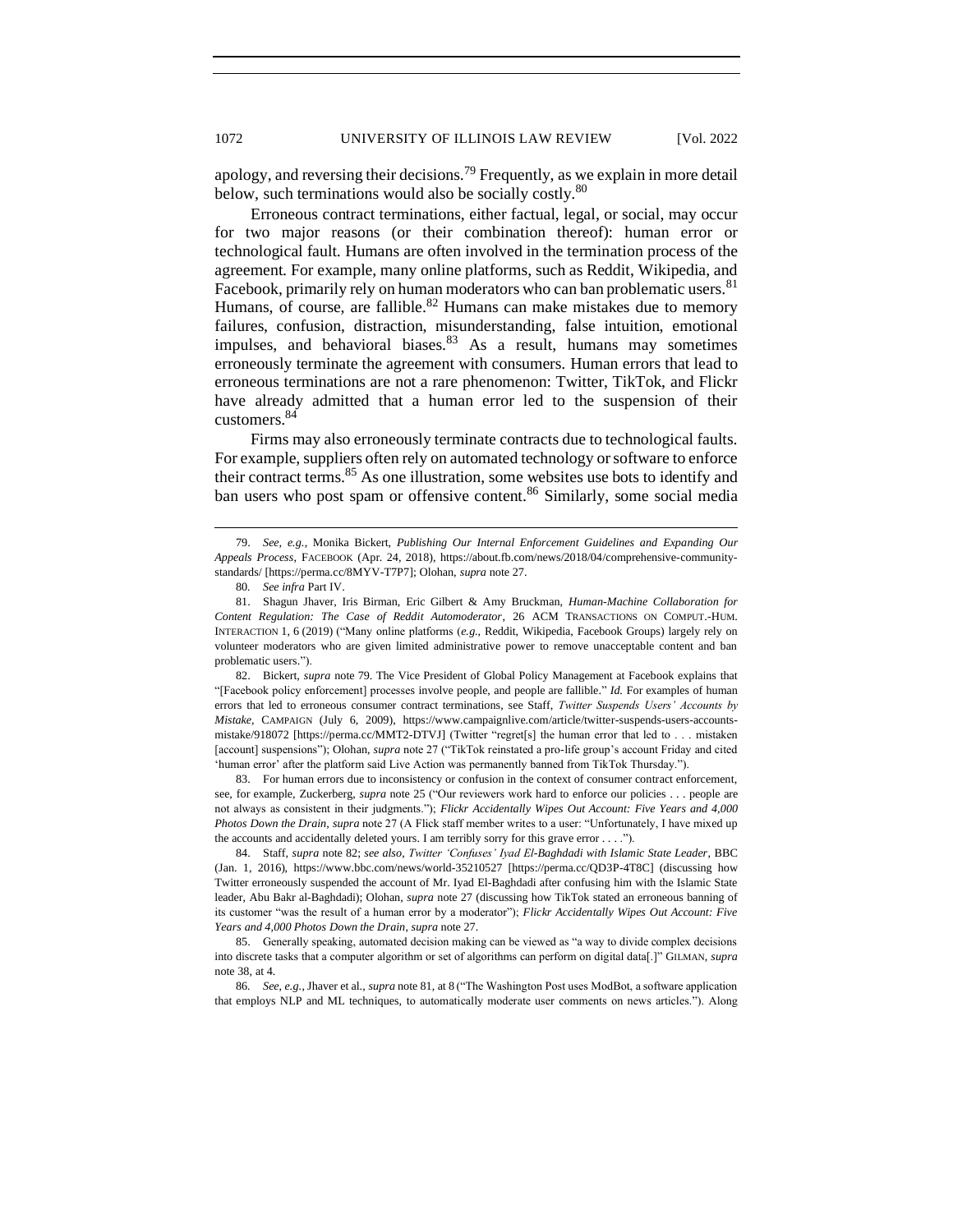<span id="page-14-0"></span>websites rely on machine learning tools to locate images that infringe the copyrights of others.<sup>87</sup> Automated enforcement systems, however, are prone to faults,<sup>88</sup> and can be hacked.<sup>89</sup> Specifically, these systems may result in false positives, namely the erroneous termination of innocent consumers who did not breach the contract or the law.<sup>90</sup>

Additionally, some firms use an automated system designed to detect and disable fake online accounts. $91$  A bug in the system, however, may erroneously disable nonfake accounts.  $92$  In the same way, a bug in a website's anti-cheating software may mistakenly label innocent users as hackers, leading to their erroneous termination.<sup>93</sup> Likewise, an automated keyword filtering tool may mistakenly ban a user who used a prohibited keyword while ignoring the broad context in which the user employed this keyword, rendering the keyword legitimate.<sup>94</sup>

89*. See*, *e.g.*, NEWLAND ET AL., *supra* note [9,](#page-3-4) at 5 (noting that account deactivation may occur, among other reasons, due to "hacking incidents").

90. Jhaver et al., *supra* note 81, at 8 (noting that artificial intelligence technologies "may end up resulting in many false positives").

91*. Cf*. Bianca Bosker, *Facebook Deactivation Bug Kills Thousands of Accounts*, HUFFPOST (Nov. 17, 2010, 12:42 PM), https://www.huffpost.com/entry/facebook-deactivation-bug\_n\_784871 [https://perma.cc/ 99BP-ZQSE].

similar lines, Reddit uses a bot that identifies and bans Reddit users that post spam or offensive content. *Id*. at 12 (explaining that Reddit's bot called "Botbust" "identifies and bans Reddit bots that post spam or offensive content or comments that provide no value to the community").

<sup>87.</sup> Jhaver et al., *supra* note 81, at 2 ("Many social media websites are using machine learning (ML) tools to identify images that violate copyright law . . . .").

<sup>88</sup>*. See*, *e.g.*, Athima Chansanchai, *Bug Deactivates Thousands of Facebook Accounts*, NBC NEWS (Nov. 17, 2010, 9:12 AM), https://www.nbcnews.com/tech/tech-news/bug-deactivates-thousands-facebook-accountsflna126340 [https://perma.cc/GPX2-BEHN] ("[P]erhaps thousands of accounts—seemingly all women—were deactivated by a bug in a system designed to weed out fake profiles."); Muschick, *supra* note 27 (Microsoft "says innocent users . . . had their consoles banned mistakenly because software . . . didn't work properly."); *see also* Maayan Perel & Niva Elkin-Koren, *Black Box Tinkering: Beyond Disclosure in Algorithmic Enforcement*, 69 FLA. L. REV. 181, 209–10 (2017) ("[This] study successfully extracted substantial evidence about algorithmic errors far beyond currently available anecdotes of erroneous content restrictions."); GILMAN, *supra* note 38, at 5 ("[T]he data that algorithms analyze can contain errors. Any lawyer who has reviewed a credit report with a client has seen the range of errors and omissions that can be baked into a credit score, which is a type of algorithmic output. In the unregulated data broker industry, errors are even higher, typically no more accurate than a coin toss.").

<sup>92</sup>*. Id*.

<sup>93.</sup> The following example is based o[n Alec Meer,](https://www.gamesindustry.biz/articles/?author=162) *Valve Offers Free Game After 12,000 False Steam Bans*, GAMESINDUSTRY (July 27, 2010) https://www.gamesindustry.biz/articles/valve-offers-free-game-after-12- 000-false-bans [https://perma.cc/9NB5-PF6S].

<sup>94</sup>*. Cf.* Ofcom, *Use of AI in Online Content Moderation,* 48–49 (2019), https://www.ofcom.org.uk/ \_\_data/assets/pdf\_file/0028/157249/cambridge-consultants-ai-content-moderation.pdf [https://perma.cc/TN6Z-XXXH] (explaining that YouTube deleted the account of a user that posted content containing the abbreviation "CP," which is often used to denote child pornography. But YouTube mistakenly ignored the fact that the specific user used the abbreviation CP to refer to "combat points" used in the augmented reality game Pokémon GO). *See generally* Jhaver et al., *supra* note 81, at 8 ("[T]he currently available AI technologies are not good at understanding the context of a given post, user, or community."); Alexis C. Madrigal, *Inside Facebook's Fast-Growing Content-Moderation Effort*, ATLANTIC (Feb. 7, 2018), https://www.theatlantic.com/technology/archive/ 2018/02/what-facebook-told-insiders-about-how-it-moderates-posts/552632/ [https://perma.cc/88ZN-TVJ6] ("The current stable of machine-learning technologies is not good at looking at the context of a given post or user or community group.").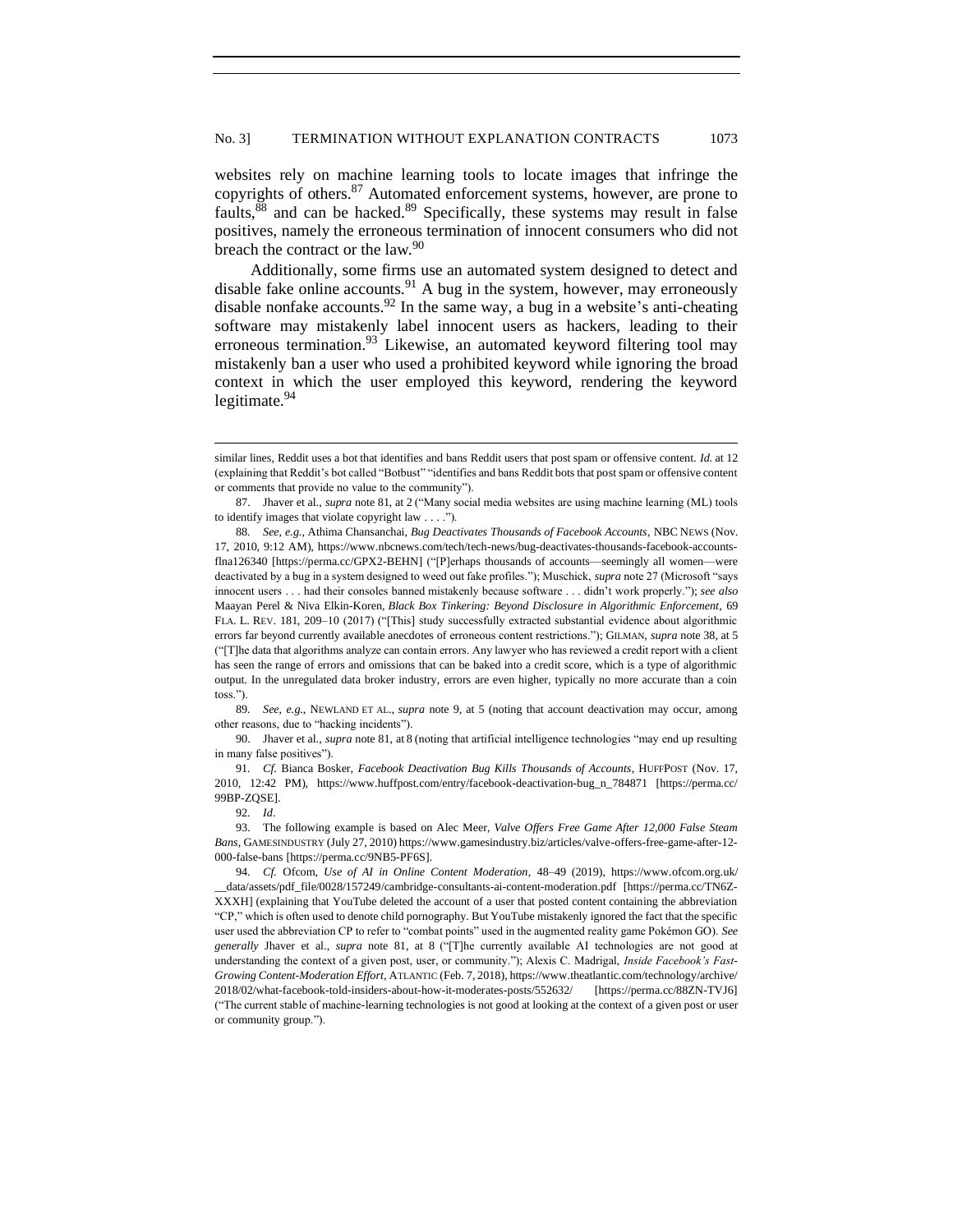To conclude this Section, the following diagram summarizes the main types of erroneous terminations.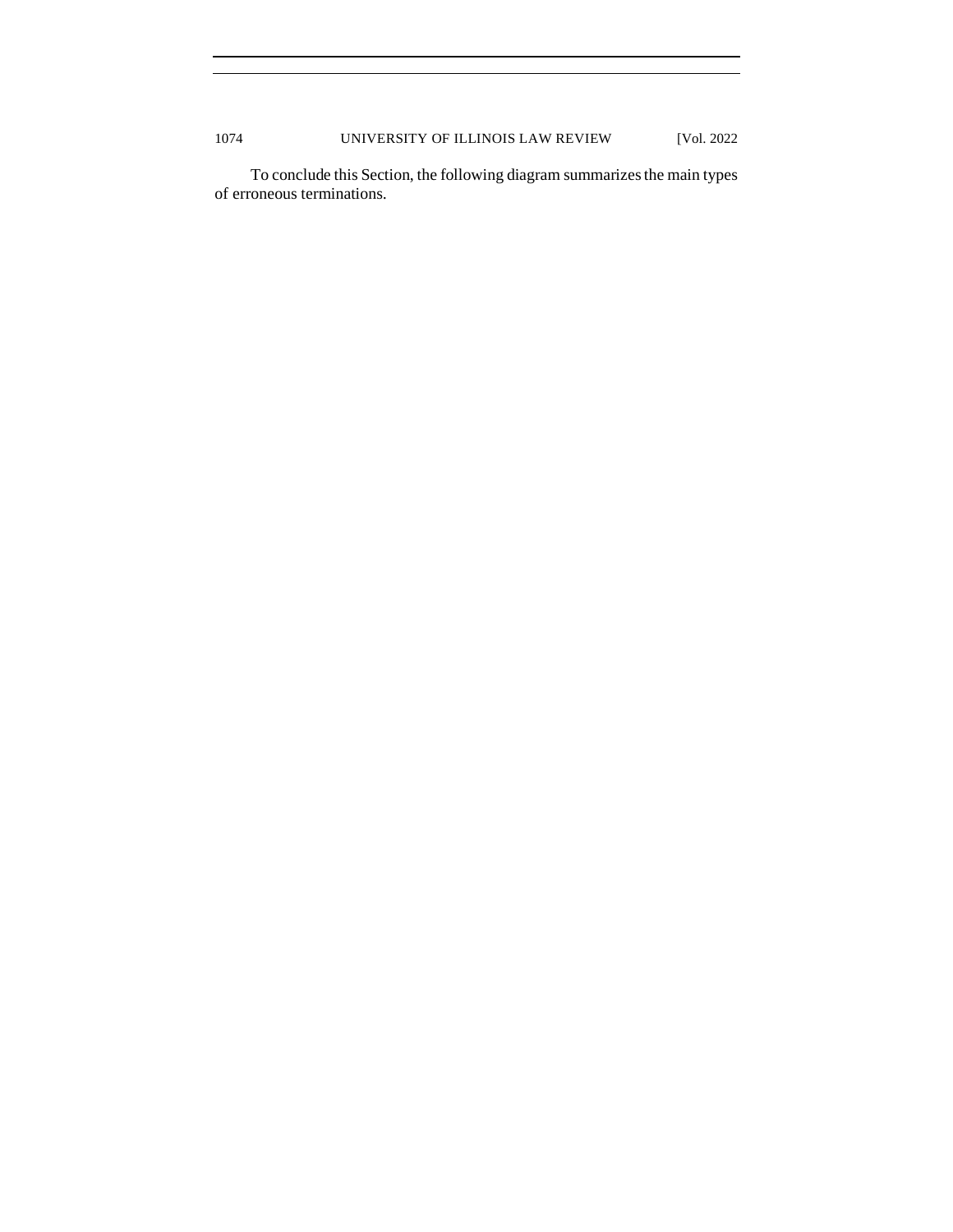

#### DIAGRAM 1. ERRONEOUS TERMINATION

#### <span id="page-16-0"></span>*2. Lack of Explanation and Erroneous Terminations*

So far, we have demonstrated the various types of erroneous terminations. Now, we move to explain how termination without explanation contracts may increase the rate of erroneous terminations.

For starters, a failure to explain can impair the firm's ability to correct errors at the initial stage of the termination decision process.<sup>95</sup> Specifically, if a firm fails to explain the cancelation, a careless and groundless termination action is more likely to occur.<sup>96</sup> Conversely, an explanation process may force the firm to consider, before ending the agreement, relevant factual and legal circumstances surrounding the act.<sup>97</sup> During the explanation process, the firm may discover that it cannot find appropriate factual and legal justifications for terminating an innocent consumer and thus avoid an erroneous termination.<sup>98</sup> An explanation requirement can, therefore, advance the cause of accurate contract termination decisions.<sup>99</sup>

<sup>95</sup>*. Cf*. Martha I. Morgan, *The Constitutional Right to Know Why*, 17 HARV. C.R.-C.L. L. REV. 297, 300 (1982) (arguing that reasons requirements "help assure correct results at the initial decisionmaking stage").

<sup>96.</sup> *See id.* at 304.

<sup>97</sup>*. Cf*. *id.* at 300–01 ("Requiring officials to explain decisions promotes careful consideration of relevant evidence and legal standards."); Zhuang Liu, *Does Reason Writing Reduce Decision Bias? Experimental Evidence from Judges in China*, 47 J. LEGAL STUD. 83, 87 (2018) ("[R]eason giving is described as inducing introspection and self-reflective thinking and preventing intuition from dominating the decision process.").

<sup>98</sup>*. Cf*. Mathilde Cohen, *When Judges Have Reasons Not to Give Reasons: A Comparative Law Approach*, 72 WASH. & LEE L. REV. 483, 511–12 (2015) ("In attempting to reason her decision, a judge discovers that she cannot find an appropriate legal justification, leading her to reconsider her initial ruling and make a more accurate determination."); Chad M. Oldfather, *Writing, Cognition, and the Nature of the Judicial Function*, 96 GEO. L.J. 1283, 1284–85 (2008) ("Judges frequently invoke a similar sentiment via the phrase 'it won't write,' which refers to situations where a result the judge initially thought appropriate turns out, upon an attempt to justify the result in an opinion, to be unacceptable.").

<sup>99</sup>*. Cf*. Morgan, *supra* note 95, at 302 ("By promoting careful consideration of relevant facts and law at the initial decision-making stage, however, reasons requirements generally advance the cause of fair and accurate decision-making significantly.").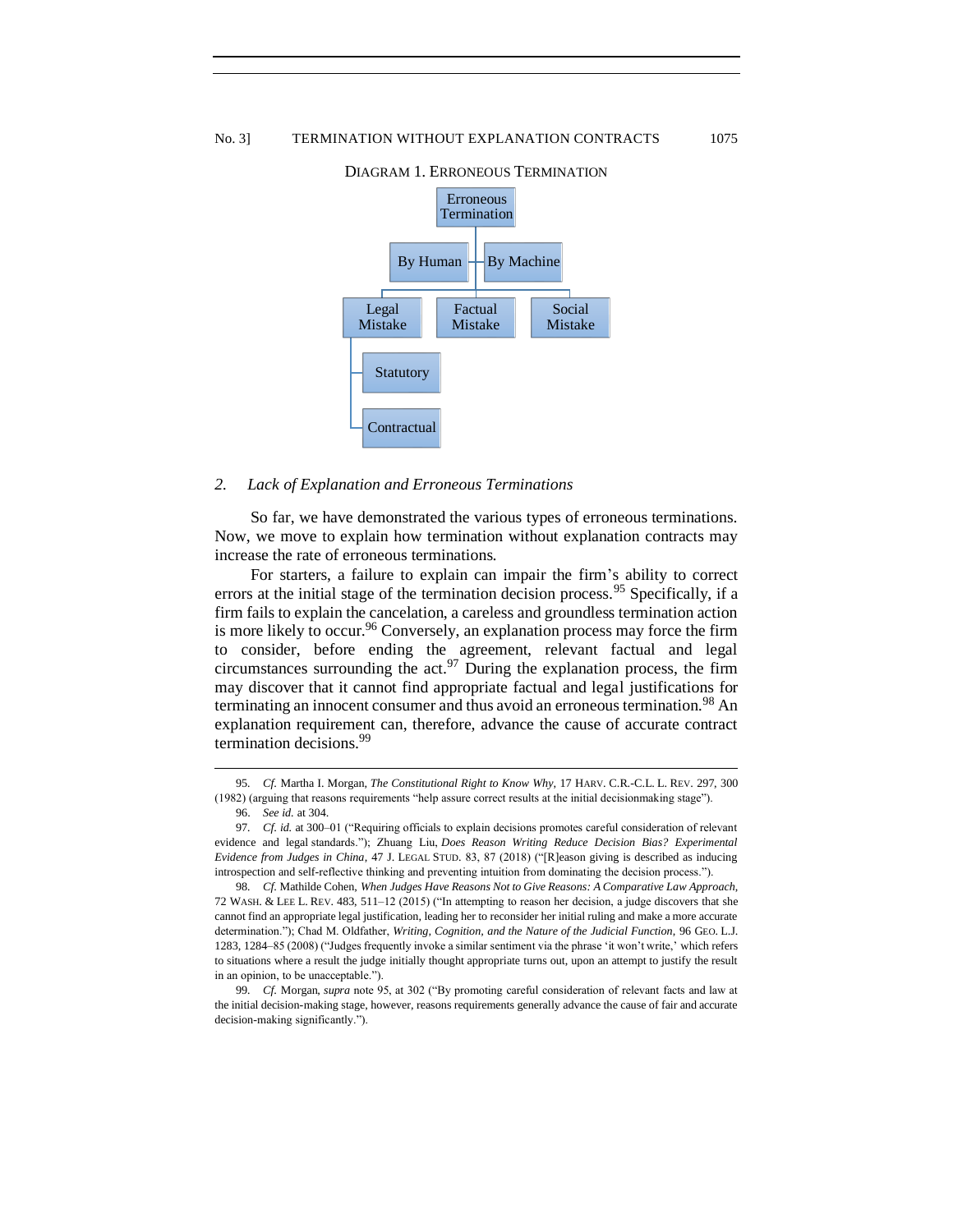Relatedly, lack of explanation may allow behavioral biases to sway the termination decision. Conversely, providing reasons for a decision can reduce the prevalence of such biases.<sup>100</sup> Consider, for example, the framing effect, which suggests that "people tend to choose differently when presented with different descriptions of the very same problem."<sup>101</sup> Thus, when people choose between two treatment options for a threat that is likely to kill 600 people, they generally prefer the option that saves 200 lives (positive framing) over the option in which 400 people will die (negative framing).<sup>102</sup> Sieck and Yates found, however, that the framing effect less influenced subjects who had to write out an explanation for their decisions.<sup>103</sup>

As yet another example, consider the anchoring bias, which suggests that "numeric estimates are assimilated to a previously considered standard of comparison." <sup>104</sup> As one illustration, when people estimate the percentage of African nations in the United Nations, they tend to provide an answer anchored to an arbitrary number previously presented to them.<sup>105</sup> Mussweiler, Strack, and Pfeiffer found, however, that car experts who had to explain their price evaluations were less likely to be influenced by the anchoring bias.<sup>106</sup> Likewise, Liu found experimental evidence suggesting that written explanation provided by judges successfully reduces their impulsive behavioral reactions.<sup>107</sup>

Clearly, this line of reasoning applies to our context. By not employing a reasoning process, the decision-maker within the firm is more likely to be influenced by biases and not engage in a rational and deliberative process.<sup>108</sup> Assuming termination processes often involve automated systems, lack of explanation increases the concerns around the automation bias, *i.e.*, the tendency of human decision-makers to depend on automation and ignore contradictory nonautomated information.<sup>109</sup> Unfortunately, we have already seen how this bias

<sup>100</sup>*. Cf*. Liu, *supra* note 97, at 89 (writing reasons "restrains intuition from dominating judgment and facilitates the use of deliberative thinking."); Cohen, *supra* note 98, at 512 ("[F]orcing judges to substantiate their decisions based on facts and legal arguments enhances the accuracy of judicial decision making. It ensures that judicial decisions are not made arbitrarily or based on speculation, suspicion, or irrelevant information").

<sup>101.</sup> Winston Sieck & J. Frank Yates, *Exposition Effects on Decision Making: Choice and Confidence in Choice*, 70 ORGANIZATIONAL BEHAV. & HUM. DECISION PROCESSES 207, 208 (1997).

<sup>102</sup>*. Id*. See also the original famous study, Amos Tversky & Daniel Kahneman, *The Framing of Decisions and the Psychology of Choice*, 211 SCI. 453 (1981).

<sup>103</sup>*.* Sieck & Yates, *supra* note 101, at 207 (explaining rationales for the subjects' selections "reduced framing effects in each of the experiments").

<sup>104</sup>*. See, e.g.*, Thomas Mussweiler, Fritz Strack & Tim Pfeiffer, *Overcoming the Inevitable Anchoring Effect: Considering the Opposite Compensates for Selective Accessibility*, 26 PERSONALITY & SOC. PSYCH. BULL. 1142, 1142 (2000). See also the seminal article, Amos Tversky & Daniel Kahneman, *Judgments Under Uncertainty: Heuristics and Biases*, 185 SCI. 1124, 1129 (1974).

<sup>105.</sup> *See* Mussweiler et al., *supra* note 104, at 1142.

<sup>106</sup>*. Id.* at 1148 ("In a real-world setting using experts as participants, Study 1 demonstrated that judgmental anchoring can be mitigated by generating anchor-inconsistent arguments before making the numeric estimate.").

<sup>107</sup>*. See e.g.*, Liu, *supra* note 97, at 108 ("Reason writing successfully reduces, although it does not eliminate, judges' impulsive reactions in experiments.").

<sup>108</sup>. *See id.* at 84.

<sup>109</sup>*. See* Linda J. Skitka, Kathleen L. Mosier & Mark Burdick, *Does Automation Bias Decision-Making?*, 51 INT'L J. HUM.-COMPUT. STUD. 991, 992 (1999) ("[T]he presence of automated decision aids might . . .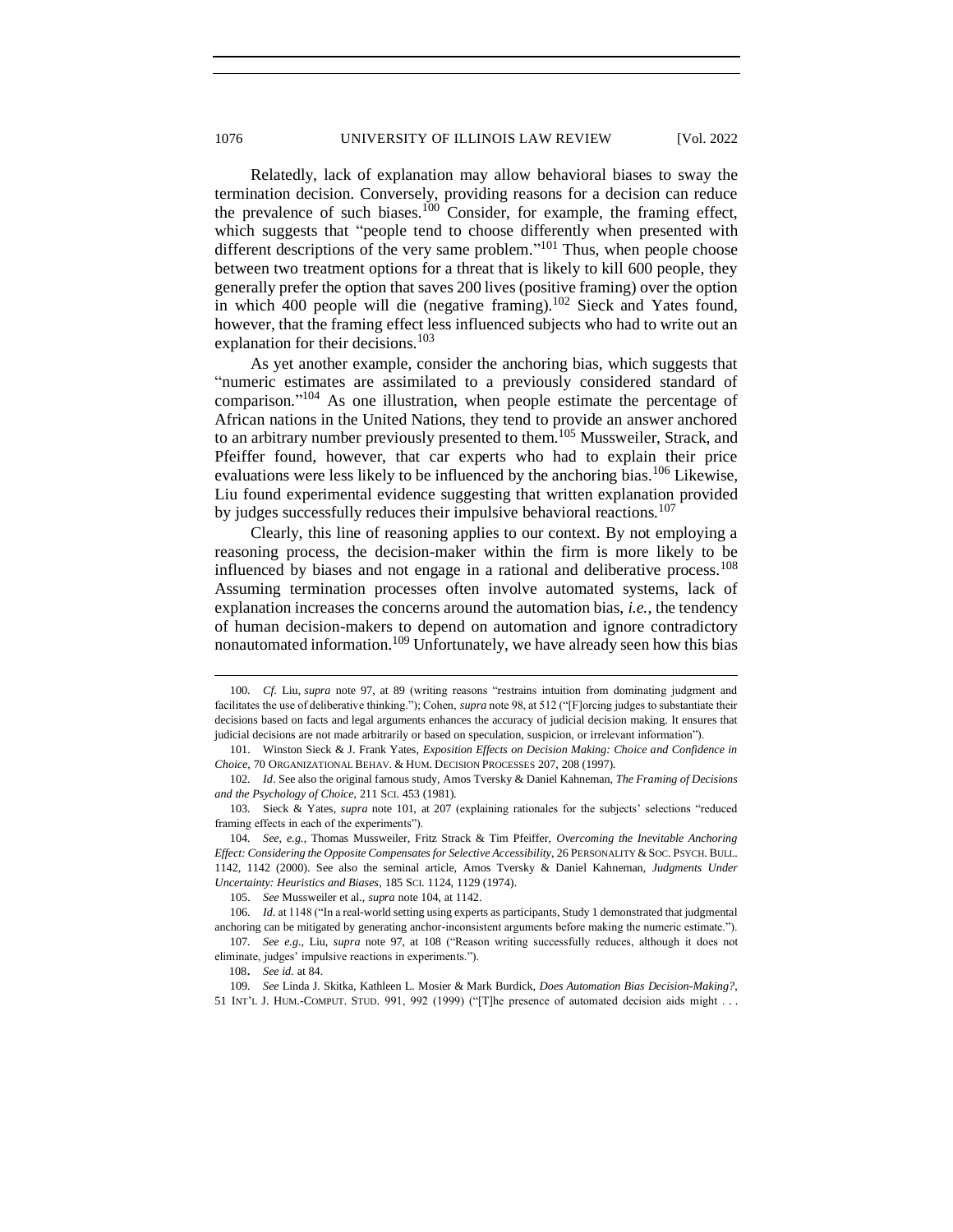can unfold and lead to rather unfortunate results in other domains, such as false arrests.<sup>110</sup> There is no reason to believe that consumer termination is immune to these problems. To add to that, relying on machines makes it possible for decision-makers within the firm to distance themselves from the decision. This reliance allows decision-makers to conceal their subjective decision-making and place the responsibility on the automated process or machine.<sup>111</sup>

A lack of explanation is likely to increase the likelihood of erroneous consumer termination for another reason. Lack of reasoning may impair the consumers' capacity to easily and fully understand the firm's termination decision and effectively contest it if it is wrong.<sup>112</sup> In other words, an effective explanation can help terminated consumers understand the factual and legal basis that underlies the cancelation.<sup>113</sup> Consequently, consumers may be able to assess the accuracy of the termination decision more easily $114$  and contest a wrong decision by appealing to the supplier or filing a lawsuit against it.<sup>115</sup> Such an appeal may ultimately lead to a socially desirable nullification of wrong termination decisions.<sup>116</sup> In short, failure to detail the reasoning for termination makes it hard for others to review and scrutinize the decision, thus reducing the likelihood of spotting possible mistakes.

introduce the possibility of making new kinds of errors . . . . People become primed to use decision aids in biased ways . . . as a replacement for more vigilant system monitoring or decision making.").

<sup>110</sup>*. See* Kashmir Hill, *Wrongfully Accused by an Algorithm*, N.Y. TIMES (June 24, 2020), https://www.nytimes.com/2020/06/24/technology/facial-recognition-arrest.html [https://perma.cc/XX8B-FVFN] ("In Mr. Williams's recollection, after he held the surveillance video still next to his face, the two detectives leaned back in their chairs and looked at one another. One detective, seeming chagrined, said to his partner: 'I guess the computer got it wrong.'"); *see also* Bobby Allyn, *"The Computer Got It Wrong": How Facial Recognition Led to False Arrest of Black Man*, NPR (June 24, 2020, 8:00 AM), https://www.npr.org/2020/06/24/882683463/the-computer-got-it-wrong-how-facial-recognition-led-to-a-falsearrest-in-michig [https://perma.cc/9R38-6V5A].

<sup>111.</sup> Mary L. Cummings, *Automation and Accountability in Decision Support System Interface Design*, J. TECH. STUD. 23, 25 (2006) ("Automated decision support tools . . . can cause operators to relinquish a sense of responsibility and subsequently accountability because of a perception that the automation is in charge."); GILMAN, *supra* note 38, at 6 (noting the risk that decisionmakers will use automation systems "to mask their subjective decision-making . . . .").

<sup>112.</sup> *See* Sandra Wachter, Brent Mittelstadt & Chris Russell, *Counterfactual Explanations Without Opening the Black Box: Automated Decisions and the GDPR*, 31 HARV. J. L. & TECH. 841, 843 (2018).

<sup>113</sup>*. See e.g.*, *id.* at 863 ("One potential purpose of explanations is to provide the data subject with understanding of the scope of automated decision-making, and the reasons that led to a particular decision.").

<sup>114</sup>*. Cf*. Morgan, *supra* note 95, at 303 ("[A]n individual adversely affected by a decision, as well as his or her attorney, can assess the decision's factual and legal legitimacy more easily when reasons are disclosed."); Margot E. Kaminski, *Binary Governance: Lessons from the GDPR's Approach to Algorithmic Accountability*, 92 S. CAL. L. REV. 1529, 1580 (2019) ("Individuals may be provided with a simplified and understandable explanation of algorithmic decision-making, giving them insight into whether a decision is justified in their respective cases . . . .").

<sup>115</sup>*. See, e.g.*, Matlovich v. Sec'y of the Air Force, 591 F.2d 852, 857 (D.C. Cir. 1978) ("[A] reasoned explanation [informs] the aggrieved person of the grounds of the administrative action so that he can plan his course of action (including the seeking of judicial review)."); Wachter et al., *supra* note 112, at 872 ("Another possible purpose of explanations is to provide information that helps contest automated decisions when an adverse or otherwise undesired decision is received."); Cohen, *supra* note 98, at 510 ("[T]ransparent reasons make it much easier to narrow the issues they will need to address if they decide to appeal the decision.").

<sup>116</sup>*. See, e.g.*, Wachter et al., *supra* note 112, at 872 ("Contesting a decision can aim to reverse or nullify the decision and return to a status where no decision has been made."); Van Loo, *supra* note 42, at 49 ("[A] neutral appeals body could reduce racial discrimination, [and] debilitating account terminations.").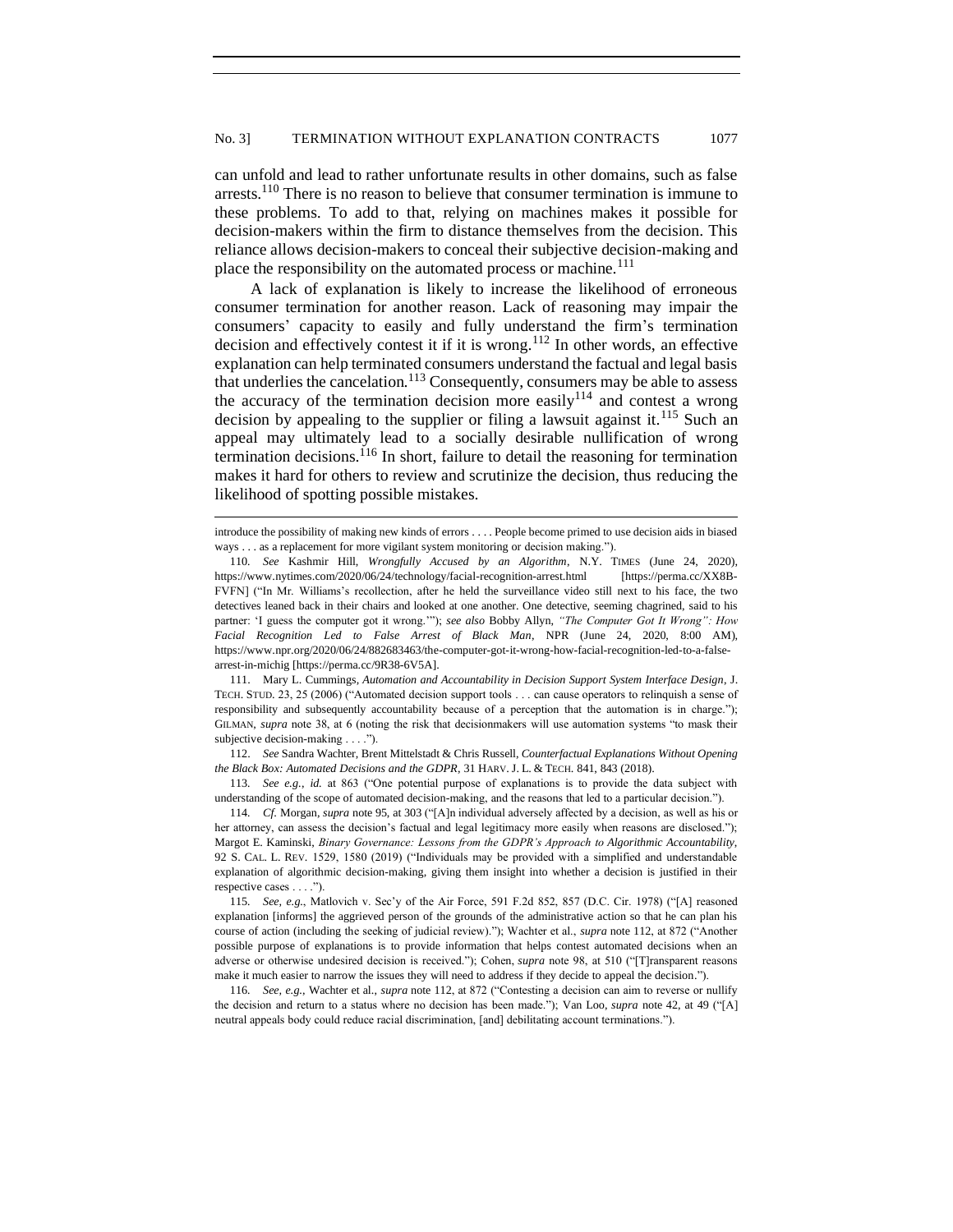All in all, the need to provide a meaningful explanation may deter suppliers, in the first place, from making hasty and erroneous termination decisions.<sup>117</sup> When one knows that their decisions will be reviewed and examined *ex post*, one is more careful in making these decisions *ex ante*. <sup>118</sup> Since consumers, the media, consumer agencies, and courts can review firms' termination explanations, firms are more likely to take the necessary precautions before opting for such a move.<sup>119</sup> When an explanation is not provided, however, firms are disincentivized to take the necessary precautions.<sup>120</sup> This will inevitably increase the likelihood of mistakes.<sup>121</sup>

## <span id="page-19-0"></span>*3. Costs to Terminated Consumers*

The erroneous termination of consumer contracts, facilitated by lack of explanation, may create four significant types of costs to consumers: (i) loss of previous investment; (ii) loss of accumulated benefits; (iii) emotional costs; and (iv) switching costs. We next explain each of these costs.

(i) **Loss of previous investment**. Consumers often invest resources, including time, cognitive efforts, and money, related to the contract they have entered. First, *before* accepting the contract, consumers may invest time and effort searching for a product or service that fits their needs while comparing alternative offerings in the market.<sup>122</sup> Second, *during* the contractual relationship, consumers may invest resources in order to benefit from the supplier's products or services.<sup>123</sup> For example, users who signed up for an ecommerce website may invest money to purchase access to the supplier's ebooks and streaming videos.<sup>124</sup> Similarly, users of virtual world websites may invest

<sup>117.</sup> Kiel Brennan-Marquez, *"Plausible Cause": Explanatory Standards in the Age of Powerful Machines*, 70 VAND. L. REV. 1249, 1295 (2019) ("[E]xplanatory standards . . . have salutary upstream effects: when officials know they may have to account for decisions later on, the decisions look different. Officials take greater care; they think twice.").

<sup>118</sup>*. Cf*. Paul R. Kleindorfer, *What if You Know You Will Have to Explain Your Choices to Others Afterwards? Legitimation in Decision-Making*, *in* THE IRRATIONAL ECONOMIST: MAKING DECISIONS IN A DANGEROUS WORLD 72, 72 (Erwan Michel-Kerjan & Paul Slovic eds., 2010) ("The anticipation that one may be required to explain or justify decisions after the fact might be expected to affect the decisions that are made.").

<sup>119</sup>. *See* Brennan-Marquez, *supra* note 117, at 1295.

<sup>120.</sup> *See id.*

<sup>121.</sup> *Cf. id.*

<sup>122.</sup> Shmuel I. Becher, *Behavioral Science and Consumer Standard Form Contracts*, 68 LA. L. REV. 117, 129 (2007) ("[T]he consumer is likely to spend a considerable amount of time in order to become acquainted with the good or service she is about to purchase . . . ."); Vishal Lala & Goutam Chakraborty, *Impact of Consumers' Effort Investments on Buying Decisions*, 32 J. CONSUMER MKTG. 61, 62 (2015) ("Effort expended in purchasing may be in multiple forms, including the physical effort involved in . . . searching for a product within the store, or the cognitive effort involved in evaluating a set of alternatives.").

<sup>123.</sup> *See, e.g.*, *About Amazon Prime Insider & Prime Membership Benefits*, AMAZON, https://www.amazon.com/primeinsider/about (last visited Mar. 19, 2022) [https://perma.cc/2EMU-9HD8] (offering different benefits to Amazon Prime members).

<sup>124</sup>*. Cf.* [Kate Taylor,](http://www.businessinsider.com/author/kate-taylor/?IR=T) *Furious Customers Say They've Been Mysteriously Locked Out of Their Amazon Accounts*⎯*and They Have No Idea Why*, BUS. INSIDER (Apr. 6, 2018, 1:46 AM), https://www.businessinsider. com.au/amazon-closes-users-accounts-customers-fight-back-2018-4 [https://perma.cc/26NB-2RWJ].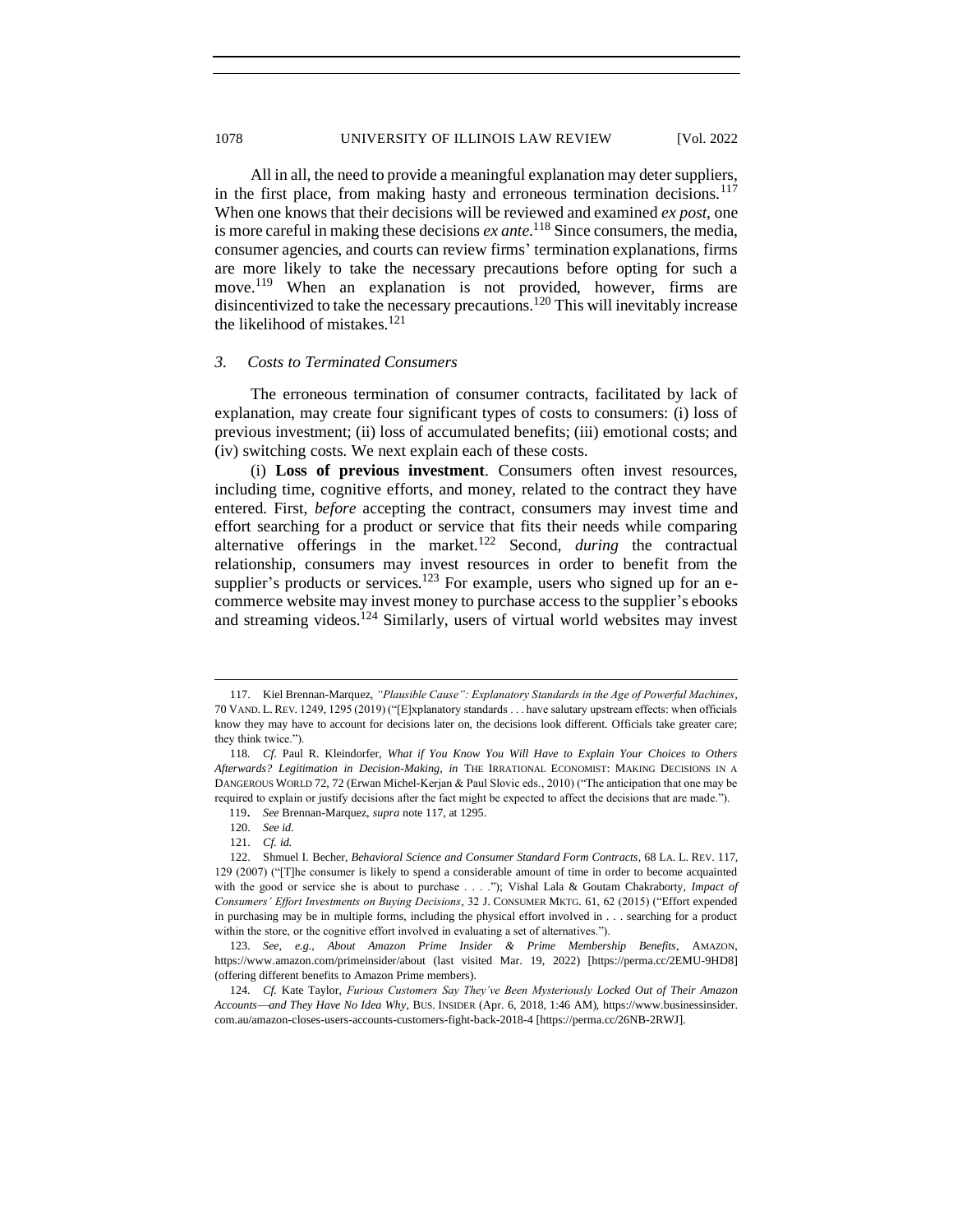time and money in developing and upgrading their avatars.<sup>125</sup> Equally, users of social network sites may invest considerable time and effort in developing their profile or account, acquiring a reputation, and maintaining close relationships within the platform.<sup>126</sup>

When a firm mistakenly terminates such user accounts, their investments may become sunk (nonrecoupable) in a new contractual relationship. First, the information that the consumer acquired before signing the contract about alternative products and suppliers may become obsolete due to technological, market, social, and other changes.<sup>127</sup> Second, the consumer's investments during the contractual relationship to benefit from the supplier's specific product or service may often be lost if the contract is mistakenly terminated.<sup>128</sup> For example, an e-commerce consumer may lose access to ebooks and streaming videos they had already purchased when the supplier terminates their contract.<sup>129</sup> Moreover, items purchased by a user on a virtual world website may be useless if the website terminates the consumer agreement.<sup>130</sup> Likewise, the investments made by a user of a social networking site in building an online reputation and relationships within the site or platform may often be lost since the consumer is unlikely to recover these investments when moving to a new environment.<sup>131</sup>

(ii) **Loss of accumulated benefits.** During the contractual relationship, consumers may accumulate two different types of economic benefits as a side

127. *Cf. About Amazon Prime Insider & Prime Membership Benefits*, *supra* note 123.

<sup>125.</sup> Eric Goldman, *Termination of Accounts in Virtual Worlds*, TECH. & MKTG. L. BLOG (Feb. 13, 2005), https://blog.ericgoldman.org/archives/2005/02/termination\_of.htm [https://perma.cc/CW78-QVGD] ("Some virtual world participants invest significant time and money in their online characters—earning (or otherwise obtaining) virtual money or items, gaining experience/levels, creating or customizing online 'property' (such as houses or widgets that are for sale in the virtual economy) and forming social networks.").

<sup>126.</sup> [Aihui Chen,](https://www.sciencedirect.com/science/article/pii/S0148296313002361?casa_token=Y_A1IwkKrSsAAAAA:sYLxugFyKmdjvLvPjrWB3E_WtEn2f8pyujzDupe4BpCCMdG71rs1d1Kw_giy3WtlQB0XlwGUmQ#!) Yaobin Lu, Bin Wang, Ling Zhao & Ming Li, *What Drives Content Creation Behavior on SNSs? A Commitment Perspective*, 66 J. BUS. RSCH. 2529, 2530 (2013) ("On [social network sites], users invest considerable time and individual efforts in developing close interpersonal relationships with other members, building a reputation among them."); Junho Choi, Jaemin Jung & Sang-Woo Lee, *What Causes Users to Switch from a Local to a Global Social Network Site? The Cultural, Social, Economic, and Motivational Factors of Facebook's Globalization*, 29 COMPUTS. HUM. BEHAV. 2665, 2667 (2013) ("In the context of [social network site] use, the typical examples invested in the past are accumulated content, friends, and reputation over time."); *Daily Time Spent on Social Networking by Internet Users Worldwide from 2012 to 2019*, STATISTA, <https://www.statista.com/statistics/433871/daily-social-media-usage-worldwide/> (last visited Mar. 19, 2022) [https://perma.cc/AE2Q-WH7A] ("As of 2019 and 2020, the average daily social media usage of internet users worldwide amounted to 145 minutes per day, up from 142 minutes in the previous year.").

<sup>128</sup>*. Cf*. Van Loo, *supra* note 42, at 10 ("[A]ccount termination may deprive a user of valuable property.").

<sup>129.</sup> [Taylor,](http://www.businessinsider.com/author/kate-taylor/?IR=T) *supra* note 124 (discussing that when Amazon terminated its agreement with Amazon Prime customers, the "customers lost access to . . . previously purchased ebooks and streaming videos")[; Tina Nazerian,](https://www.edsurge.com/writers/tina-nazerian) *Amazon's Recent Account Closures Have Affected College Students Too* (Apr. 18, 2010), https://www.edsurge.com/news/2018-04-18-amazon-s-recent-account-closures-have-affected-college-studentstoo [https://perma.cc/8UWT-85YV] (describing a college student who lost her access to an audiobook she needed for her class, when Amazon terminated her contract).

<sup>130.</sup> Goldman, *supra* note 125 ("In some cases, participants purchase items, cash or characters with real cash either directly from the provider or in a secondary market like eBay. All of these 'investments' can be lost or diminished if a virtual world provider terminates the individual's account . . . .").

<sup>131.</sup> Choi et al., *supra* note 126, at 2667 ("[W]e consider the accumulated content, friends, and reputation in the old [social network] site [SNS] as the sunk costs which are hardly recovered by moving to a new SNS platform."); [Chen](https://www.sciencedirect.com/science/article/pii/S0148296313002361?casa_token=Y_A1IwkKrSsAAAAA:sYLxugFyKmdjvLvPjrWB3E_WtEn2f8pyujzDupe4BpCCMdG71rs1d1Kw_giy3WtlQB0XlwGUmQ#!) et al., *supra* note 126, at 2530 (stating that in social network sites, "[r]elationships and individual user reputation are rarely transferable or easily replicable in different networks" (citation omitted)).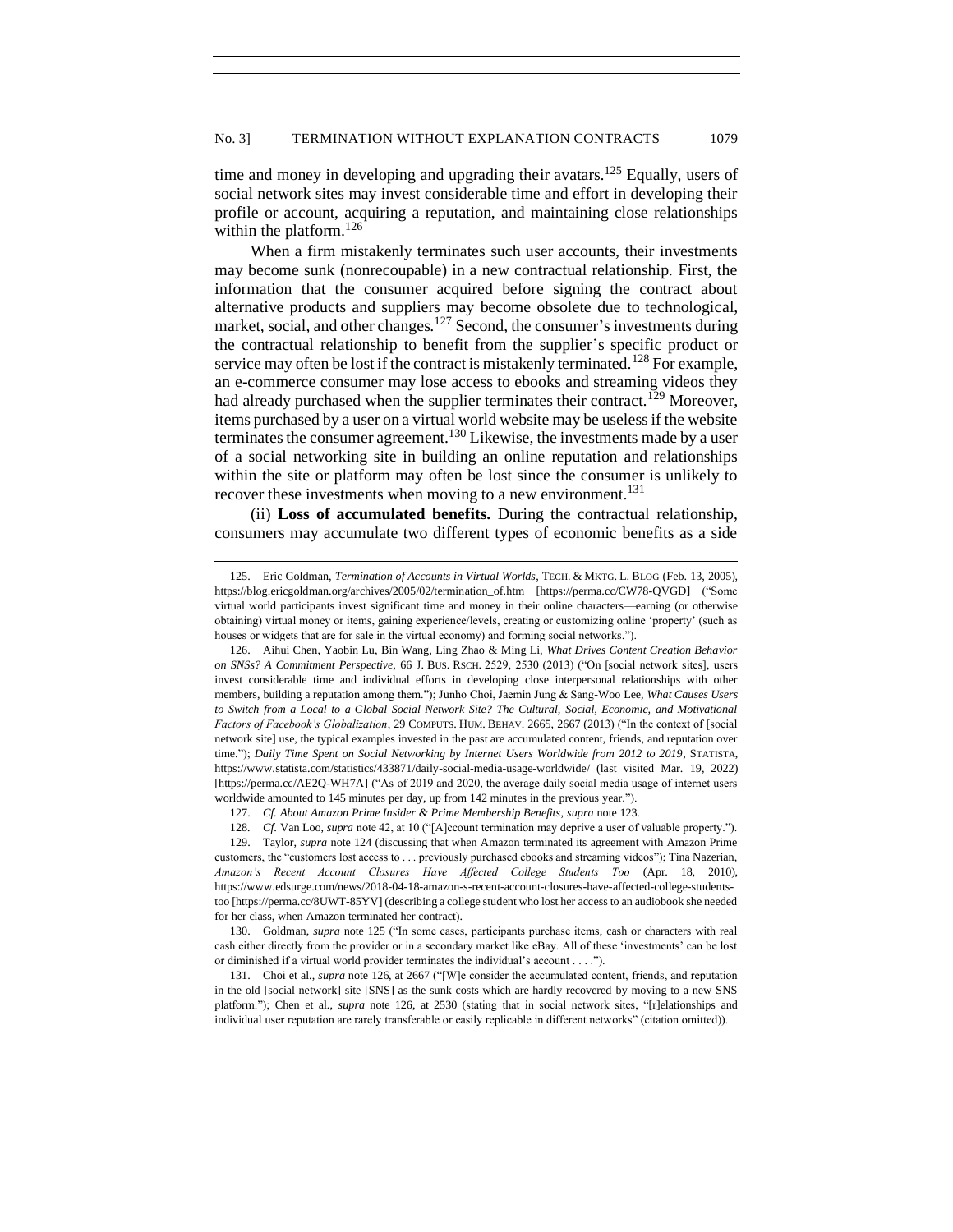effect of the relationship.<sup>132</sup> First, consumers may accrue financial *rewards*.<sup>133</sup> For example, consumers may accumulate "miles" or "points" through spending on products and services such as flying, credit cards, retail merchandise, car rentals, and hotels.<sup>134</sup> Consumers then may redeem these rewards for flight tickets, cabin class upgrades, or various retail items.<sup>135</sup> Second, consumers may accrue *discount* rights during the contractual relationship.<sup>136</sup> Particularly, loyal consumers may receive a right to a discount on subsequent purchases.<sup>137</sup> For instance, insurance companies may provide their customers gradually unfolding discounts, with premiums decreasing as the contractual relationship endures.<sup>138</sup>

When firms erroneously terminate consumer contracts, consumers may lose the economic benefits that they have accumulated during the contractual relationship.<sup>139</sup> For example, customers may lose unredeemed reward points when a credit card agreement is terminated.<sup>140</sup> Likewise, restaurant chain members may lose their earned discounts on drinks and food if the chain

138. [Larry Alton,](https://customerthink.com/author/larry-alton/) *How to Inspire Customer Loyalty Through Discounts and Rebates*, CUSTOMER THINK (July 23, 2018), https://customerthink.com/how-to-inspire-customer-loyalty-through-discounts-and-rebates/ [https://perma.cc/AA2M-F93D] (["King Price Insurance offers gradually unfolding discounts](https://www.kingprice.co.za/insurance-products/car-insurance/) to its customers, with premiums decreasing the longer you've been a customer.")[; Louise O'Brien](https://hbr.org/search?term=louise%20o%3Fbrien) [& Charles Jones,](https://hbr.org/search?term=charles%20jones) *Do Rewards Really Create Loyalty?*, HARV. BUS. REV. (1995), https://hbr.org/1995/05/do-rewards-really-create-loyalty [https://perma.cc/A4H8-2AKY] ("Taking into account long customer tenure and good accident history, State Farm Insurance provides individual discounts on its auto insurance policies.").

139. Jones et al., *supra* note 132, at 442 ("Continued patronage of a provider often leads to the accrual of benefits and perquisites that are lost if the relationship is terminated.") (citation omitted)); *see also* Thomas A. Burnham, Judy K. Frels & Vijay Mahajan, *Consumer Switching Costs: A Typology, Antecedents, and Consequences*, 31 J. ACAD. MKTG. SCI. 109, 111 (2003) ("In switching to a new provider, consumers may lose points they have accumulated and discounts or benefits that are not afforded to new customers.").

140*. See, e.g.*, Gao v. JPMorgan Chase & Co., No. 14 Civ. 4281, 2015 WL 3606308, at \*1 (S.D.N.Y. June 9, 2015) ("Chase revoked the unredeemed rewards points when terminating [the customer] account."); Samuels v. Old Kent Bank, No. 96 C 6667, 1997 WL 458434, at \*8 (N.D. Ill. Aug. 1, 1997) ("We, of course, recognize that cancellation of the [CardMiles] program worked, at least collectively, a significant forfeiture on Old Kent cardholders, many of whom presumably chose Old Kent over other credit card providers on the basis of the CardMiles program.").

<sup>132.</sup> *See, e.g.*, Michael A. Jones, David L. Mothersbaugh & Sharon E. Beatty, *Why Customers Stay: Measuring the Underlying Dimensions of Services Switching Costs and Managing their Differential Strategic Outcomes*, 55 J. BUS. RSCH. 441, 442 (2002) ("Continued patronage of a provider often leads to the accrual of benefits  $\dots$ .").

<sup>133.</sup> *See, e.g.*, Nic S. Terblanche, *Customers' Perceived Benefits of a Frequent-Flyer Program*, 32 J. TRAVEL & TOURISM MKTG. 199, 201–03 (2015) (describing loyalty-based frequent flyer rewards).

<sup>134.</sup> *Id.* at 201 ("Miles can, apart from flying with a particular airline and its various global partners, be earned through spending on car rentals, hotels, lifestyle centres, resorts, retail stores, and banks.").

<sup>135.</sup> Yi Gao, *A Conceptual Framework for Valuating Airline Frequent Flyer Program Miles*, 7 INT'L J. AVIATION, AERONAUTICS & AEROSPACE 1, 1 (2020) ("[Miles] can be used to redeem for flight tickets, cabin class upgrade, general merchandise, travel vouchers, etc.").

<sup>136.</sup> Kevin P. Gwinner, *Relational Benefits in Services Industries: The Customer's Perspective*, 26 J. ACAD. MKTG. SCI. 101, 104 (1998) ("One type of economic benefit relates to discounts . . . for those customers who have developed a relationship with an organization.").

<sup>137.</sup> Elena M. Kiseleva, Marina L. Nekrasova, Marina A. Mayorova, Marina N. Rudenko & Vadim S. Kankhva, *The Theory and Practice of Customer Loyalty Management and Customer Focus in the Enterprise Activity*, 6 INT'L REV. MGMT. & MKTG 95, 98 (2016) (noting that under a discount program often offered by firms, the discount amount may depend "on the customer's previous spending—the more he spent for all time of using of the company's services, the more substantial discount he will receive on all subsequent purchases").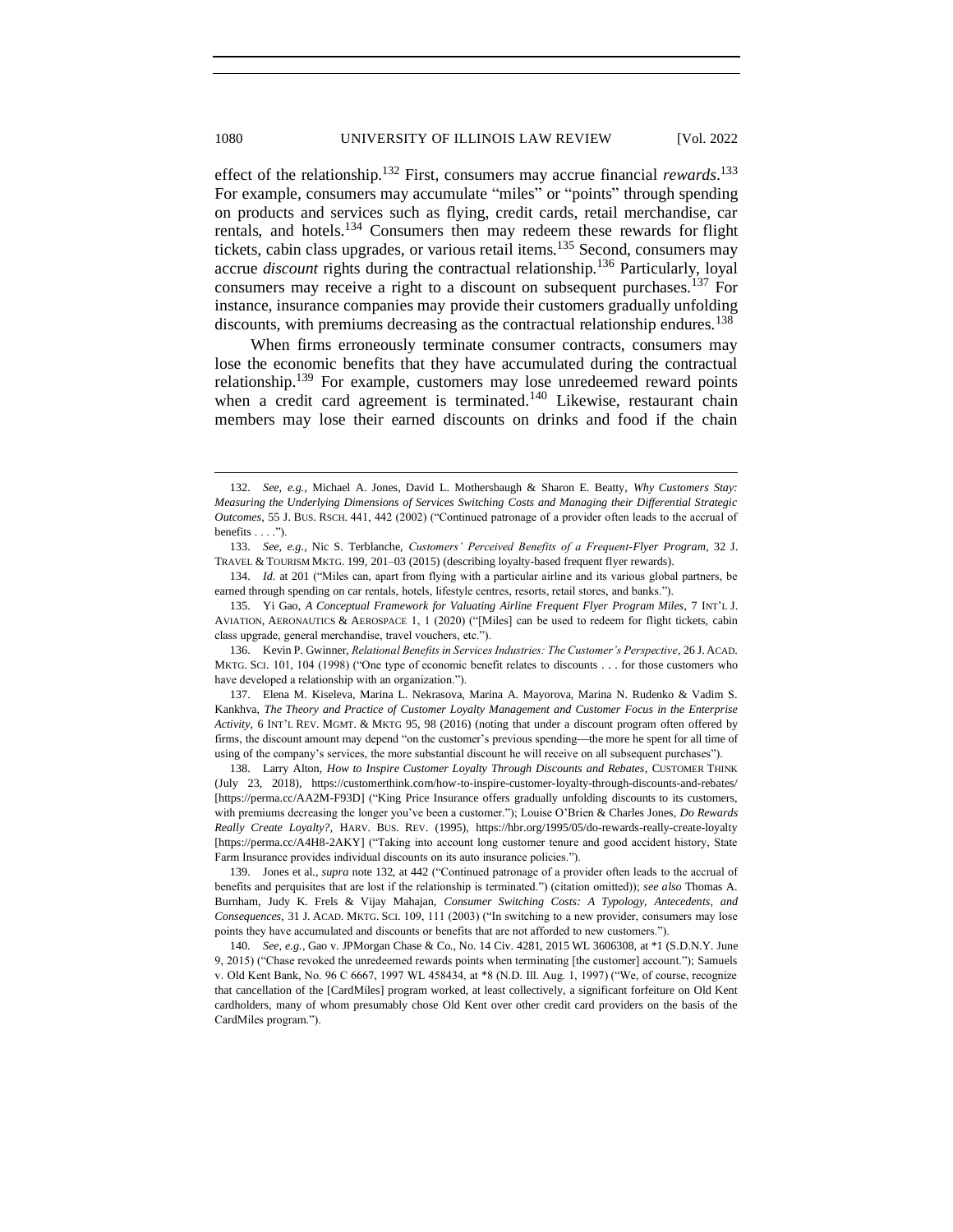terminates their membership agreement.<sup>141</sup> Equally, consumers of online travel services may lose frequent flyer miles, access to executive lounges, or membership reward coupons, when their contract is erroneously terminated.<sup>142</sup>

(iii) **Emotional and nonquantifiable costs.** An erroneous termination of the consumer-supplier relationship may result in emotional costs to terminated consumers.<sup>143</sup> When a supplier mistakenly terminates a consumer contract, the innocent consumer may experience various negative emotions. Anger, frustration, distress, betrayal, embarrassment, and mental anguish can all arise from erroneous termination.<sup>144</sup>

Several reasons may lead consumers to experience such negative emotions. First, the wrong termination is a coercive and one-sided act that may offend and unpleasantly surprise the innocent consumer.<sup>145</sup> Second, the termination of the agreement may break social relationships that the consumer had built during the contract term.<sup>146</sup> Particularly, contract termination may break social relationships that the consumer developed with the supplier's employees (*e.g.*, a

<sup>141</sup>*. See, e.g.*, Taylor Soper, *Starbucks Cancels Thousands of Gold Accounts Over Issues with Birthday Information*, GEEKWIRE (Aug. 27, 2014, 9:53 AM), https://www.geekwire.com/2014/starbucks-cancelsthousands-gold-accounts-birthday-issue/ [https://perma.cc/U6GP-GNZU].

<sup>142.</sup> Michelle Carter, Ryan Wright, Jason Bennett Thatcher & Richard Klein, *Understanding Online Customers' Ties to Merchants: The Moderating Influence of Trust on the Relationship Between Switching Costs and E-Loyalty*, 23 EUR. J. INFO. SYS. 185, 190 (2014) ("With regard to online travel services, [termination] costs include loss of frequent flyer miles, loss of access to executive lounges . . . and/or loss of membership reward points.").

<sup>143.</sup> *See, e.g.*, Vikas Mittal, Matthew Sarkees & Feisal Murshed, *The Right Way to Manage Unprofitable Customers*, HARV. BUS. REV. 95, 102 (2008).

<sup>144.</sup> *Id.* ("In our survey, 80% of divested consumers reported feeling angry, frustrated, or embarrassed about being cut off [by the supplier]—and reasonably so."); Michael Haenlein & Andreas M. Kaplan, *Unprofitable Customers and Their Management*, 52 BUS. HORIZONS 89, 94 (2009) ("While abandonment may be an attractive option from the company's perspective, the unprofitable customer who is 'fired' is likely to feel dissatisfied [or] angry."); Amin Nazifi, Dahlia El-Manstrly & Katja Gelbrich, *Customers' Reactions to Different Organizational Tactics in a Service Termination Context*, 54 EUR.J. MKTG. 26, 27 (2020) (describing terminated customers who "often feel angry"); Wheat v. Chase Bank, No. 3:11-CV-309, 2014 WL 457588, at \*28 (S.D. Ohio Feb. 3, 2014) ("Embarrassment, mental anguish, and emotional distress might be the inevitable and unfortunate effects of [a bank's termination of the Plaintiff's bank account agreement].").

<sup>145.</sup> Christina M. Haenel, Hauke A. Wetzel & Maik Hammerschmidt, *The Perils of Service Contract Divestment: When and Why Customers Seek Revenge and How It Can Be Attenuated*, 22 J. SERV. RSCH. 301, 307 (2019) ("[D]ivestment decisions are deliberate, intentional, and one-sided decisions made by a provider, causing harm to the customer. The appraisal of willingly being treated unfairly by a firm elicits anger as a negative emotion.") (citation omitted)).

<sup>146.</sup> Burnham et al., *supra* note 139, at 111–12 (explaining consumer switching costs include "the affective losses associated with breaking the bonds of identification that have been formed with the people with whom the customer interacts").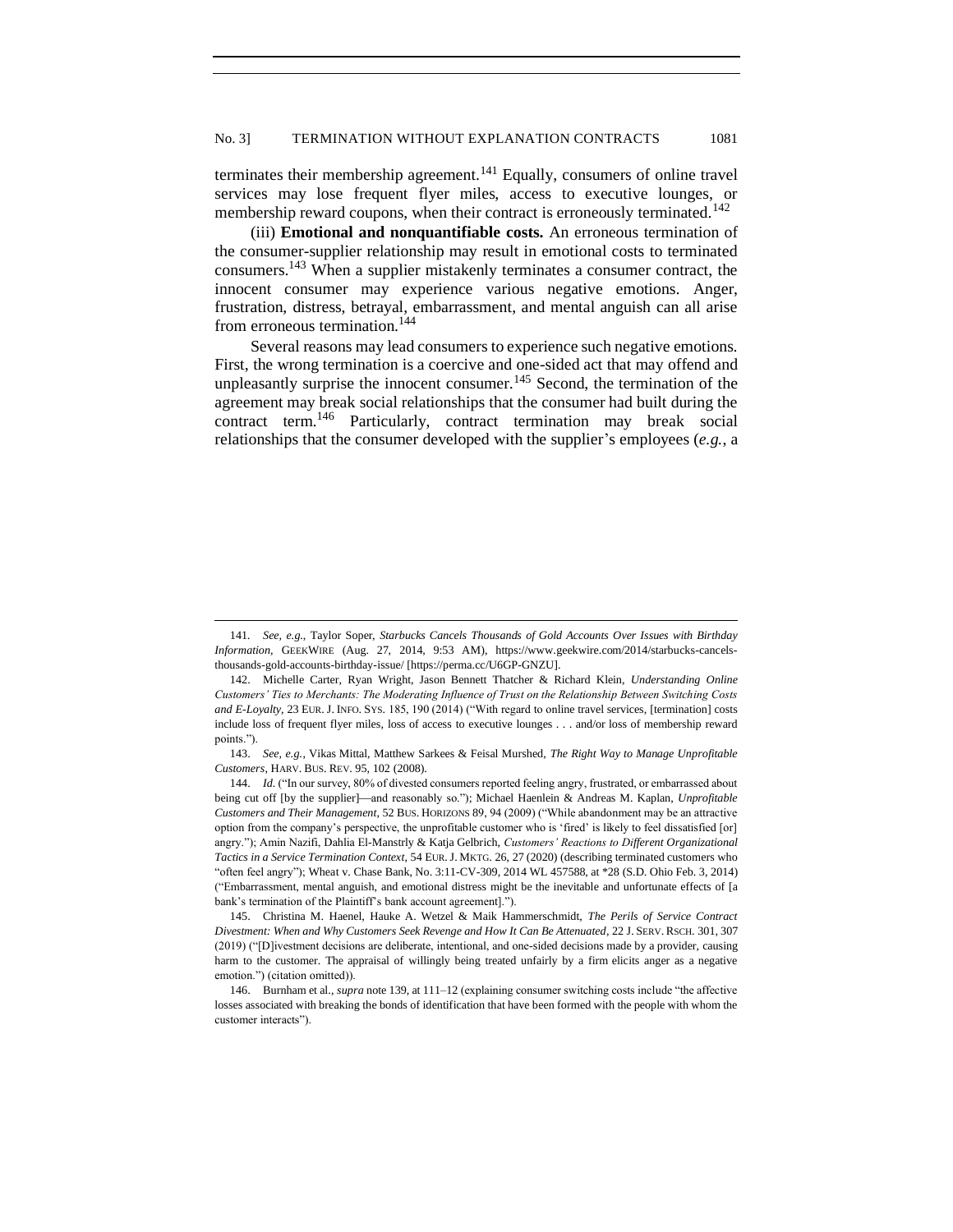bank clerk)<sup>147</sup> or other consumers (*e.g.*, users of a dating website or social network).<sup>148</sup>

Third, consumers may often feel a personal identification with the brand of their supplier (*e.g.*, Starbucks, Apple, or Microsoft).<sup>149</sup> Many firms pretend to cultivate deep relationships with consumers, expressing emotions and care toward them.<sup>150</sup> As a result, the termination of a supplier-consumer relationship may frustrate consumers' expectations and break the emotional sense of identification that the consumer had developed with the supplier's brand.<sup>151</sup>

Fourth, terminated consumers might believe that firms discriminate against them. For instance, if the consumer believes that the firm deactivated their account because of their race, religion, sexual orientation, or weight, they may experience anger and humiliation.<sup>152</sup> Along somewhat similar lines, in some circumstances—such as social media platforms—terminating consumers may undermine their ability to express themselves.<sup>153</sup> Finally, the economic harm that

H9C3-PKHS].

<sup>147.</sup> Nikita Dzhain, Jussi Ilmari Nykanen, Esko Penttinen & Timo Saarinen, Impact of Switching Costs and Network Effects on Selection of Mobile Platforms, 2015 48th Hawaii International Conference on System Sciences, *in* INST. ELEC. & ELECS. ENG'RS (2015), at 1187, 1188 ("The relational switching costs include personal relationship loss costs that refer to the loss of contact with the employees from the previous business"). *Cf.* Burnham et al., *supra* note 139, at 112 ("Consumers' familiarity with incumbent provider employees creates a level of comfort that is not immediately available with a new provider.").

<sup>148</sup>*. See, e.g.*, Alina Tugend, *Barred from Facebook, and Wondering Why*, N.Y. TIMES (Sept. 20, 2014), https://www.nytimes.com/2014/09/20/your-money/kicked-off-facebook-and-wondering-why.html

<sup>[</sup>https://perma.cc/3EP7-EW6Y] ("[Professor Eric Goldman explains that] [w]hen Facebook makes a termination decision, it's potentially life-altering for some people . . . They're cut off to access to their communities."); *see also What I Learned When Facebook Disabled My Account*, OPTIMIZATION TODAY (Feb. 3, 2012), http://www.optimizationtoday.com/what-i-learned-when-facebook-disabled-my-account/ [https://perma.cc/5XP T-QQV4] ("[A Facebook user, who was terminated by the website, wrote] "[t]here were well over 2000 photos, countless videos, blog posts (notes), plus all the contacts (I still haven't been able to reconnect with many who were all lost when Facebook disabled my account). This was looking to be a very bleak situation as I further realized just what was lost."); *Account Suspended for No Reason!*, REDDIT, https://www.reddit.com/r/ OkCupid/comments/85p3eq/account\_suspended\_for\_no\_reason/ (last visited Mar. 19, 2022) [https://perma.cc/ S5ZS-UHC2].

<sup>149.</sup> Kenneth Wilson Graham & Kelly M. Wilder, *Consumer-Brand Identity and Online Advertising Message Elaboration*, 14 J. RSCH. INTERACTIVE MKTG. 111, 113 (2020) ("Brands have become integral to many consumers because they serve as objects of both personal and social identification.") (citation omitted)); Noel Albert, Dwight Merunka & Pierre Valette-Florence, *Brand Passion: Antecedents and Consequences*, 66 J. BUS. RSCH. 904, 904 (2013) ("Strong relationships bind consumers and their preferred brands, such that some consumers may develop into a true cult for some brands.") (citations omitted)).

<sup>150</sup>*. See generally* Becher & Dadush, *supra* note 36 (explaining how firms use various communications to lead the consumer to believe in deep and communal B2C relationships).

<sup>151</sup>*. See id.* at 1550.

<sup>152</sup>*. See, e.g.*, Frevele, *supra* not[e 11](#page-3-1) (discussing the allegation that transgender Tinder users are banished from the platform); Rose, *supra* not[e 12](#page-3-2) (reporting that "Instagram Apologizes for Deleting Plus-Size Woman's Account"); Fteja v. Facebook, Inc., 841 F. Supp. 2d 829, 831 (S.D.N.Y. 2012) (discussing a suit brought by a plaintiff who argued that Facebook terminated his account because on of his ethnicity).

<sup>153.</sup> *Self-Esteem and Social Media*, REACH OUT, https://parents.au.reachout.com/skills-tobuild/wellbeing/things-to-try-social-media/self-esteem-and-social-media (last visited Mar. 19, 2022) [https://perma.cc/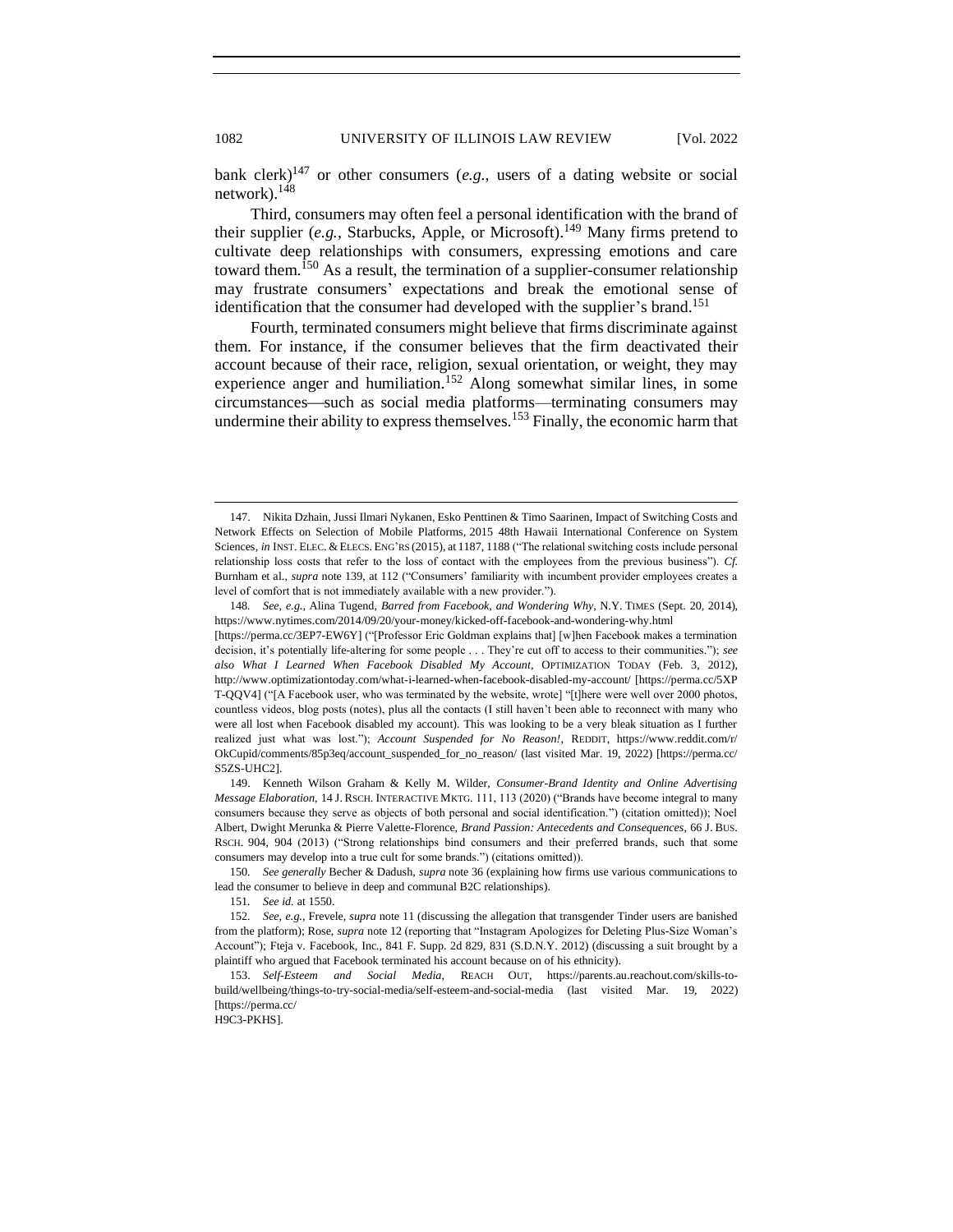termination inflicts on consumers, such as the loss of sunk costs and accumulated benefits,<sup>154</sup> can naturally trigger negative emotions.<sup>155</sup>

(iv) **Switching costs.** In addition to the costs detailed thus far, erroneous termination frequently entails the need to incur the costs of switching to a new supplier.<sup>156</sup> Consumers may be required to invest time and cognitive efforts in collecting information about potential new suppliers.<sup>157</sup> Remarkably, in differentiated product markets, such as online retailing or airlines,  $158$  the costs of searching and analyzing data about the various alternatives can be high.<sup>159</sup> Consumers are likely to face a deluge of information. They may also find it challenging to evaluate the credibility of the information presented and the (often inconsistent) reviews they encounter.<sup>160</sup>

The switching costs that consumers may need to incur include *economic risk costs*; that is, the uncertainty entailed in switching to a new supplier.<sup>161</sup> This uncertainty may relate to various aspects of the transaction. First, it may relate to the quality and accuracy of the service/product that the new supplier provides.<sup>162</sup> It also relates to whether the new service or product includes hidden charges or otherwise utilizes manipulative tactics at the expense of consumers.<sup>163</sup> Uncertainty may also exist regarding legal aspects, such as whether the new

158. Ali Aouad, Retsef Levi & Danny Segev, *Approximation Algorithms for Dynamic Assortment Optimization Models*, 44 MATHEMATICS OPERATIONS RSCH. 487, 487 (2018) (noting that online retailing and airlines are highly differentiated markets).

159. Pei-yu Chen & Lorin M. Hitt, *Information Technology and Switching Costs*, *in* 1 HANDBOOK IN INFO. SYS. 437, 446 (Terrence Hendershott, ed. 2006) (in differentiated product markets "the costs of acquiring sufficient information about product alternatives and the cost of consumers processing of this information can be high").

160. George Balabanis, Nina Reynolds & Antonis Simintiras, *Bases of E-store Loyalty: Perceived Switching Barriers and Satisfaction*, 59 J. BUS. RSCH. 214, 215 (2006) ("[Online search costs] include the difficulty for shoppers to determine the credibility and authenticity of review reports [and] to evaluate the multitude of often contradictory customer reviews . . . .").

161. Wenhua Shi, Jianmei Ma & Chen Ji, *Study of Social Ties as One Kind of Switching Costs: A New Typology*, 30 J. BUS. & INDUS. MKTG. 648, 649 (2015) ("Economic risk costs are the uncertainty of potential negative outcomes when consumers switch to unfamiliar providers."); Burnham et al., *supra* note 139, at 111 ("Economic risk costs are the costs of accepting uncertainty with the potential for a negative outcome when adopting new provider about which consumer has insufficient information."); Lan-Ying Huang & Ying-Jiun Hsieh, *Consumer Electronics Acceptance Based on Innovation Attributes and Switching Costs: The Case of Ebook Readers*, 11 ELEC. COM. RES. & APPLICATIONS 218, 219 (2012) ("Economic risk costs refer to the costs resulting from adverse performance when a consumer adopts a new product or service with insufficient information.").

162. Burnham et al., *supra* note 139, at 122 (explaining that economic risk costs include the fear of consumers that "the service offered by other service providers won't work as well as expected"); Balabanis et al., *supra* note 160, at 217 ("[O]nline shoppers have to pay in advance and cannot be sure whether or when their purchases will be delivered.").

163. Burnham et al., *supra* note 139, at 122; Arunesh Mathur et al., *Dark Patterns At Scale: Findings from a Crawl of 11K Shopping Websites*, 3 PROC. ACM HUM.-COMPUT. INTERACTION 81:1, 81:3 (2019) (identifying and classifying various prevalent hidden manipulations found in online platform).

<sup>154</sup>*. See supra* notes 122–42 and accompanying text.

<sup>155.</sup> *See supra* notes 122–42 and accompanying text.

<sup>156.</sup> *See supra* note[s 26](#page-5-0)[–27,](#page-5-1) 55, [88](#page-14-0) (listing conspicuous examples surveyed).

<sup>157.</sup> Burnham et al., *supra* note 139, at 111 ("Time and effort are associated with collecting the information needed to evaluate potential alternative providers."); Dwayne Whitten & Robin L. Wakefield, *Measuring Switching Costs in IT Outsourcing Services*, 15 J. STRATEGIC INFO. SYS. 219, 231 (2006) ("Search costs include the time and effort to locate alternatives.").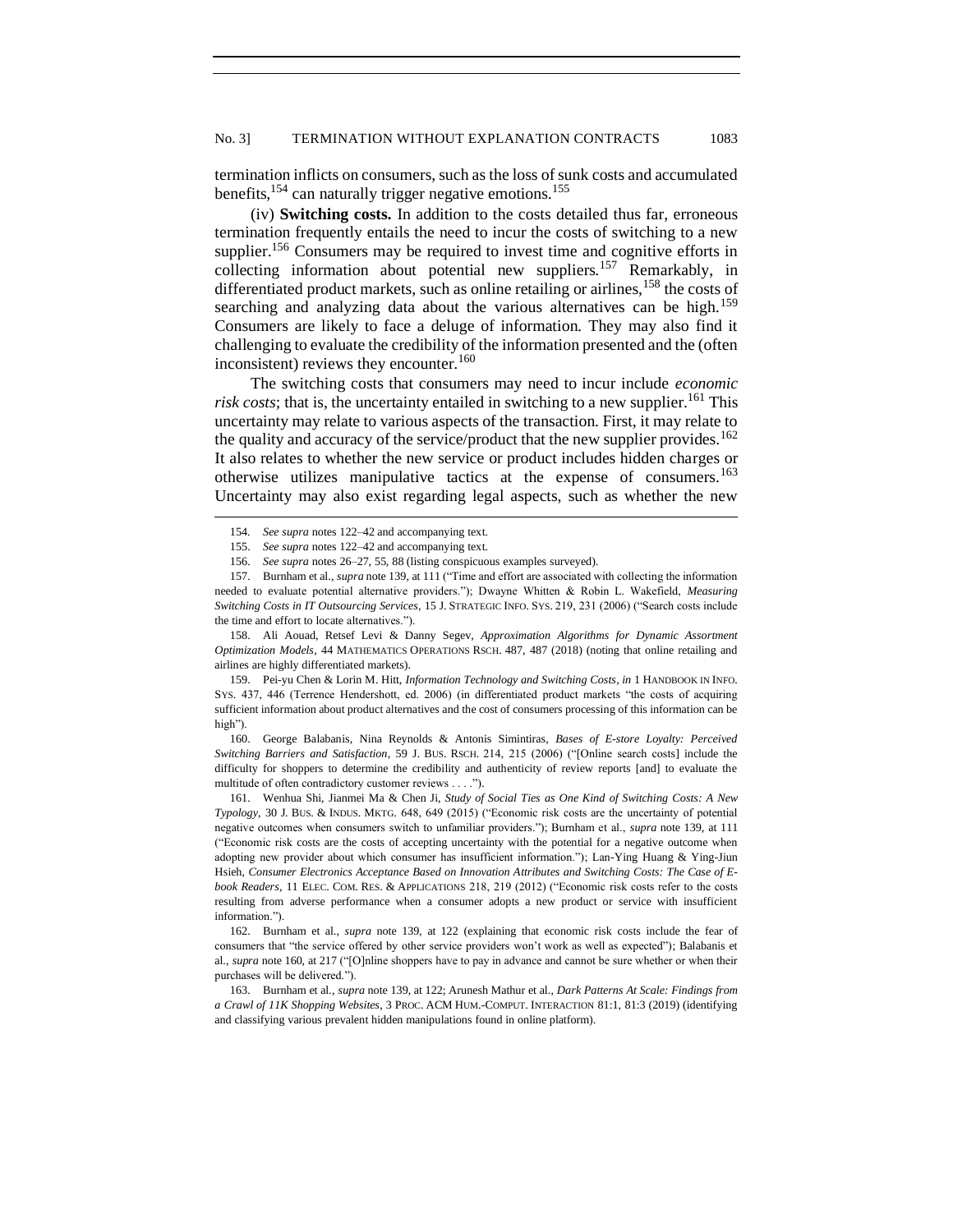supplier will breach the consumer's privacy.<sup>164</sup> For example, a consumer who needs to find a new credit card company may face uncertainty about whether their credit card and personal information will be kept confidential by the new supplier.<sup>165</sup>

\* \* \*

In this Part we explained how termination without explanation facilitates erroneous termination, which can be socially destructive and rather harmful to terminated consumers. While anecdotal evidence suggests that firms terminate consumers erroneously and without explanation, there is no empirical evidence as to how prevalent termination without explanation contracts actually are. There is also no evidence as to the degree of nontransparency and potential exploitation that accompany such contracts. The next Part aims to empirically explore precisely that.

## III. THE EMPIRICAL TEST

<span id="page-25-0"></span>This Part empirically studies the frequency and nature of termination without explanation contracts. Our sample includes 500 consumer contracts used by highly popular websites in the United States. Our empirical examination seeks to answer three major questions. First, how widespread termination without explanation contracts are. Second, to what extent termination without explanation contracts are nontransparent. Third, whether there is a relationship between the *degree* of nontransparency of a website's termination without explanation contract and the website's popularity, measured by its online traffic. Here, we hypothesize that highly popular firms such as Google and Amazon—who are more often scrutinized and criticized by policymakers, online venues, and mass media—will be less likely to adopt nontransparent and exploitative termination without explanation clauses.<sup>166</sup>

#### *A. Data*

<span id="page-25-1"></span>To examine the frequency of termination without explanation contracts, we focus on an important and prevalent type of consumer agreement: the sign-inwrap contract. In such contracts, the website usually states that the user agrees to the contract by signing up for the service.<sup>167</sup> The user can typically view the

<sup>164.</sup> Ezlika Ghazali, David Arnott & Dilip Mutum, *Conceptualizing and Measuring Online Switching Costs*, 9 EUR. ADVANCES CONSUMER RSCH. 151, 151 (2011) ("Uncertainty costs should be more important in online services, where . . . privacy issues [is] important.").

<sup>165.</sup> Balabanis et al., *supra* note 160, at 217 ("Security concerns regarding the provision of personal and credit card information over the Internet . . . may force shoppers to rely on a small number of trusted e-tailers.").

<sup>166</sup>*. Cf.* Shmuel I. Becher & Uri Benoliel, *Sneak in Contracts,* 55 GA. L. REV. 657, 673 (2021) (testing the statistical relationship between a website's traffic ranking and the degree of the explicit transparency of changeof-terms provisions).

<sup>167.</sup> Meyer v. Uber Techs., Inc., 868 F.3d 66, 75–76 (2d Cir. 2017) (stating that sign-in-wrap agreements inform the consumer that he or she assents to terms of use by signing up to use the website); TopstepTrader, LLC v. OneUp Trader, LLC, No. 17 C 4412, 2018 WL 1859040, at \*3 (N.D. Ill. Apr. 18, 2018) (noting that, amidst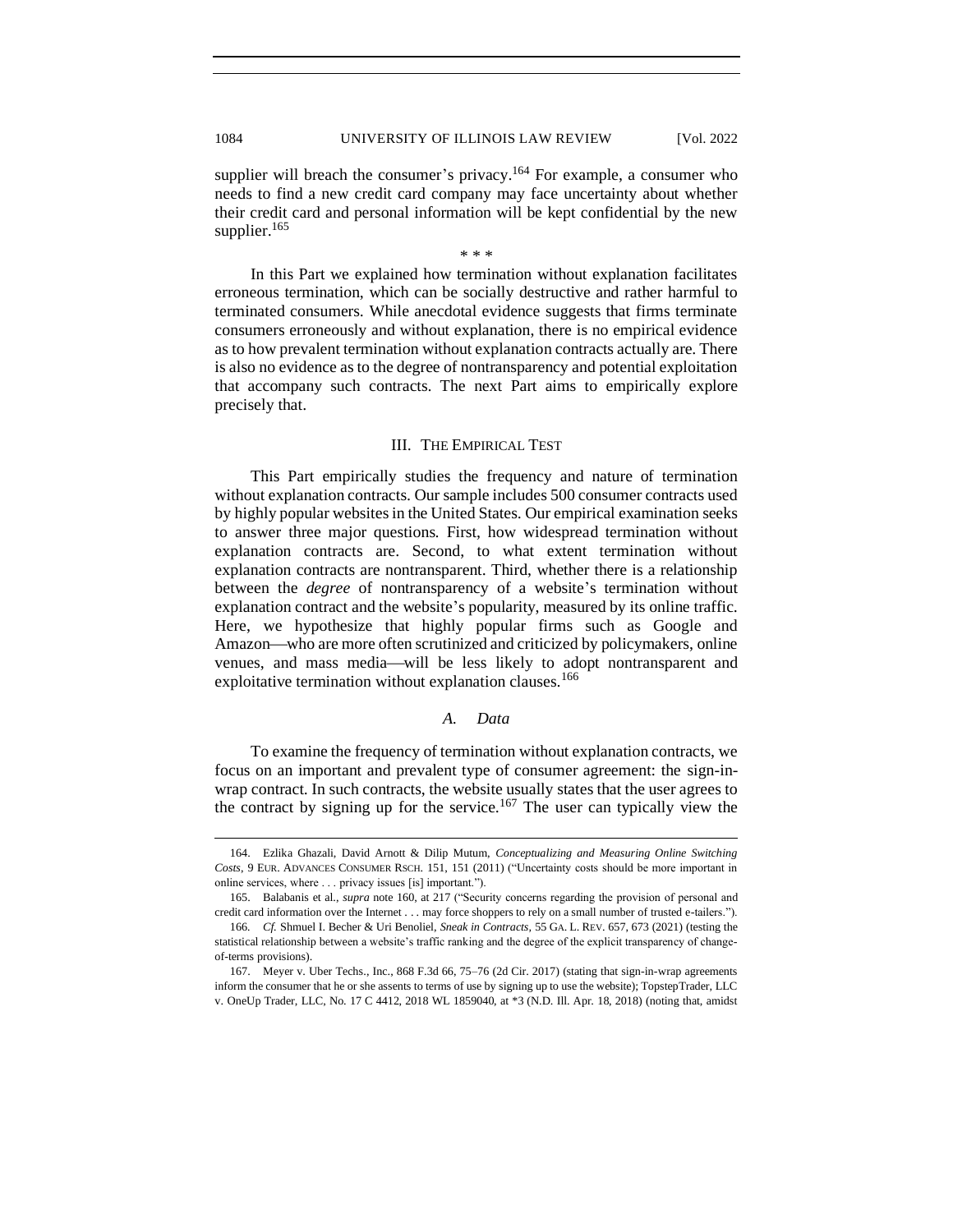contract terms by clicking a hyperlink located next to a sign-up button displayed on the screen.<sup>168</sup> The website often labels this hyperlink as "Conditions of Use," "Terms of Service," "Terms and Conditions," or simply "Terms."<sup>169</sup>

This Article's sample contains the 500 most popular websites in the U.S. that use sign-in-wrap agreements. The initial source of data was the Alexa Top Sites web service, which provides a ranked list of the most popular websites in the United States.<sup>170</sup> The Alexa Top Sites service is a leading website traffic measurement tool<sup>171</sup> based on millions of internet users.<sup>172</sup> Since it is built on one of the largest samples of internet users,  $173$  it is widely used in empirical research.<sup>174</sup>

The categories of the websites in this Article's sample are highly heterogeneous. They include search engines, social networks, general merchandise, news and media, video games, file sharing, e-mail, software, financial management, sports, movies, directories, real estate, business services, programming, dictionaries, encyclopedias, music, telecom, consumer electronics, tourism, web hosting, coupons, and home and garden. $175$ 

170*. See Alexa Top Sites*, AMAZON WEB SERVS., INC., https://aws.amazon.com/alexa-top-sites/ (last visited Mar. 19, 2022) [https://perma.cc/77E8-SQUN]. According to Alexa, the ranking of a website is determined by a combination of unique visitors and page views. *Id.*

172. Greg Orelind, *Top 6 Myths About the Alexa Traffic Rank*, ALEXA INTERNET, INC., https://blog.alexa. com/top-6-myths-about-the-alexa-traffic-rank/ (last visited Mar. 19, 2022), [https://perma.cc/NW45-BKGX].

173*. Alexa Top Sites*, *supra* note 170 ("Alexa's site popularity traffic rankings are based on the anonymous usage patterns of one of the largest . . . samples of internet users available in the world.").

174. For examples of studies using Alexa, see Stephen K. Callaway, *Internet Banking and Performance: The Relationship of Web Site Traffic Rank and Bank Performance*, 26 AM. J. BUS. 12, 16 (2011); Christine Ennew, Andy Lockett, Ian Blackman & Christopher P. Holland, *Competition in Internet Retail Markets: The Impact of Links on Web Site Traffic*, 38 LONG RANGE PLAN. 359, 362 (2005); Chun‐Yao Huang & Shin‐Shin Chang, *Commonality of Web Site Visiting Among Countries*, 60 J. AM. SOC'Y FOR INFO. SCI. &TECH. 1168, 1172 (2009); Agnieszka Wolk & Sven Theysohn, *Factors Influencing Website Traffic in the Paid Content Market*, 23 J. MKTG. MGMT. 769, 779 (2007).

175. The website categories were identified using the SimilarWeb search engine. *See* SIMILARWEB, https://www.similarweb.com/ (last visited Mar. 19, 2022), [https://perma.cc/YJ5Y-ZDLP] (providing a means of analyzing internet traffic information).

the registration process, sign-in-wrap agreements often display language to the effect of "By signing up for an account with [website provider], you are accepting the [website]'s terms of service").

<sup>168.</sup> *TopstepTrader, LLC*, 2018 WL 1859040, at \*3 (explaining that sign-in-wrap agreements provide a hyperlink to the terms of service); *see* Robert V. Hale II, *Recent Developments in Online Consumer Contracts*, 71 BUS. LAW. 353, 357 (2015) (noting that sign-in-wrap agreements make the terms accessible by means of a hyperlink).

<sup>169.</sup> Hale, *supra* note 168, at 354.

<sup>171</sup>*. See, e.g.*, Adela-Laura Popa, Naiana Nicoleta Tarca & Teodora-Mihaela Tarcza, *The Online Strategy of Romanian Higher Education Institutions: Present and Future*, *in* ENTREPRENEURSHIP, BUS. &ECON. 413, 420 (Mehmet Huseyin Bilgin & Hakan Danis eds., 2016) (noting that Alexa traffic rank is one of the most prominent and frequently used tools to assess a website's performance); Joel R. Reidenberg et al., *Disagreeable Privacy Policies: Mismatches Between Meaning and Users' Understanding*, 30 BERKELEY TECH. L.J. 39, 54 (2015) ("Alexa.com [is] the most prominent measurement company for web traffic data."); Arjun Thakur, A.L. Sangal & Harminder Bindra, *Quantitative Measurement and Comparison of Effects of Various Search Engine Optimization Parameters on Alexa Traffic Rank*, 26 INT'L J. COMPUT. APPLICATIONS 15, 16 (2011) (describing the significant popularity of Alexa Traffic Rank as a tool to measure website traffic).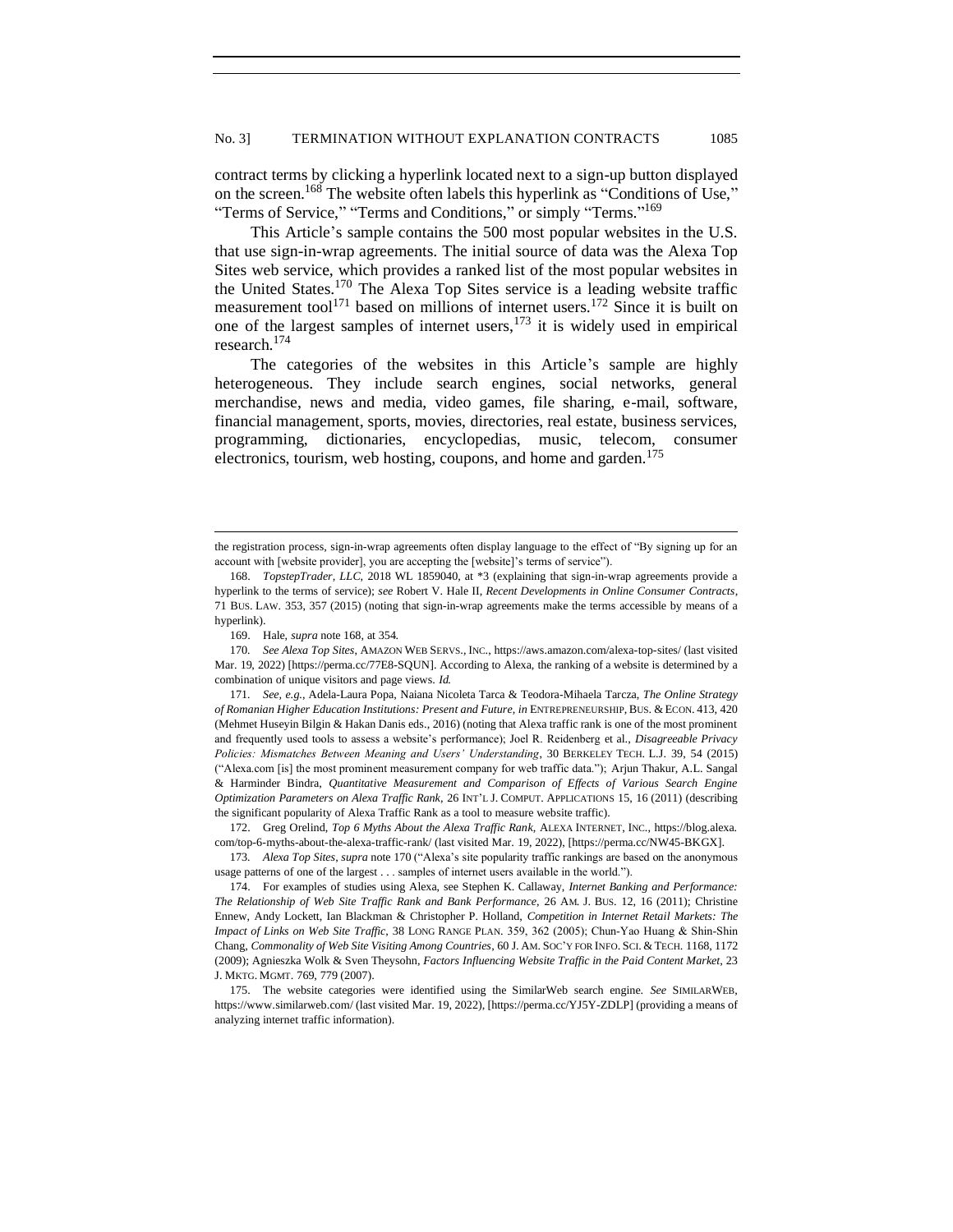#### *B. Methodology*

To examine how frequent termination without explanation contracts are, we first examined, for each sample contract, whether it included a termination clause. To that end, we searched within each contract for terms associated with these clauses. We specifically searched for the following words: "terminate," "disable," "deactivate," "block," "suspend," and "ban." Clauses that included these words were then read to ascertain whether they are, in fact, termination clauses. Subsequently, for each contract that included a termination clause, we examined whether the clause included a requirement that the firm will explain to a terminated consumer the reason for said termination. If the answer was negative, we labeled the contract as a termination without explanation contract.

Next, we looked for additional aggravating factors that make termination without explanation practices even more worrisome. Moreover, to further measure the level of nontransparency of each termination without explanation contract, we developed an index. Our index considers three key variables, and a contract's total score depended on the number of variables present in its termination clause. In line with our analysis thus far, the criteria included:

- 1) Whether the contract fails to specify, *ex ante*, the potential exhaustive *causes* which may underline consumer termination;<sup>176</sup>
- 2) Whether the contract explicitly allows the firm to terminate the contract without providing the consumer *notice* about the mere act of termination;
- 3) Whether the contract fails to clarify if and how a terminated consumer can *contest* their termination if they believe the termination is erroneous.

Each of the variables 1–3 that appeared in a termination without explanation contract was awarded a score of "1."<sup>177</sup> Conversely, if the variable was not present, it was awarded a "0."

Based on this data, the next step was to define a three-level nontransparency index. The index was labeled "highly non-transparent" if the sum of the three dimensions was "3." The index was labeled "moderately non-transparent" if the sum was "2" and "slightly non-transparent" if the sum was "1" or "0."

We then examined the statistical relationship between a website's traffic ranking and the degree of nontransparency of the website's termination without explanation contract. First, we determined the website's traffic rank via Alexa's traffic ranking database.<sup>178</sup> A site's ranking, according to Alexa, is based on two

<span id="page-27-0"></span>

<sup>176.</sup> By "exhaustive" we mean that if the term does not limit the causes for termination, but rather seems to accord the firm with unrestricted discretion, it was awarded 0. For instance, a term that reads "The firm may, in its sole discretion, terminate or suspend your access to all or part of the Services for any reason, including, without limitation, breach or assignment of these Terms of Service" is not exhaustive. The same logic applies to a term that stipulates that "The firm may terminate your account for any reason at any time".

<sup>177.</sup> The implicit assumption here, of course, is that each of these variables largely carries the same equal import. One might develop other indexes, which do not attribute the same weight to each of the variables, once further attention is given to this matter.

<sup>178.</sup> *See Alexa Top Sites*, *supra* note 170.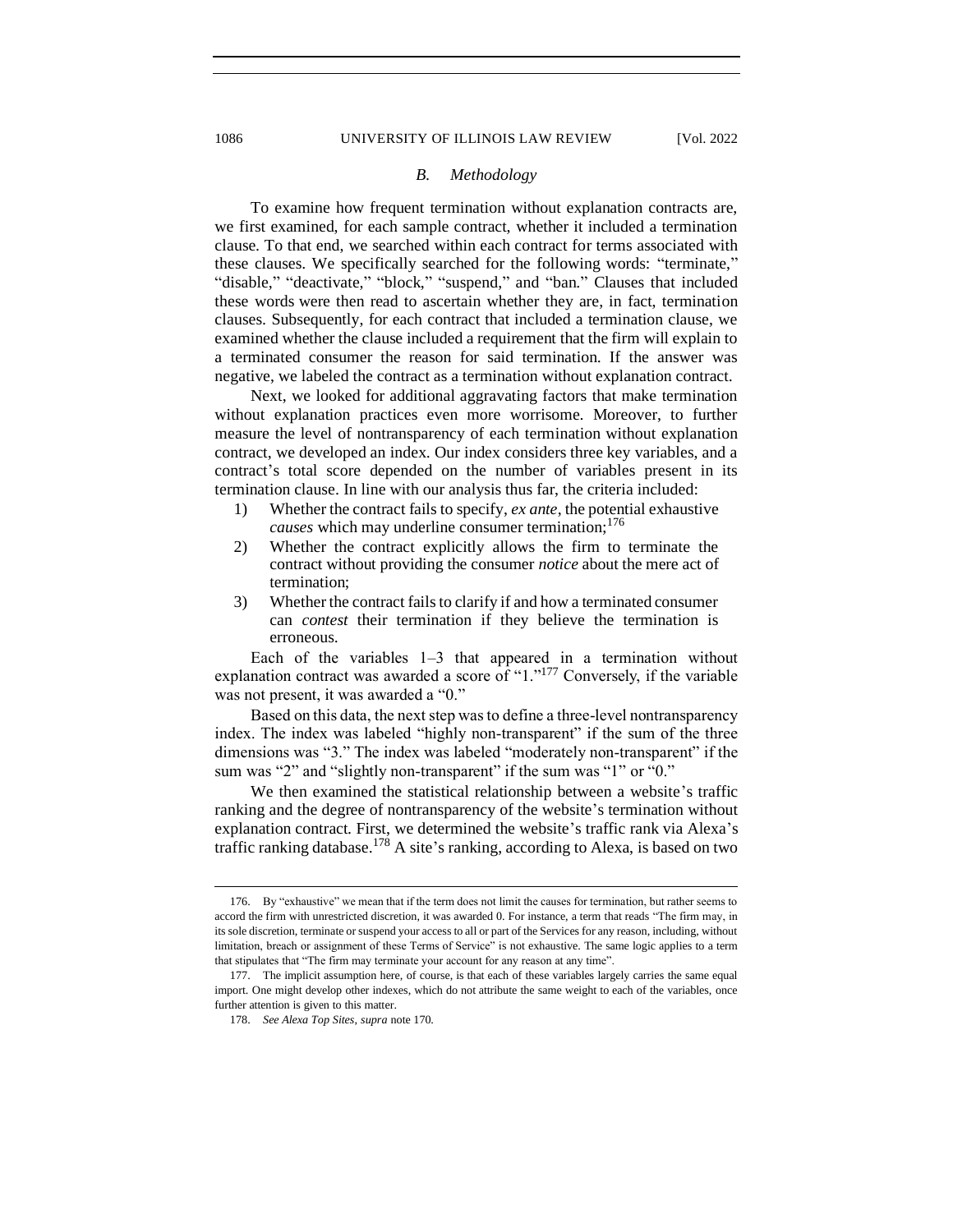measures: "reach" and "pageviews."<sup>179</sup> Reach is defined as "the number of unique Alexa users who visit a site on a given day."<sup>180</sup> Pageviews are defined as "the total number of Alexa user page requests for a site."<sup>181</sup> Accordingly, the site with the highest combination of users and pageviews is ranked first.<sup>182</sup> The sites in our sample ranked anywhere from one (most popular) to 886 (least popular).<sup>183</sup>

Thereafter, to test if there is a statistical association between a website's popularity rank and its nontransparency index, we used the Wilcoxon-Mann-Whitney test (also known as the Mann-Whitney test).<sup>184</sup> We employed this test because, as required in our study, it is based on the order of data values, namely their ranking, rather than their actual value.<sup>185</sup> Prior to using the Wilcoxon-Mann-Whitney test, we used the Kruskal-Wallis (K-W) test to verify that there is an overall difference between the website popularity ranks among the three different nontransparency levels. The results of the K-W test were positive.<sup>186</sup>

#### *C. Results*

<span id="page-28-0"></span>The results of our study indicate that termination clauses are widespread in consumer contracts. Out of the 500 contracts in our initial dataset, the vast majority (*n=485*, 97%) include a termination clause that enables the firm to terminate the agreement. Disturbingly, the results also indicate that termination *without explanation* contracts are highly widespread. Of these 485 agreements, almost all of them (99.38%, *n=482*) are termination without explanation contracts, which fail to require firms to explain to consumers the reason for contract termination.

The results also indicate that most termination without explanation contracts are nontransparent regarding essential aspects of the termination. First, out of 482 termination without explanation contracts, 68.46% (*n=330*) fail to include an exhaustive list of causes that may underlie a contract cancelation, thus being nontransparent *ex ante* as to the reasons that may lead to termination. Second, most contracts (59.96%, *n=289*) include an explicit notice waiver,

<sup>179.</sup> *[Id](https://aws.amazon.com/alexa-top-sites/)*. A website's reach and page views are computed, according to Alexa, over a trailing three-month period. *Id*.

<sup>180.</sup> *[Id](https://aws.amazon.com/alexa-top-sites/)*.

<sup>181.</sup> *[Id](https://aws.amazon.com/alexa-top-sites/)*.

<sup>182.</sup> *[Id](https://aws.amazon.com/alexa-top-sites/)*.

<sup>183.</sup> The average rank of a website in our sample was 404.3 (SD258 .2). *See* Table 3.

<sup>184.</sup> *[See,](https://aws.amazon.com/alexa-top-sites/) e.g.*, Anna Hart, *Mann-Whitney Test Is Not Just a Test of Medians: Differences in Spread Can Be Important*, 323 BJM 391, 391 (2001). Notably, prior to using the Wilcoxon-Mann-Whitney test, we used the Kruskal-Wallis (K-W) test in order to assure that there is an overall difference between the website popularity ranks among the three different transparency levels. The results of the K-W test were positive  $(P=0.0003)$ . For the K-W test, see, for example, Yvonne Chan & Roy P Walmsley, *Learning and Understanding the Kruskal-Wallis One-Way Analysis-of-Variance-by-Ranks Test for Differences Among Three or More Independent Groups*, 77 PHYSICAL THERAPY 1755, 1755 (1997).

<sup>185.</sup> Francis Sahngun Nahm, *Nonparametric Statistical Tests for the Continuous Data: The Basic Concept and the Practical Use*, 69 KOREAN J. ANESTHESIOLOGY 8, 12 (2016) (stating the Mann-Whitney test "ranks the original data values. That is, it collects all data instances from the samples and ranks them in increasing order").

<sup>186.</sup> P=0.0003. For the K-W test see, for example, Chan & Walmsley, *supra* note 184, at 1755.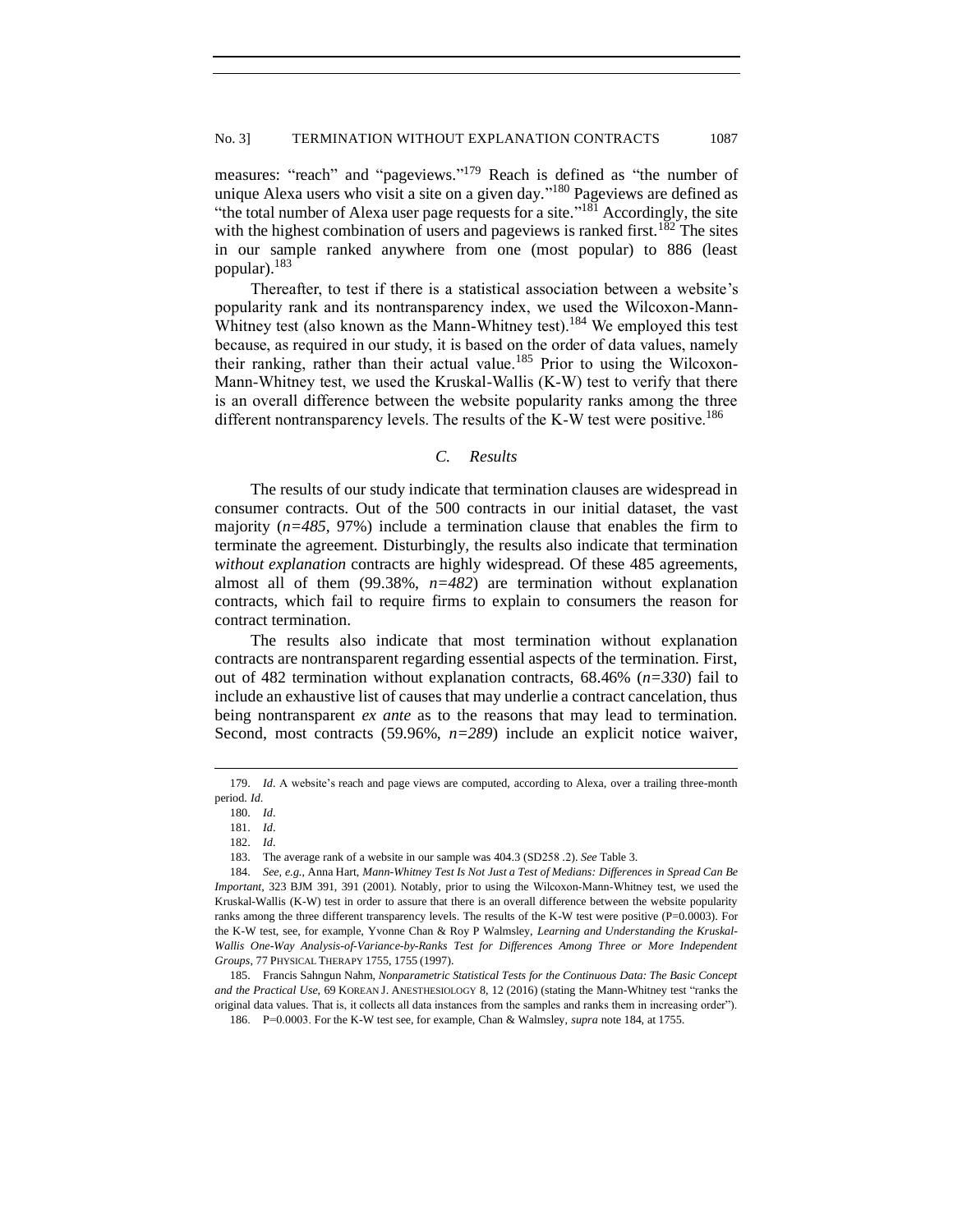allowing suppliers to terminate the agreement without notifying consumers about the mere act of termination. Third, almost all termination without explanation contracts (98.13%, *n=473*) fail to clarify if and how consumers can challenge their termination if they believe it was erroneous.

Table 1 below summarizes these findings. The table details the distribution, among the 482 termination without explanation contracts found in our sample, of the contractual nontransparency variables. A value of "1" in the table means that the relevant nontransparency variable appears in the termination clause. Conversely, a value of "0" indicates that the variable did not appear in the clause.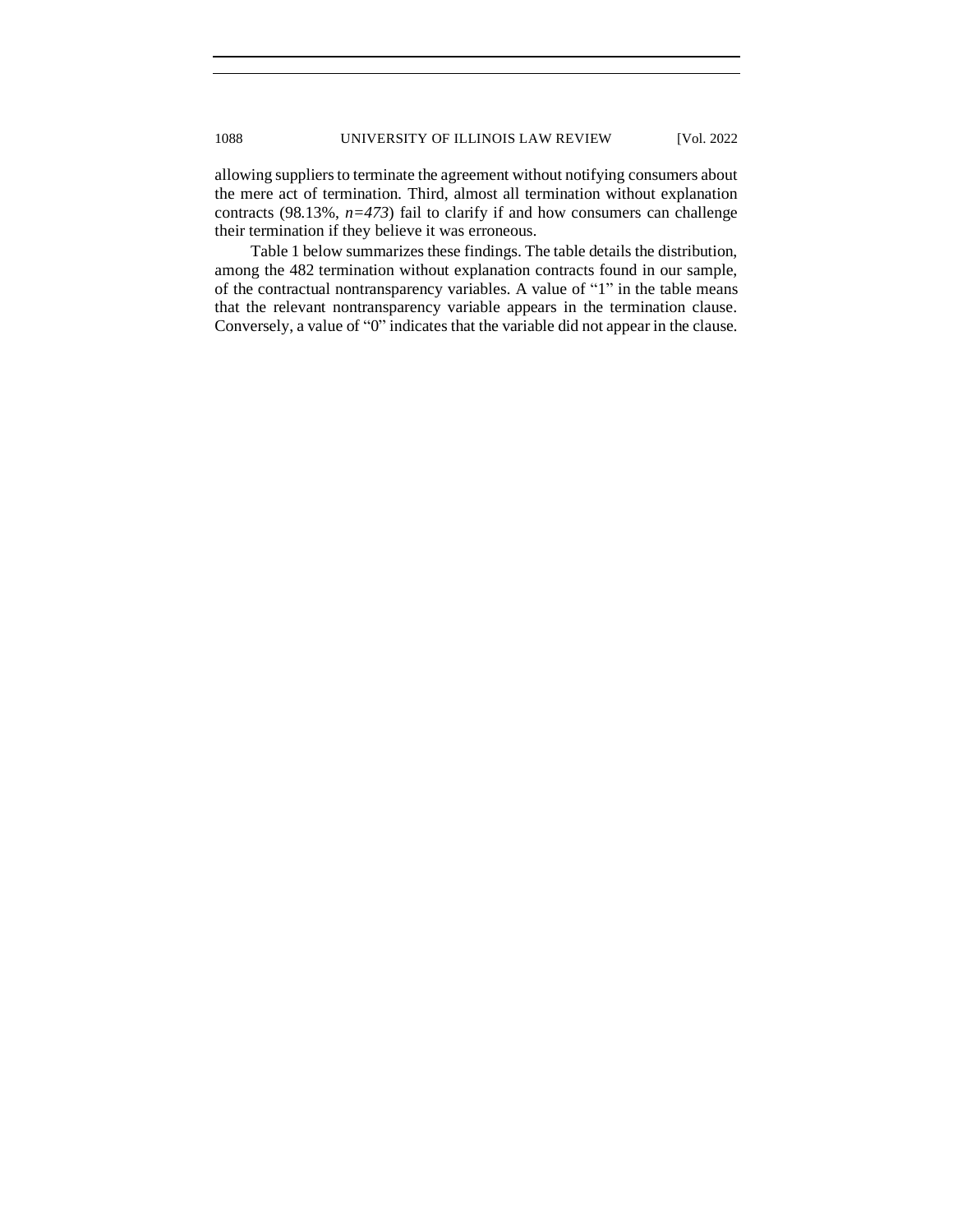## No. 3] TERMINATION WITHOUT EXPLANATION CONTRACTS 1089

| Variable                                 | Value | n   | $\frac{6}{9}$ |
|------------------------------------------|-------|-----|---------------|
| No Exhaustive Termination Causes         |       | 152 | 31.54         |
|                                          |       | 330 | 68.46         |
| <b>Explicit Notice Waiver</b>            |       | 193 | 40.04         |
|                                          |       | 289 | 59.96         |
| No Clarification on the Appeal Right and |       | 9   | 1.87          |
| Process                                  |       | 473 | 98.13         |

TABLE 1. DISTRIBUTION OF NONTRANSPARENCY VARIABLES (N=482)

Alarmingly, only seven contracts (1.45%) of the 482 sampled contracts had a low nontransparency index value of zero. Of these 482 contracts, ninety-one contracts (18.87%) had a value of one, 151 contracts (31.32%) had a value of two, and almost half of the contracts, 233 of them (48.5%), had the highest nontransparently value of three. Table 2 depicts these results.

TABLE 2. DISTRIBUTION OF THE LEVELS OF NONTRANSPARENCY (N=482)

| <b>Level of Non-Transparency Index</b> | <b>Sum of 3 Variables</b> | n   | $\frac{0}{0}$ |
|----------------------------------------|---------------------------|-----|---------------|
| Low                                    |                           |     | 1.45%         |
|                                        |                           | 91  | 18.87%        |
| Moderate                               |                           | 151 | 31.32%        |
| High                                   |                           | 233 | 48.34%        |

The results also support our hypothesis of an association between a website's traffic and its nontransparency level. Thus, more popular sites with a higher popularity ranking tend to have more transparent (or, more accurately, less nontransparent) termination procedures. Notably, while the mean website ranking within the low nontransparency level was 321, the mean website ranking within the high nontransparency level was 439.1. Also, the mean website ranking within the low nontransparency level was higher than the mean website ranking within the moderate nontransparency level, at 404.6. Similar results were observed regarding the median website ranking within the three transparency levels. Table 3 summarizes these results.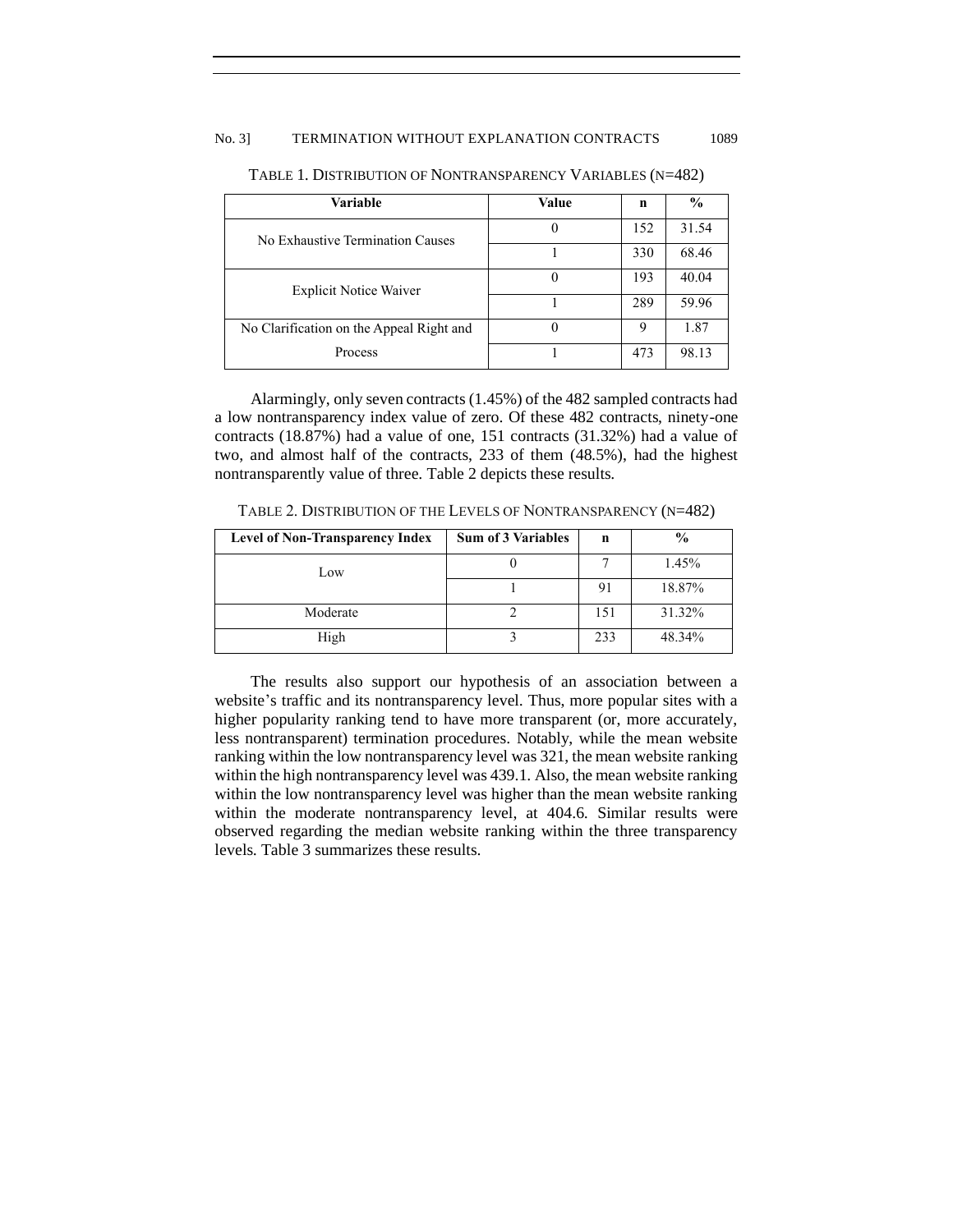## 1090 UNIVERSITY OF ILLINOIS LAW REVIEW [Vol. 2022

| <b>Level of Non-Transparency Index</b> | <b>Website Traffic Rank</b> |        |  |
|----------------------------------------|-----------------------------|--------|--|
|                                        | Mean                        | Median |  |
| High                                   | 439.1                       | 428    |  |
| Moderate                               | 404.6                       | 367    |  |
| Low                                    | 321.0                       | 298    |  |
| All                                    | 404.3                       | 387.5  |  |

#### TABLE 3. MEAN AND MEDIAN WEBSITE TRAFFIC RANKS WITHIN LEVELS OF THE NONTRANSPARENCY INDEX (N=482)

Similarly, casual observation shows that sites with a low nontransparency level had significantly higher traffic rankings than those within the moderate and high transparency levels. To illustrate, Figure 1 below shows a graphical box plot representation of website traffic ranks within levels of the transparency index.





We employed the Wilcoxon-Mann-Whitney statistical test to verify the relationship between a website's traffic and its nontransparency level.<sup>188</sup> Similar to our earlier observations, the sites within the low level of nontransparency had significantly higher traffic rankings than those within the moderate and high

<sup>187.</sup> The horizontal lines of each box show the 25th, 50th (median) and 75th percentiles; each "+" shows the mean; the whiskers extend to the minimum and maximum data values. *See infra* Section III.C.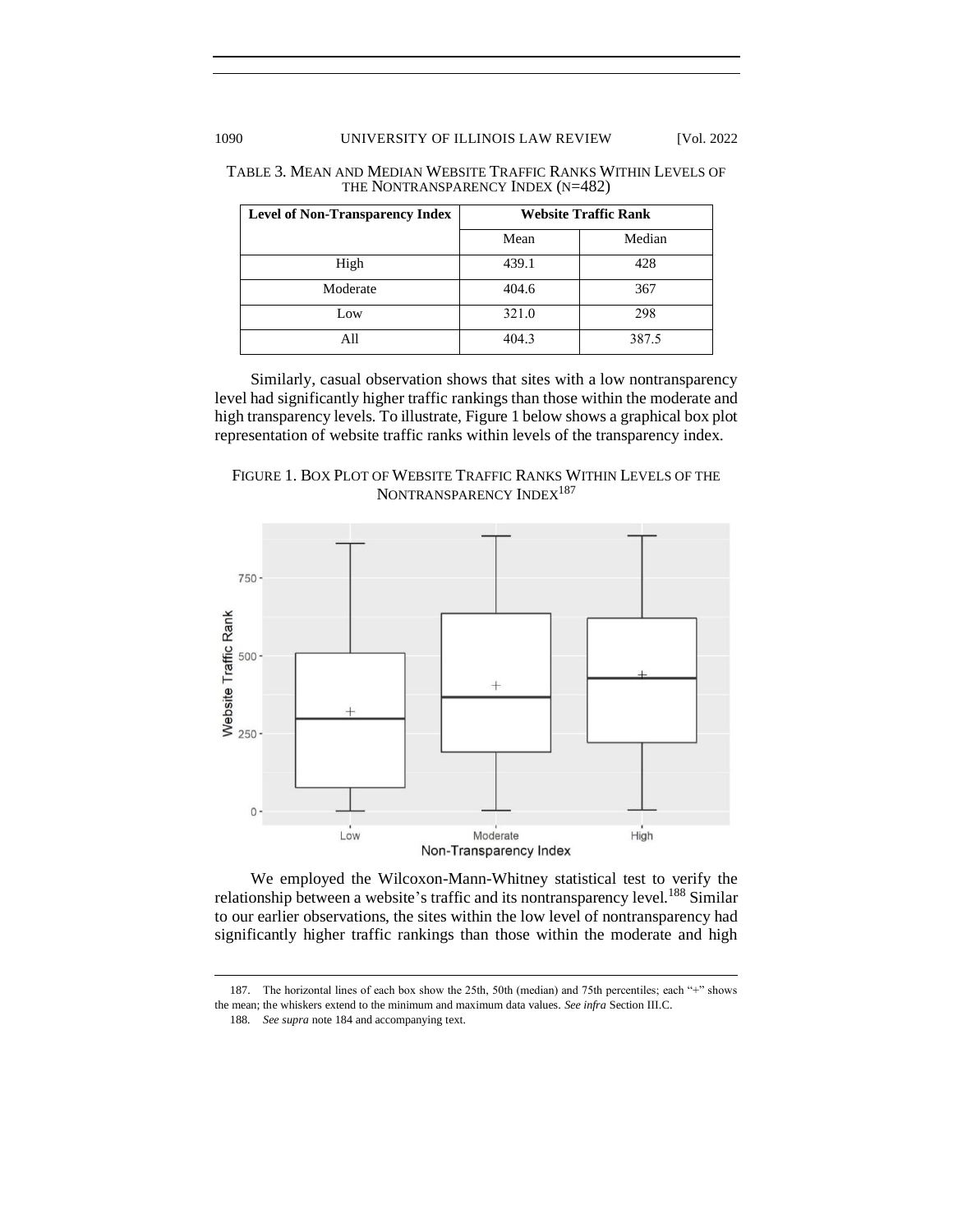nontransparency levels.<sup>189</sup> Although there was a difference between the website traffic rankings within the moderate and high levels of nontransparency, it was not statistically significant.<sup>190</sup>

#### IV. NORMATIVE DISCUSSION AND POLICY RECOMMENDATIONS

<span id="page-32-0"></span>Our key empirical findings are that firms frequently include termination without explanation clauses in their contracts, and that these clauses are often nontransparent. Alas, these contracts may contribute to erroneous terminations, which are socially undesirable and can be rather harmful to consumers. Section A of this Part explains why one should not assume that consumers happily accept such mechanisms as the cost of doing business. Section B urges regulators and courts to attend to consumer termination from a holistic perspective and consider imposing on firms a duty to explain. Section C then discusses possible objections and concerns regarding our proposal.

## *A. Consumer Contracting Realities*

<span id="page-32-1"></span>Firms often erroneously terminate their contracts with consumers, <sup>191</sup> and termination without explanation contracts may contribute to erroneous terminations.<sup>192</sup> As we have seen, such erroneous terminations can harm consumers and be socially wasteful.<sup>193</sup> We have also illustrated that termination without explanation contracts are often accompanied by additional aggravating factors: they are likely to be nontransparent and oppressive.<sup>194</sup>

One might argue, however, that termination without explanation contracts are a likely result of a fair contracting process. As the argument goes, firms should be protected from external intervention under the fundamental principle of freedom of contract.<sup>195</sup> Accordingly, firms need broad discretion and extensive power to quickly terminate consumers. This ability, it might be argued, is necessary to ensure, for instance, the removal of harmful or dangerous content in a timely and determined fashion.<sup>196</sup> At the same time, consumers get products and services at lower prices in exchange for their consent to termination (and other possibly biased or exploitative) terms.<sup>197</sup> Thus, according to this argument, consumers concerned about excessive termination power can reject the contract at stake. They may also look for alternative providers who offer more balanced termination arrangements.

This theoretical argument, in our view, is misguided. It misperceives, if not ignores, important consumer contracting realities. Consumers do not read form

<sup>189.</sup> P=0.008 and P<0.0001, respectively.

<sup>190.</sup> P=0.16.

<sup>191</sup>*. See supra* note[s 26](#page-5-0)[–27,](#page-5-1) 55, [88](#page-14-0) (listing conspicuous examples surveyed).

<sup>192</sup>*. See supra* Section II.B.2.

<sup>193</sup>*. See supra* Section II.B.3.

<sup>194</sup>*. See infra* Section III.C.

<sup>195</sup>. *See* Balkin, *supra* note 72, at 2075.

<sup>196</sup>*. See, e.g.*, Goldman, *supra* not[e 17,](#page-4-0) at 659–60.

<sup>197</sup>. *See* Bakos et al., *supra* note 16, at 22.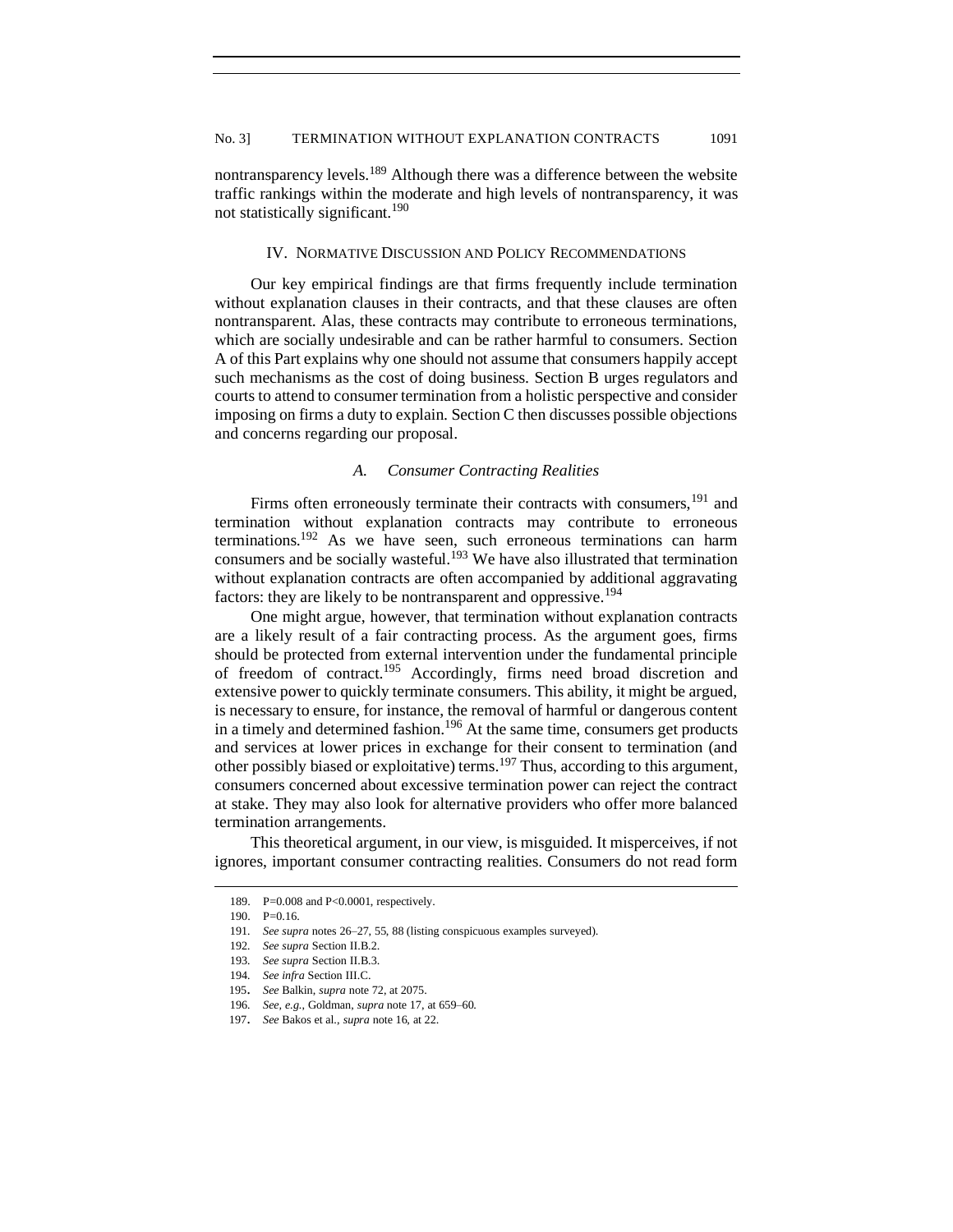contracts,<sup>198</sup> and for good reasons.<sup>199</sup> Form contracts are long.<sup>200</sup> They are written in an inaccessible manner and employ legal jargon and terminology impenetrable for the average consumer.<sup>201</sup> Such contracts are offered on a takeit-or-leave-it basis, meaning they cannot be negotiated and changed.<sup>202</sup> Form contracts typically address future contingencies and risks, which consumers naturally downplay due to myopia and unrealistic optimism.<sup>203</sup> Consumer contracts also grant firms broad discretion to change the contractual terms *ex post*, after the consumer already accepted the contract.<sup>204</sup> This further diminishes the benefit that consumers can derive from reading their contracts.

Since consumers do not read, understand, or adequately evaluate contract terms, firms have a profit incentive to degrade their quality.<sup>205</sup> It is, therefore, of little surprise that many firms tend to offer low-quality termination terms. If anything, the proof is in the pudding. As our study suggests, many consumer contracts do not require firms to detail the reasons that led to termination.<sup>206</sup> In addition, the majority of these contracts do not include a comprehensive list of

198*. See, e.g.*, *id.* (finding that consumers rarely read EULAs); *see also Restatement of the Law: Consumer Contracts* 63 (Am. L. Inst., Tentative Draft, 2019), https://www.ali.org/media/filer\_public/05/30/053007a1- 2b37-4142-b9c3-7a881e847d50/consumer\_contracts\_-\_td\_-\_online.pdf?utm\_campaign=The%20Interface& utm\_medium=email&utm\_source=Revue%20newsletter [https://perma.cc/GE5S-LX49] ("[S]tandard contract terms are invisible to most consumers.").

199*. See, e.g.*, Hillman & Rachlinski, *supra* not[e 16,](#page-3-5) at 435–54 (detailing economic, behavioral and social reasons that lead consumers not to read form contracts); Yonathan Arbel & Shmuel I. Becher, *Contracts in the Age of Artificial Readers*, 90 GEO. WASH. L. REV. 83, 99–100 (explaining that consumers do not read form contract for linguistic, rational, psychological, social and expectational reasons).

201*. See, e.g.*, Benoliel & Becher, *supra* note [16,](#page-3-5) at 2277–78 (documenting the linguistic complexity of online consumer contracts and finding them to be written at the level of academic articles).

202. This aspect has been repeatedly discussed in the literature. *See, e.g.*, Rakoff, *supra* note [16,](#page-3-5) at 1176, 1242, 1250–55, 1258 (arguing that non-negotiated, nonsalient standardized terms should be considered presumptively unenforceable); RADIN, *supra* note [16,](#page-3-5) at 94 ("[I]n boilerplate schemes that replace the entitlements of the state with the entitlements desired by firms we have exit (we can refuse to buy the product or service) but we have no voice.").

206*. See supra* Section III.C (finding that 482 out of the 500 contracts (96.4%) in the examined sample are termination without explanation contracts).

<sup>200</sup>*. See, e.g.*, Aleecia M. McDonald & Lorrie Faith Cranor, *The Cost of Reading Privacy Policies*, 4 I/S: J. L. & POL'Y FOR THE INFO. SOC'Y 543, 563 (2008) ("[I]f all American Internet users were to annually read the online privacy policies word-for-word each time they visited a new site, the nation would spend about 54 billion hours reading privacy policies."). In another study, the Norwegian Consumer Council found that "the average consumer could easily find themselves having to read more than 250,000 words of app terms and conditions." *See* Rick Noack, *How Long Would It Take to Read the Terms of Your Smartphone Apps?*, WASH. POST (May 28, 2016), https://www.washingtonpost.com/news/worldviews/wp/2016/05/28/how-long-would-it-take-to-read-theterms-of-your-smartphone-apps-these-norwegians-tried-it-out/ [https://perma.cc/5CD6-FGXT].

<sup>203</sup>*. See, e.g.*, Oren Bar-Gill, *Seduction by Plastic*, 98 NW. U. L. REV. 1373, 1400–08 (2004) (explaining how these cognitive biases can be exploited in the credit market).

<sup>204</sup>*. See, e.g.*, Becher & Benoliel, *supra* note 166, at 660 (finding that the vast majority of consumer contract include nontransparent and one-sided unilateral change-of-terms clauses).

<sup>205</sup>*. See generally* Russell Korobkin, *Bounded Rationality, Standard Form Contracts, and Unconscionability*, 70 U. CHI. L. REV. 1203 (2003) (providing a detailed and sophisticated analysis as to why firms will "race to the bottom" with respect to the quality of nonsalient contract terms).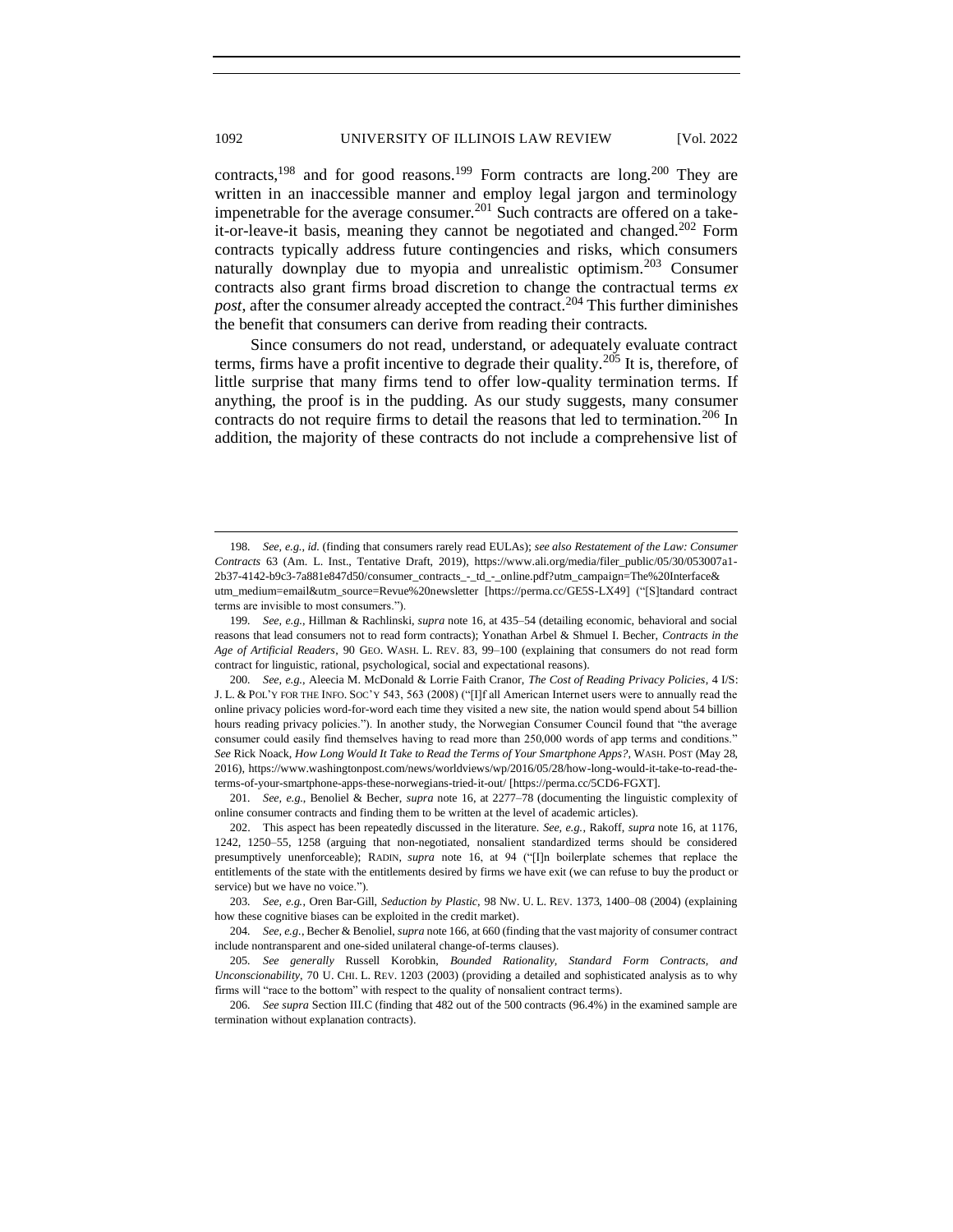reasons for termination, do not require the firm to give consumers notice, and do not grant the consumer a voice in the termination process.<sup>207</sup>

Consumers are also unlikely to challenge these terms *ex post*, even if harmed. To begin with, consumers are generally unaware of their rights.<sup>208</sup> They are also reluctant to stand up for their rights, even once they become aware of them.<sup>209</sup> Consumers may be deterred by unequal bargaining power,<sup>210</sup> and prefer to avoid unpleasant and expensive conflicts. $^{211}$  Furthermore, arbitration clauses and class action waivers undermine consumers' incentive to challenge imbalanced terms.<sup>212</sup> Termination without explanation aggravates these concerns, since consumers may find it difficult to effectively contest the termination on factual or legal grounds while not knowing them. As we have seen, most consumer contracts do not require an explanation.

Additionally, consumers, as laypeople, are contract formalists.<sup>213</sup> Consumers regard the written contracts as enforceable and valid, even if they include exploitative, onerous, and even unconscionable, illegal, or unenforceable terms.<sup>214</sup> Therefore, consumers are likely to believe that courts will enforce the contract as written if the contract grants firms excessive power. The current regulatory landscape, which grants firms wide power to terminate their contracts

<sup>207</sup>*. See supra* Section III.C. (finding that out of the 482 contracts examined, 473 did not allow consumers a voice, 330 failed to detail the reasons that can lead to termination, and 289 allowed firms not to notify the consumer about a termination).

<sup>208</sup>*. See, e.g.*, Amy J. Schmitz, *Access to Consumer Remedies in the Squeaky Wheel System*, 39 PEPP. L. REV. 279, 280 (2012) ("[R]elatively few consumers are aware of available remedies, and even fewer seek assistance.").

<sup>209</sup>*. See, e.g.*, William L.F. Felstiner, Richard L. Abel & Austin Sarat, *The Emergence and Transformation of Disputes: Naming, Blaming, Claiming* . . ., 15 LAW &SOC'Y REV. 631, 632 (1980) (discussing how consumers may fail to respond to injustice and injuries).

<sup>210</sup>*. Id.* 

<sup>211.</sup> For detailing the costs of consumer law attorneys, see RONALD L. BURDGE, ESQ., UNITED STATES CONSUMER LAW ATTORNEY FEE SURVEY REPORT 2017-2018 26 (2018) ("[T]he average hourly rate for the typical Consumer Law attorney in the United States is \$345"). For a general discussion of the high costs of litigation, see, for example, David M. Trubek, Austin Sarat, William L.F. Felstinert, Herbert M. Kritzertt, Joel B. Grossman, *The Costs of Ordinary Litigation*, 31 UCLA L. REV. 72, 74 (1983) (commenting that litigation costs may become a barrier to some litigants).

<sup>212.</sup> For a detailed discussion, see, for example, Hila Keren, *Divided and Conquered: The Neoliberal Roots and Emotional Consequences of the Arbitration Revolution*, 72 FLA. L. REV. 575, 580 (2020) (detailing the farreaching consequences that arbitration clauses have on consumers not only as individuals but also as a class); David Berman, *A Critique of Consumer Advocacy Against the Restatement of the Law of Consumer Contracts*, 54 COLUM. J.L. & SOC. PROBS. 49, 77–79 (2020) (surveying literature that discusses the prevalent use of arbitration clauses and class action waivers and their chilling effect on consumers).

<sup>213</sup>*. See generally* Tess Wilkinson-Ryan & David A. Hoffman, *The Common Sense of Contract Formation*, 67 STAN. L. REV. 1269 (2015) (explaining how laypeople attribute excessive import to formal aspects of contract law, failing to realize the more nuance reality surrounding substantive issues).

<sup>214</sup>*. See, e.g.*, Tess Wilkinson-Ryan, *The Perverse Consequences of Disclosing Standard Terms*, 103 CORNELL L. REV. 117, 122 (2017) (explaining how the usage of standard terms leads laypeople to view policies and rules as more legitimate and enforceable); Tess Wilkinson-Ryan, *A Psychological Account of Consent to Fine Print,* 99 IOWA L. REV. 1745, 1758–60 (2014) (explaining the force of fine print in consumers' moral calculus); Meirav Furth-Matzkin, *The Harmful Effects of Unenforceable Contract Terms: Experimental Evidence*, 70 ALA. L. REV. 1031, 1035 (2019) (documenting the chilling effect of unenforceable terms on lessees).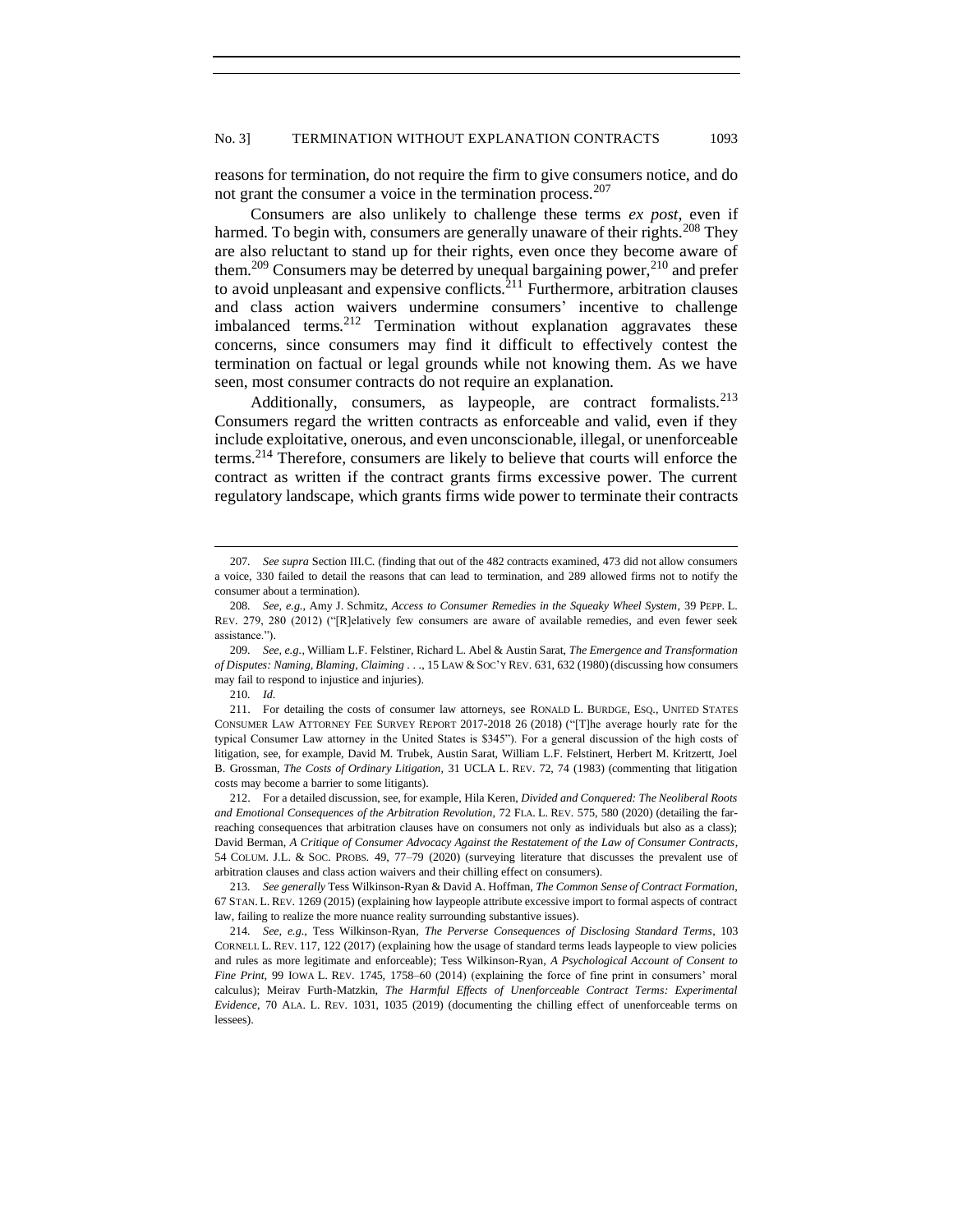with consumers, can further reinforce consumers' reluctance to act against termination without explanation contracts.<sup>215</sup>

The overall picture should be clear: consumers are unaware of these terms at the time of contracting. The law should not expect consumers to educate themselves about this risk by reading the fine print. Consumers cannot negotiate such terms or easily find alternative providers who offer better terms. They are also likely to find it intricate and costly to challenge such terms *ex post* once terminated (without explanation). $216$ 

Given these realities, firms can easily exploit consumers' ignorance and misperception. By incorporating termination without explanation clauses, firms reduce the costs of doing business. They reduce operating costs (providing explanations) and minimize the risks resulting from exposure, scrutiny, and complaints. This reality, in turn, calls for further legal scrutiny, to which we now turn.

## *B. Introducing a Duty to Explain*

<span id="page-35-0"></span>Under current contract law principles, a terminating party typically has no duty to explain the reason for terminating the agreement.<sup> $217$ </sup> Indeed, courts often reject consumers' claims that firms terminated their contracts without providing adequate explanation or reason.<sup>218</sup> Unfortunately, however, the alarming results of our study illustrate that nontransparent termination without explanation contracts are prevalent.<sup>219</sup>

Given the social costs of termination mechanisms, we submit that policymakers should consider imposing a general explanation duty on firms. Under this proposed duty, firms that terminate a consumer contract must explain to their terminated consumers the specific reason(s) that lead to termination. The explanation surrounding the termination decision should be meaningful and include, at a minimum, two major elements. First, the firms must explain the facts that underlie the termination. For example, if the termination is based on a breach of contract by the consumer, the business must clearly explain the actions

<sup>215</sup>*. See* cases cited *supra* note 46 (detailing judicial decisions); 47 U.S.C. § 230(c)(2)(A) (granting online providers with wide power to terminate contracts).

<sup>216.</sup> Kendall W. Artz & Patricia M. Norman, *Buyer-Supplier Contracting: Contract Choice and Ex Post Negotiation Costs*, 14 J. MANAGERIAL ISSUES 399, 404 (2002).

<sup>217</sup>*. See*, *e.g*., Israel v. Nat'l Canada Corp., 658 N.E.2d 1184, 1191–92 (Ill. App. Ct. 1995) ("Ordinarily the party terminating the contract need not explain his reason at the time of termination, providing that some legally adequate reason exists."); First Commodity Traders, Inc. v. Heinold Commodities, Inc., 766 F.2d 1007, 1013 (7th Cir. 1985) (reasoning similarly); *see also* White v. Roche Biomedical Labs., Inc., 807 F. Supp. 1212, 1215 (D.S.C. 1992), *aff'd*, 998 F.2d 1011 (4th Cir. 1993) ("When an employer has the right to terminate at will[,] . . . the employer is not required to explain its decision to the employee."); Envall v. Indep. Sch. Dist. No. 704, 399 N.W.2d 593, 596 (Minn. Ct. App. 1987).

<sup>218</sup>*. See*, *e.g.*, Ruales v. Spencer Sav. Bank, Civ. No. 18-9192, 2019 WL 140794, at \*3 (D.N.J. Jan. 9, 2019) ("Mr. Ruales does not point to any law or industry standard that requires the Bank to provide reasons for the closure of an account."); Doe v. Bank of Am. Corp., 273 F. Supp. 3d 203, 211 (D.D.C. 2017); *see also* Goldman, *supra* note 17, at 668 ("Courts typically honor termination-for-convenience clauses on their face" and refer to such clauses as being "so legally powerful.").

<sup>219</sup>. *See* discussion *supra* Part III.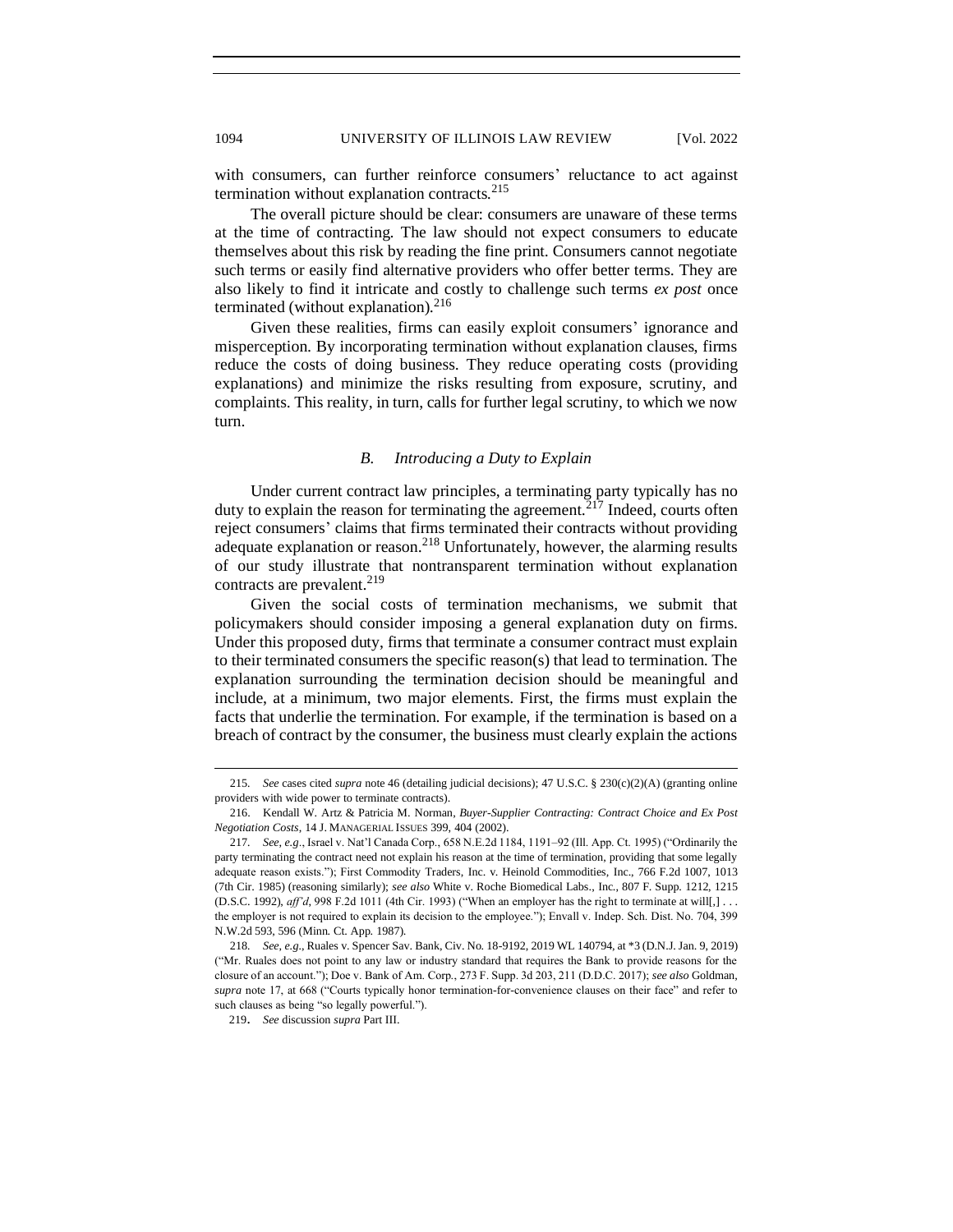that constituted the alleged breach. Alternatively, the firm should explicitly explain the illegal behavior if the termination is based on such behavior. The same is true if commercial purposes, such as lack of user activity, triggers the termination. Second, firms must also clearly explain to their terminated consumers the exact legal basis for the termination. For example, in a breach of contract termination, the business must explain which specific contract term the consumer breached. Likewise, if a violation of the law prompted the termination, the business must explain, in clear and accessible language, what exact law provision was allegedly violated.<sup>220</sup>

All in all, an explanation duty has a few notable advantages. First, *ex post*, an explanation duty reduces the risk that courts will accept, *ex post,* pretextual justifications.<sup>221</sup> This is especially important given the general immunity for online providers noted above, which courts seem to construe generously.<sup>222</sup> Furthermore, it spares the plaintiff from the burdensome obligation to provide evidence to convince a court that the firm behaved in bad faith.<sup>223</sup> Plaintiffs are not privy to the firm's decisions and are not exposed to internal policies. They are thus not well-positioned to provide such evidence.

At the macro level, such a duty signals to firms that they should not abuse their power. A duty to explain reduces the risks that firms will terminate users for arbitrary, capricious, or even malicious reasons.<sup>224</sup> In addition, the duty will increase the likelihood that termination reasons are transparent and that consumers, watchdogs, and the media can scrutinize them. The proposed duty can therefore contribute to a healthier public discourse around the legitimate reasons for terminating consumers.

From another perspective, firms often lure consumers into believing that they establish a social, meaningful relationship with the service provider or other users by entering a contract.<sup>225</sup> Requiring good faith explanations indicates to firms that the law takes these promises seriously. It portends that luring consumers with soft promises *ex ante* is not aligned with an *ex post* stringent and

<sup>220.</sup> While we focus here on the context of the duty to explain, policymakers should increase its effectiveness by giving sufficient attention to the way the information is presented and the notice to consumers is designed. This is also known as 'smart disclosures,' a tool academics, agencies, and governments have been utilizing for some time. *See, e.g.*, Cass Sunstein, *Informing Consumers Through Smart Disclosure*, WHITE HOUSE (Mar. 30, 2012, 8:19 AM), https://obamawhitehouse.archives.gov/blog/2012/03/30/informing-consumersthrough-smart-disclosure [https://perma.cc/97WX-H5DV].

<sup>221.</sup> *Inferring Pretext in Employment Discrimination Cases: A Baker's Dozen*, CONFORTO L. GRP. (Feb. 1, 2016), https://www.bostonemploymentattorneyblog.com/inferring-pretext-in-employment-discrimination-cases -a-bakers-dozen/ [https://perma.cc/6GEL-LQ8P].

<sup>222</sup>*. See, e.g.*, Zango, Inc. v. Kaspersky Lab, Inc., 568 F.3d 1169, 1178 (9th Cir. 2009) (Fisher, J., concurring) (referring to "the generous coverage of  $\S 230(c)(2)(B)$ " immunity language").

<sup>223</sup>*. See, e.g.*, Goldman, *supra* note [17,](#page-4-0) at 666 ("[Currently,] if plaintiffs have the obligation to show subjective bad faith, they are unlikely to do so. They would need to find convincing evidence of bad faith, an unlikely situation in most cases.").

<sup>224.</sup> A point that may currently be viewed as unsettled. *See id.* at 667 (noting that a subjective approach to the requirement to behave in good faith when terminating a consumer "still leaves open the question of whether an online provider could terminate a user for provably capricious or even malicious reasons and still claim § 230(c)(2) immunity").

<sup>225.</sup> Becher & Dadush, *supra* note 36.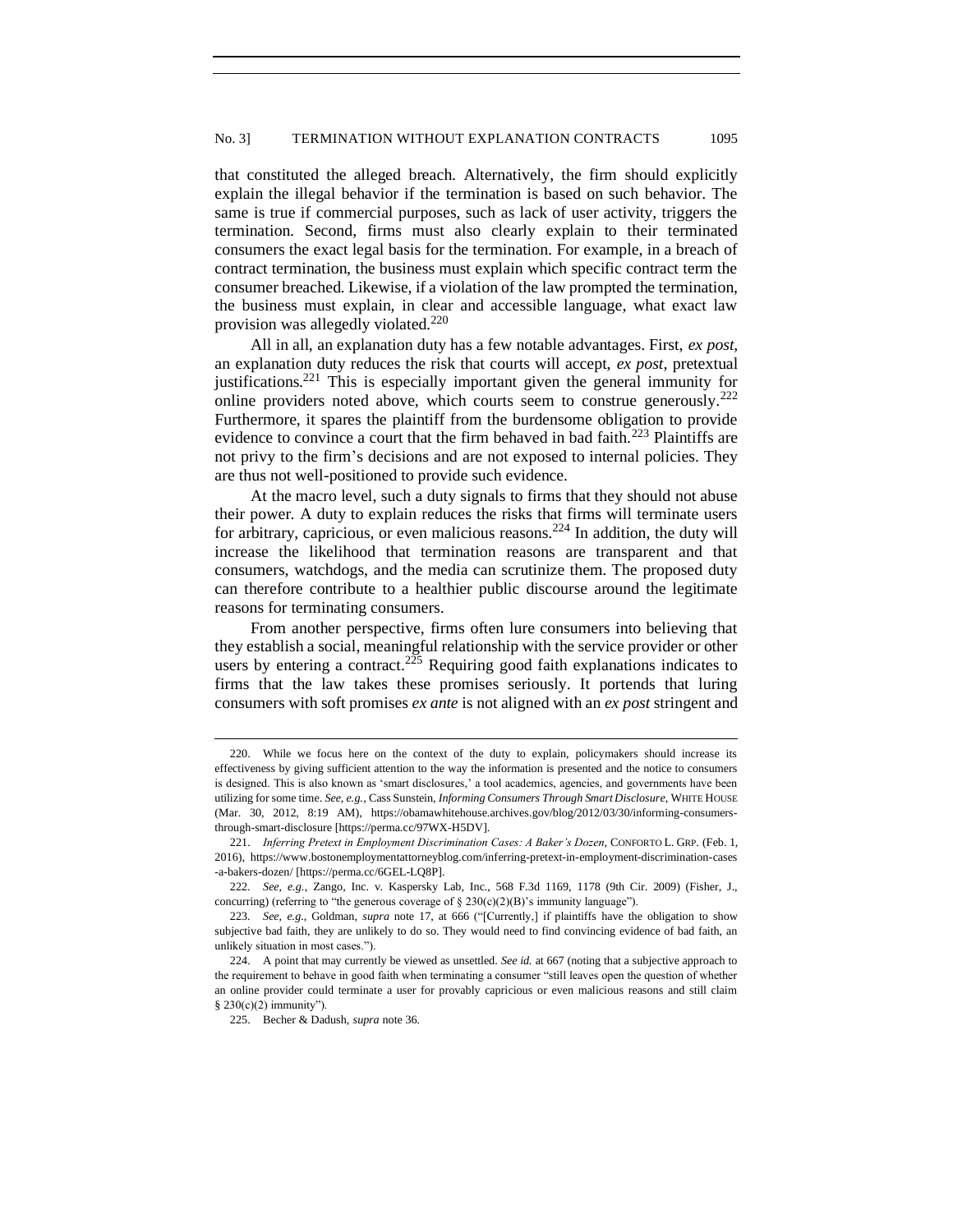tyrant behavior. As humans, we need human-like communications to assure us in our everyday lives and facilitate trust.<sup>226</sup> The act of explaining is an essential component in maintaining a humane, civilized, and respectful society.<sup>227</sup> People appreciate reasons and explanations.<sup>228</sup> Providing a reason for such a significant decision as that of agreement termination better respects one's autonomy. It also provides consumers with feedback on their behavior, allowing them to learn from experience and avoid similar mistakes in the future.

More generally, the explanation duty may decrease social waste in the form of erroneous terminations. During an explanation process, firms may discover that they cannot find appropriate factual and legal justifications for terminating innocent consumers and avoid wrongful terminations.<sup>229</sup> A meaningful explanation also helps terminated consumers to understand the factual and legal basis that underlies the cancelation.<sup>230</sup> In turn, consumers can more effectively contest a wrongful termination decision and provide firms with the opportunity to reinstate the contract.<sup>231</sup>

Additionally, the need to provide an explanation might mitigate another cause for erroneous terminations, namely the tendency to over-rely on automation processes. For instance, by keeping the human decision-makers within the firm engaged in providing the explanation, the risk that humans fully recede to machines declines.<sup>232</sup> Along these lines, assuming a human decisionmaker will be involved in providing the explanation (even if the final termination text is automated), the decision-makers will be more likely to view themselves as accountable.<sup>233</sup> This, in turn, will further reduce erroneous termination decisions.

<sup>226</sup>*. See, e.g.*, Rikke Friis Dam, *Social Evolution and Why We Need to Communicate*, INTERACTION DESIGN FOUND. (2017), https://www.interaction-design.org/literature/article/social-evolution-and-why-we-need-tocommunicate [https://perma.cc/2SXY-Z43C] (citing the psychologist Rollo May saying that "[c]ommunication leads to community, that is to understanding and mutual valuing," and explaining that "[h]uman beings evolved as social animals, and with that evolution of social behaviour came the need to communicate").

<sup>227.</sup> *See id.*

<sup>228.</sup> For discussing the power of explanation, even when such explanation is "empty" and has no true value see Ellen Langer, Arthur Blank & Benzion Chanowitz, *The Mindlessness of Ostensibly Thoughtful Action: The Role of "Placebic" Information in Interpersonal Interaction*, 36 J. PERSONALITY &SOC. PSYCH. 635, 635 (1978). For discussing the importance of human-like interactions in human-machine interaction and ways to advance it see Michelle ME Van Pinxteren, Mark Pluymaekers & Jos G.A.M. Lemmink, *Human-Like Communication in Conversational Agents: A Literature Review and Research Agenda*, 31 J. SERV. MGMT. 203, 203 (2020) (seeking "to identify which human-like communicative behaviors used by conversational agents have positive effects on relational outcomes and which additional behaviors could be investigated in future research").

<sup>229</sup>*. Cf*. Cohen, *supra* note 98, at 511–12; Oldfather, *supra* note 98, at 1284–85.

<sup>230</sup>*. See, e.g.*, Wachter et al., *supra* note 112, at 863.

<sup>231</sup>*. See, e.g.*, Matlovich v. Sec'y of the Air Force, 591 F.2d 852, 857 (D.C. Cir. 1978) (explaining that a reasoned explanation informs "the aggrieved person of the grounds of the administrative action so that he can plan his course of action (including the seeking of judicial review)"); Wachter et al., *supra* note 112, at 872; Cohen, *supra* note 98, at 511.

<sup>232.</sup> This lesson has long been implemented in the context of airplane pilots, where navigation systems are programmed in a way that ensures constant human engagement. For an interesting discussion, see In Machine We Trust, *AI in the Driver's Seat*, PODTAIL (Sept. 9, 2020), https://podtail.com/en/podcast/in-machines-wetrust/ai-in-the-driver-s-seat/ [https://perma.cc/5CUE-8LHA].

<sup>233.</sup> *See id.*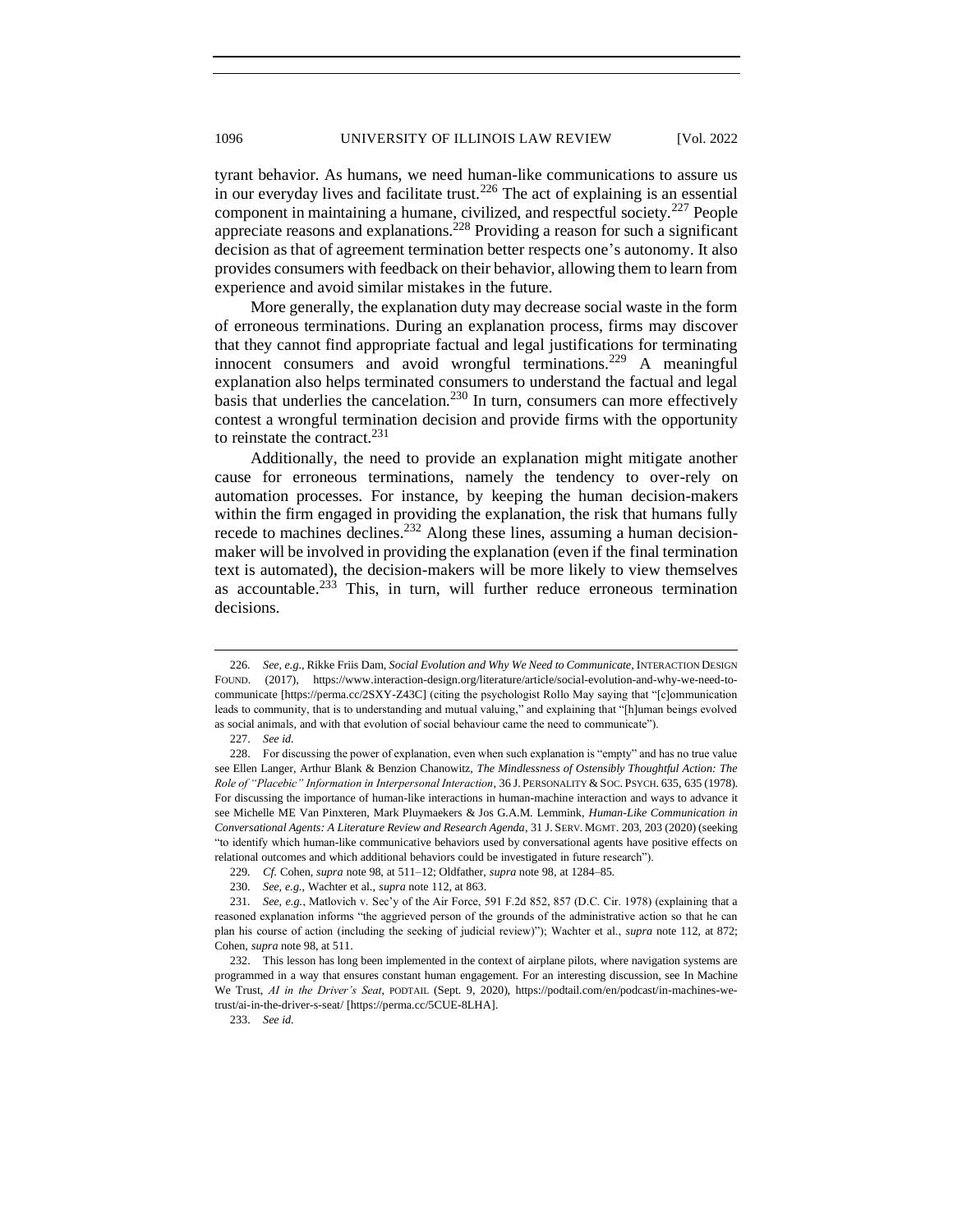Of course, the duty to explain should be carefully crafted and balanced with a firm's possible need to act quickly and adamantly. Thus, when there is an urgent reason to terminate a consumer due to security, safety, or other pressing reasons, firms should be able to do so. In such cases, the explanations can follow the termination rather than precede it.

Admittedly, explaining to consumers the reasons for their termination may not be free. Such a duty will impose costs on firms.<sup>234</sup> At least presumably, however, firms already have this information and are assumed to consider the relevant evidence in making the termination decision. Firms also have cheap and effective communication channels, such as e-mails and user accounts, to utilize for this purpose. Therefore, we submit that termination without explanation can, at times, amount to termination in bad faith, $235$  constitute unfair surprise, $236$  and may go against consumers' reasonable expectations.<sup>237</sup>

Interestingly, some cases may support the contention that termination without explanation can amount to termination in bad faith. While courts generally approve firms' discretion to terminate consumers, cases like *Smith v. Trusted Universal Standards in Electronic Transactions* seem to support a more nuanced approach.<sup>238</sup> In *Smith*, the Court found that failing to detail a reason for blocking an online user may be considered bad faith.<sup>239</sup> Importantly, this is despite the general immunity that online providers have when blocking or terminating users. $240$  The judge noted:

[A] reasonable jury could conclude that Comcast acted in bad faith when it failed to respond to Plaintiff's repeated requests for an explanation why it continually blocked Plaintiff's outgoing e-mail . . . the Court is not convinced that an internet service provider acts in good faith when it simply

<sup>234</sup>*. Cf.* NEWLAND ET AL., *supra* note [9,](#page-3-4) at 2 ("While the costs associated with creating channels for customer support, responses to user inquiries, appeals processes, and similar mechanisms should not be underestimated, positive outcomes often rely on proactive and transparent communications with users from the outset and at each stage of interaction between the company and a user.").

<sup>235</sup>*. See* U.C.C. § 1-201(20) (AM. LAW INST. & NAT'L CONF. OF COMM'RS ON UNIF. ST. L. 2017) (defining "Good faith" as "honesty in fact and the observance of reasonable commercial standards of fair dealing"); *see also id.* §§ 2-305(2), 2-306(1), 2-311(1), 2-615(a) (detailing the obligation to perform a contract in good faith).

<sup>236.</sup> According to the doctrine of unfair surprise, courts will not enforce contract terms that violate the reasonable expectations of a contracting party. *See, e.g.*, A & M Produce Co. v. FMC Corp., 186 Cal. Rptr. 114, 120–24 (Ct. App. 1982).

<sup>237.</sup> According to the "reasonable expectation" test, "[i]n dealing with standardized contracts courts have to determine what the weaker contracting party could legitimately expect by way of services according to [the enterpriser's] 'calling', and to what extent the stronger party disappointed reasonable expectations based on the typical life situation." Gray v. Zurich Ins. Co., 419 P.2d 168, 172 (Cal. 1966) (quoting Friedrich Kessler, *Contracts of Adhesion—Some Thoughts About Freedom of Contract*, 43 COLUM. L. REV. 629, 637 (1943)). This doctrine is primarily used in the context of insurance contracts. For an argument that the "reasonable expectation" test is underutilized and that its application should not be limited to insurance contracts, see Wayne R. Barnes, *Toward a Fairer Model of Consumer Assent to Standard Form Contracts: In Defense of Restatement Subsection 211(3)*, 82 WASH. L. REV. 227, 231 (2007).

<sup>238.</sup> *See generally* Smith v. Trusted Universal Standards in Elec. Transactions, No. 09-4567, 2011 WL 900096 (D.N.J. Mar. 15, 2011).

<sup>239.</sup> *See id.* at \*9; *see also* Smith v. Trusted Universal Standards in Elec. Transactions, Inc., No. 09-4567, 2010 WL 1799456, at \*7 (D.N.J. May 4, 2010) (holding Comcast not entitled to Good Samaritan immunity because the complaint alleged sufficient facts for potential bad faith).

<sup>240</sup>*. See* 47 U.S.C. § 230(c)(2)(A).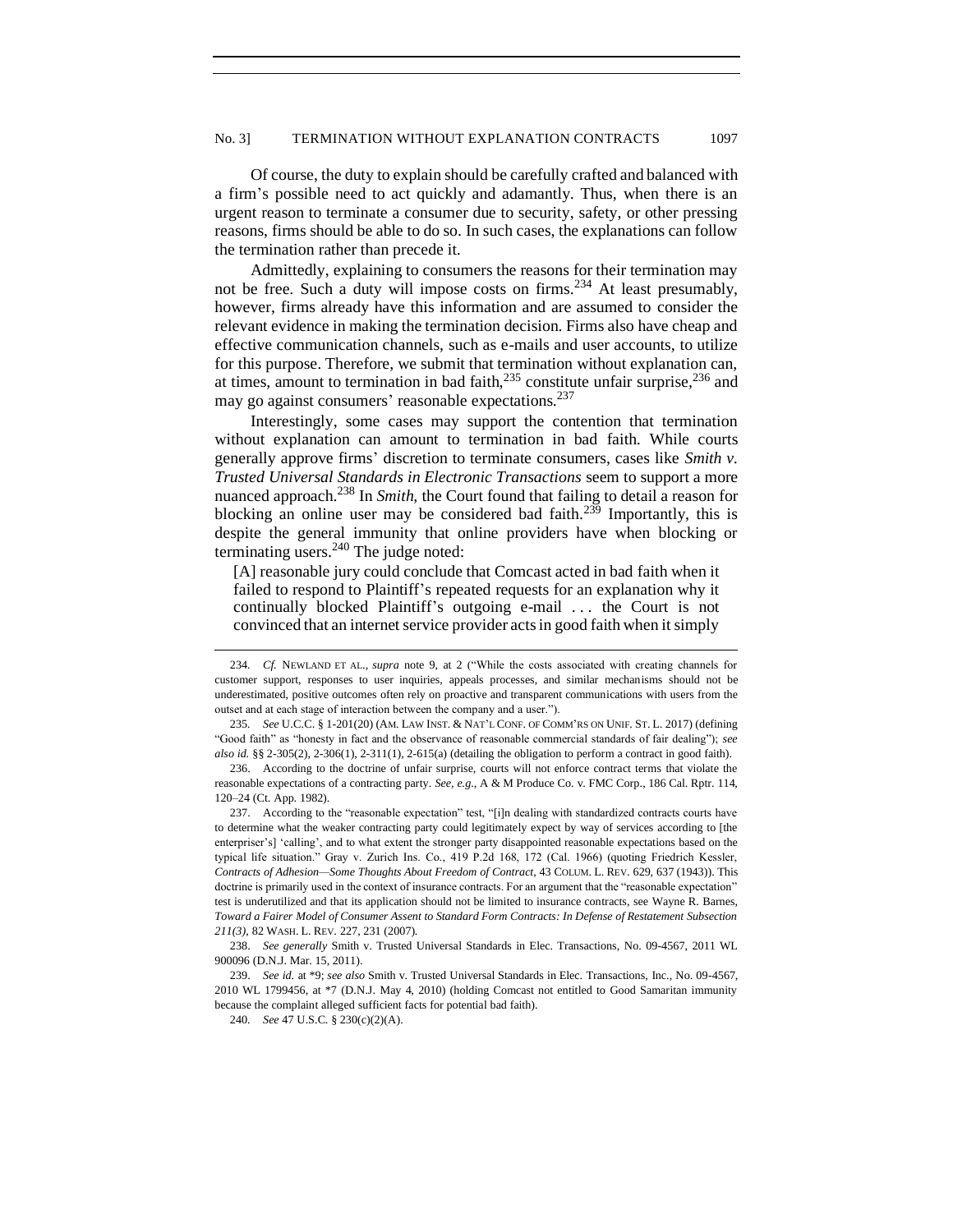ignores a subscriber's request for information concerning an allegedly improper e-mail blockage . . . , there is no reason why Comcast could not articulate its immunity (or provide another rationale for the blockage) when asked to do so by a paying customer. $241$ 

A few other cases also seem to support the approach that termination without explanation can be contrary to good faith and fair dealing. For example, in *Young v. Facebook, Inc.*, the Court noted that "it is at least conceivable that arbitrary or bad faith termination of user accounts, *or even termination of user accounts with no explanation at all*, could implicate the implied covenant of good faith and fair dealing."<sup>242</sup>

We encourage more courts to take this path. In this context, the index this Article develops can help courts determine whether a termination has been executed in bad faith or amounts to unfair surprise.<sup>243</sup> Recall that our index considers whether the firm (1) has detailed in its contract the possible reasons for termination, (2) gave notice to the terminated consumers, and (3) allowed the consumer to voice their perspective and contest the termination.<sup>244</sup> Indeed, firms should be encouraged to clearly communicate with the consumer the reasons that may lead to termination; provide consumers with a notice regarding termination decisions; facilitate voice and due process; consider human and civil rights when making decisions.<sup>245</sup>

We do not assume that policymakers would be enthusiastic and quick to regulate these practices directly. By considering all these aspects, however, courts can reach a more informed decision that better accounts for the multilayered aspects of termination decisions. Such an approach will also signal to firms the importance they should attribute to termination mechanisms.

Clearly, Congress and state legislatures can also step in and develop a duty to explain.<sup>246</sup> Remarkably, legislatures have already adopted an explanation regime similar to the general explanation duty in the context of consumer credit.<sup>247</sup> The federal Equal Credit Opportunity Act, as implemented by Regulation B, requires a creditor that takes adverse action against a consumer, including the termination of the consumer's extension of credit, to notify consumers of the action taken.<sup>248</sup> According to this regulation, the notification

<sup>241.</sup> *Smith*, 2011 WL 900096, at \*9.

<sup>242.</sup> Young v. Facebook, Inc., No. 5:10-cv-03579, 2010 WL 4269304, at \*4 (N.D. Cal. Oct. 25, 2010) (emphasis added). *But see*, Doe v. Bank of Am. Corp., 273 F. Supp. 3d 203, 213 (D.D.C. 2017) (holding a terminated consumer's claim for "breach of implied covenant of good faith would . . . fail under any applicable state law").

<sup>243</sup>*. See supra* Section III.B (developing the proposed index).

<sup>244.</sup> *See supra* Section III.B.

<sup>245</sup>*. Cf.* NEWLAND ET AL.,*supra* not[e 9,](#page-3-4) at 2–4 (detailing these steps as a "Recommendation for Companies" in the context of user termination in user-generated-content platforms).

<sup>246.</sup> *See*, *e.g.*, Equal Credit Opportunity Act (Regulation B), 12 C.F.R. §§ 1002.9(a)(2), 1002.9(b)(2) (2021) (a creditor that take an adverse action against a consumer shall send the consumer a statement of reasons for the action taken or a disclosure of the consumer's right to such statement).

<sup>247</sup>*. See*, *e.g.*, *id.*; *see also* 15 U.S.C. § 1666(d) (2018) ("[A] creditor operating an open end consumer credit plan may not . . . restrict or close an account [due to a consumer's] failure to pay" a disputed amount until the creditor has sent a written explanation). Relatedly, see Am. Exp. Co. v. Koerner, 452 U.S. 233, 237 (1981).

<sup>248.</sup> 12 C.F.R. §§ 1002.2(a), 1002.2(c)(ii), 1002.9(a)(1).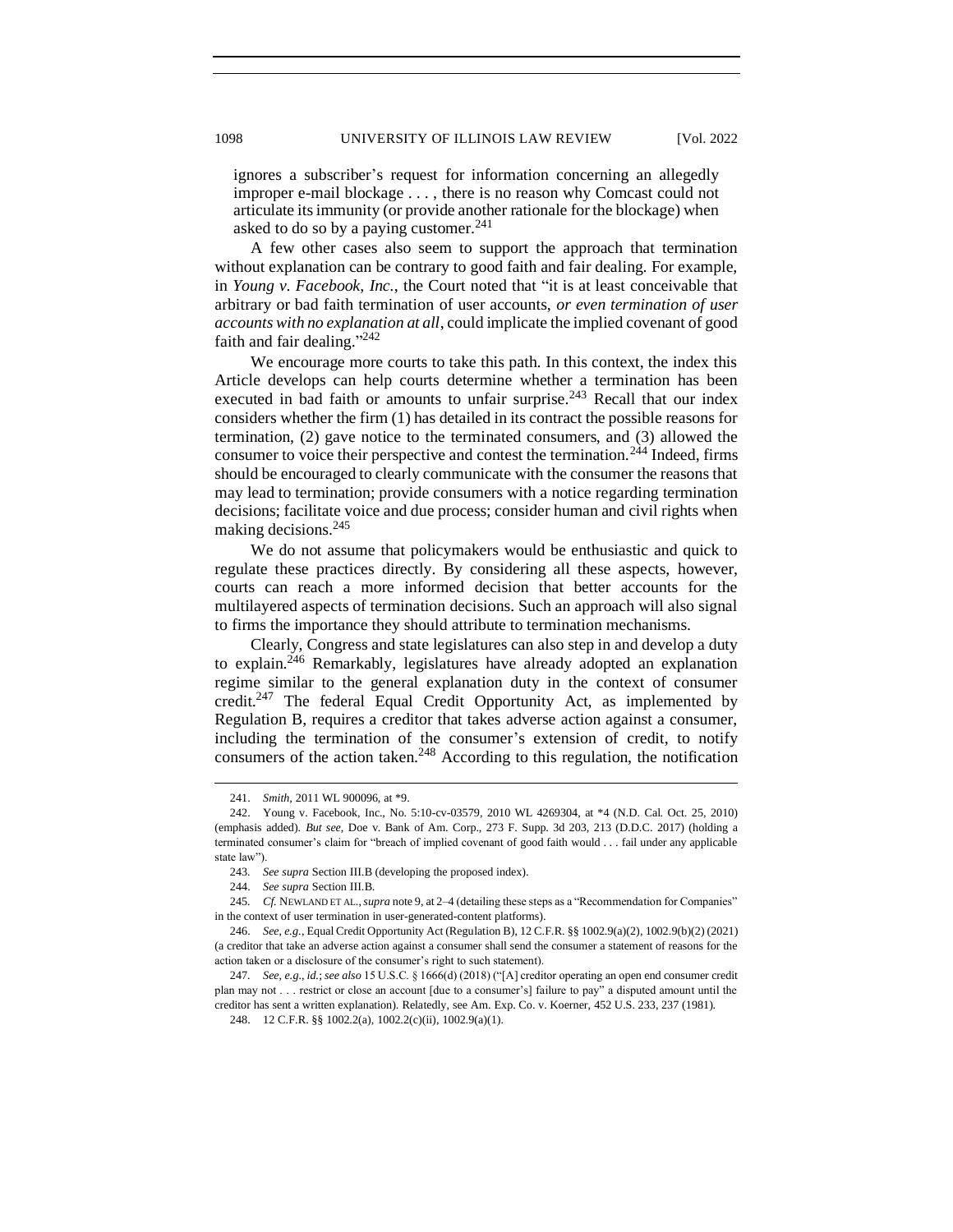shall be in writing. It should contain, among other things, a statement of reasons for the action taken or disclosure of the consumer's right to such a statement.<sup>249</sup> The statement of reasons must be specific and indicate the principal reasons for the adverse action.<sup>250</sup> The specific reasons disclosed must relate to, and accurately describe, the factors actually considered by the creditor.<sup>251</sup> We recommend expanding this idea and adopting a broader explanation duty in consumer contracts.

## *C. Criticism and Concerns*

<span id="page-40-0"></span>Against our proposal, one might argue that firms already have sufficient incentives to exercise their discretion wisely and avoid terminating consumers hastily and unjustly. One such argument is that firms have a profit incentive to have as many consumers as possible.<sup>252</sup> Users create economic value in the form of revenue, data, popularity, and attention.<sup>253</sup> If the platform is economically incentivized not to terminate user accounts, the argument goes, what could possibly go wrong.

We respectfully reject this logic. While market forces may help in disciplining sellers, these forces are not enough to render legal scrutiny superfluous. Naturally, firms have financial incentives not to terminate *some* of their users. Firms also have a financial incentive to minimize their costs around termination, however, which may encourage hurried and unfounded decisions. At the same time, firms may have an incentive to increase the costs imposed on consumers so as to prevent them from acting.<sup>254</sup> Relatedly, firms may be interested in yielding to machines rather than paying full attention to individual consumers. As noted, viewing termination decisions as technical ones allows decision-makers to detach themselves from the decision and ignore qualitative aspects relating to the decision and the affected individuals.<sup>255</sup>

Furthermore, firms may not have a financial incentive to disclose their motivation to terminate when done on questionable bases such as gender, race, ethnicity, appearance, or sophistication.<sup>256</sup> Firms may have an economic incentive to terminate users that they regard as "unattractive" or less beneficial, even if such terminations create social externalities that they do not fully

<sup>249</sup>*. Id*. § 1002.9(a)(2).

<sup>250</sup>*. Id*. § 1002.9(b)(2).

<sup>251.</sup> *Id.*

<sup>252</sup>*. See, e.g.*, Goldman, *supra* not[e 17,](#page-4-0) at 672 (submitting that online providers may "terminate customers reluctantly because users generate economic value for the provider.").

<sup>253.</sup> *See id.*

<sup>254.</sup> For a general illuminating discussion on firms' motivation to exploit consumers by amplifying their transaction costs, see Jeff Sovern, *Toward a New Model of Consumer Protection: The Problem of Inflated Transaction Costs*, 47 WM. & MARY L. REV. 1635, 1637 (2006).

<sup>255</sup>*. Cf*. Kleindorfer, *supra* note 118, at 74 (noting that as a consequence of the need to legitimize decisions, "technical decision analytic models of experts [in the context of hazardous facilities] were eschewed in favor of more qualitative and participative models").

<sup>256.</sup> *See, e.g.*, Frevele, *supra* note 11.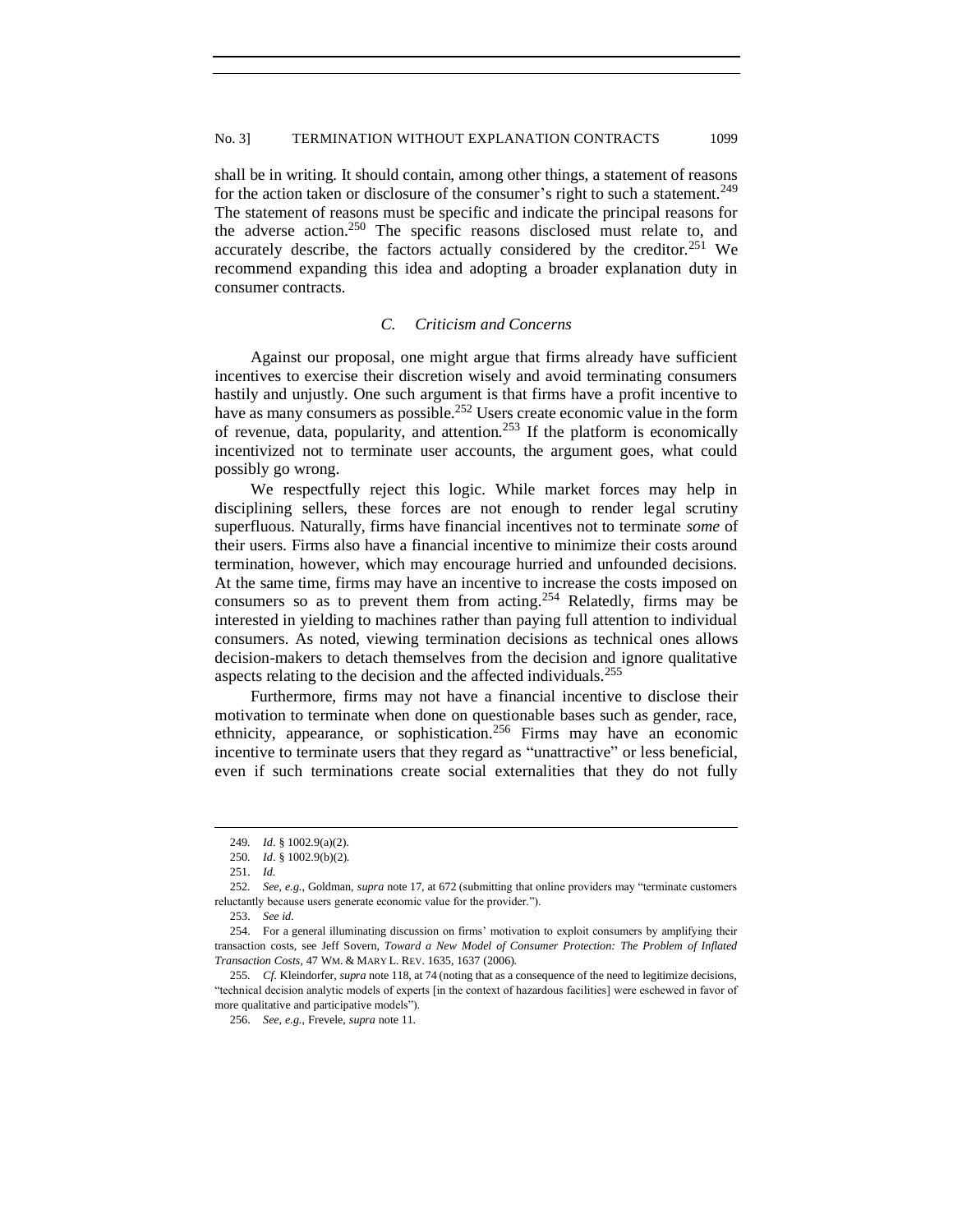internalize.<sup>257</sup> Thus, without further scrutiny, firms will not fully consider the harm to consumers. Firms are sometimes further likely to overlook important societal values.<sup>258</sup>

Another criticism of our proposal is that firms care about their reputation and need to nourish their relationship with consumers. Thus, the argument goes, unjust consumer termination can harm the firm's reputation and prompt consumers to join competitors that better treat their customers.<sup>259</sup> In the age of robust online information flows, this provides a good check on firms' power and actual behavior.<sup>260</sup> Thus, in other words, while the "contract deal" (*i.e.*, the contractual terms) may provide firms with broad discretion and power to terminate consumers without explanation, and while this power may lead to incorrect termination of consumers, the "real deal" consists of careful and balanced execution of this power by firms, so to minimize mistaken terminations. Slightly restated, while the form contract permits nontransparent termination without explanation, this is not to say that firms actually misuse their discretion and erroneously terminate many consumers.

Theoretically appealing as that may be, the assumption that reputational mechanisms will effectively regulate termination decisions is questionable. For starters, firms may not suffer significant deprecations from terminating consumers if the number of terminated consumers who complain does not reach a critical mass or threshold. After all, most consumers are not terminated, and termination is merely one component of a firm's overall reputation, which in itself can be biased and noisy.<sup>261</sup> Thus, complaints against unfair termination without explanation may be lost in the vast information that contains many other online reviews, user feedback, and other forms of B2C communications.<sup>262</sup>

Moreover, to reduce reputational threats, firms can use big data and sophisticated algorithms to discriminate among their consumers. Firms will then facilitate vocal and assertive consumers who may significantly threaten the firm's reputation, revealing leniency toward them and thus neutralizing their

<sup>257</sup>*. See* M. Todd Henderson, *The Nanny Corporation and the Market for Paternalism* 33 (Univ. of Chi., Working Paper No. 456, 2009).

<sup>258.</sup> *See* NEWLAND ET AL., *supra* not[e 9,](#page-3-4) at 2

<sup>259</sup>*. See, e.g.*, Goldman, *supra* not[e 17,](#page-4-0) at 672 ("Capricious termination of user accounts undermines the remaining users' trust. This can sour the provider's relationship with the remaining users, prompting them to seek out replacement venues . . . .").

<sup>260.</sup> For a general discussion, see Shmuel I. Becher & Tal Z. Zarsky, *E-Contract Doctrine 2.0: Standard Form Contracting in the Age of Online User Participation*, 14 MICH. TELECOMM. & TECH. L. REV. 303 (2008) (explaining the potential power of online information flows to discipline firms from abusing their power and exploiting consumers).

<sup>261</sup>*. See* Yonathan A. Arbel, *Reputation Failure: The Limits of Market Discipline in Consumer Markets*, 54 WAKE FOREST L. REV. 1239, 1253 (2019) ("[R]eputational information may be costly to obtain, noisy, distorted by the incentives of intermediaries, or ineffectual . . . ." (citations omitted)); Roy Shapira, *Reputation Through Litigation: How the Legal System Shapes Behavior by Producing Information*, 91 WASH. L. REV. 1193, 1200–11 (2016) (explaining how reputational sanctions work and why they are inherently noisy).

<sup>262.</sup> *See, e.g.*, Shapira, *supra* note 261, at 1200.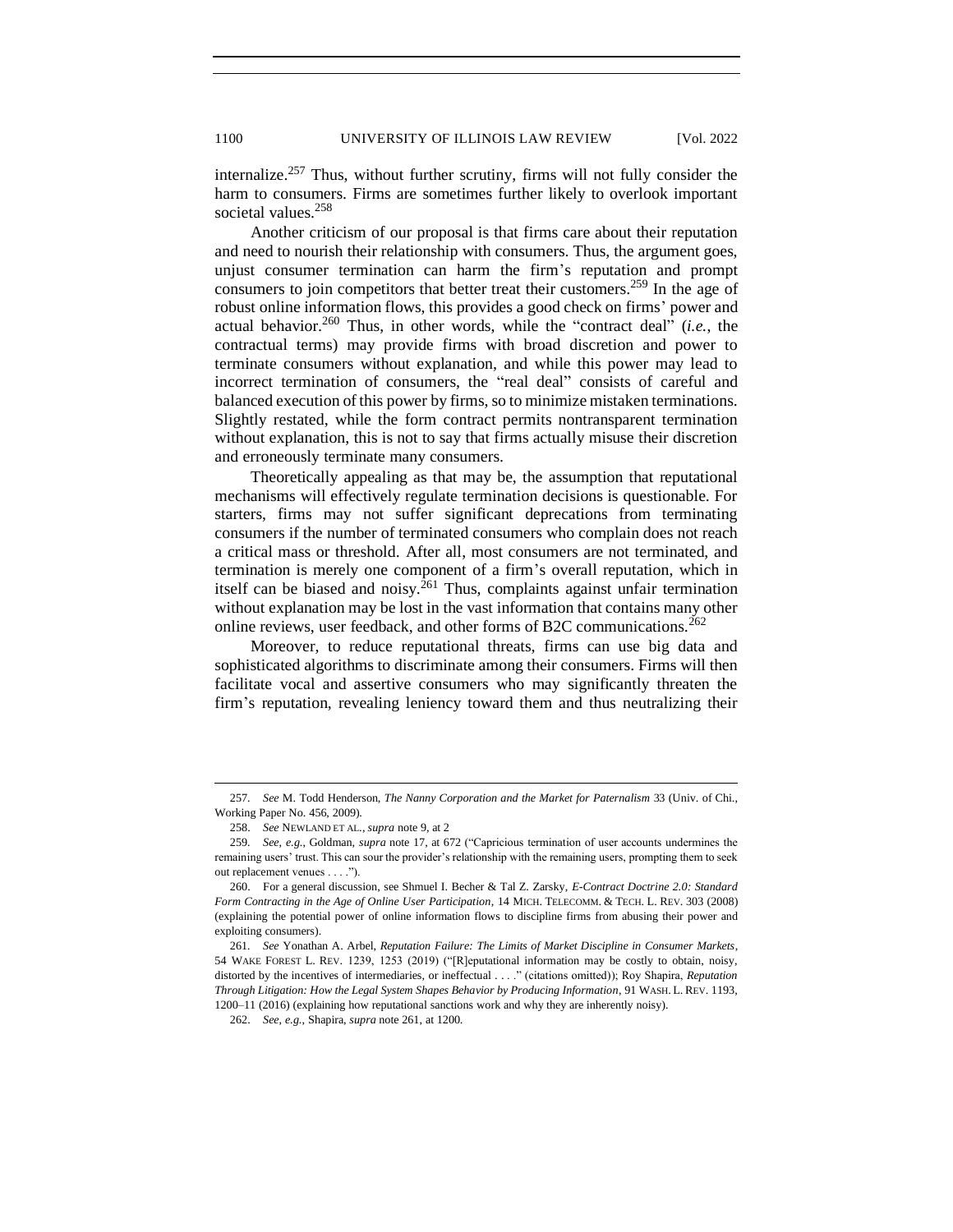complaints.<sup>263</sup> But weaker or less assertive consumers who are not likely to jeopardize the firm's reputation will not receive the same lenient treatment.<sup>264</sup> Thus, ironically, by facilitating assertive and influential consumers *ex post*, firms may buttress their reputation rather than undermine it.<sup>265</sup>

Furthermore, it seems unreasonable and unfair to expect consumer advocates to provide clear evidence of the precise scope of erroneous terminations. Under the current prevalent commercial custom of nontransparent termination without explanation, it is difficult to decipher the exact magnitude of the phenomenon. In fact, it is precisely this nontransparent practice that makes it hard to argue against it. If anything, firms—that hold the relevant information—should face the burden to prove that they do not frequently terminate consumers erroneously. Only once such proprietary information becomes public and accessible can policymakers and scholars be expected to engage in systematic cost-benefit analysis.

Relatedly, if firms do not intend to (ab)use termination clauses, there is no reason to allow them to draft contracts that allow them to do so. All in all, we believe that deterring firms from exploiting consumers and unfairly terminating them requires a coordinated effort. An *ex ante* duty to explain can thus supplement the *ex post* disciplining power of consumers complaints and judicial scrutiny.

Perhaps a more traditional concern regarding our proposal is that firms employ nontransparent and oppressive termination mechanisms to reduce their operational costs.<sup>266</sup> Thus, one may plausibly argue that imposing a duty to explain will increase the cost of doing business, including the costs of dealing with aggravated consumers. Moreover, in response to the requirement to be more transparent and fairer, firms may pass at least some of these costs onto consumers. Consumers will then need to pay more for the same products and services. Introducing a duty to explain, the argument goes, is a paternalistic measure that will force consumers to accept (presumably better) contracts at higher prices.<sup>267</sup> Alternatively, firms may offset these costs by degrading other aspects of the product/service or their contracts.<sup>268</sup> Worse yet, such an

267. James M. Ebejer & Michael J. Morden, *Paternalism in the Marketplace: Should a Salesman Be His Buyer's Keeper?*, 7 J. BUS. ETHICS 337, 338 (1988).

<sup>263</sup>*. See, e.g.*, Schmitz, *supra* note 208, at 281 ("[O]ut of the consumers who take any action, only a very small handful have the requisite confidence and resources to . . . capture businesses' attention and obtain remedies.").

<sup>264</sup>*. See, e.g.*, Bruckner, *supra* note 38, at 33.

<sup>265</sup>*. See, e.g.*, Yonathan A. Arbel & Roy Shapira, *Theory of the Nudnik: The Future of Consumer Activism and What We Can Do to Stop It*, 73 VAND. L. REV. 929, 956–57 (2020) (explaining the potential role of assertive and persistent consumers in disciplining firms); Shmuel I. Becher & Tal Z. Zarsky, *Minding the Gap*, 51 CONN. L. REV. 69, 85 (2019) (illustrating how such a strategy may benefit firms and explaining that "[w]hen aggrieved consumers approach vendors for relief, the vendor will first direct them to the contractual provision. Then, the vendor will offer a consumer-friendly policy and forgo the formal, contractual rights. This might allow vendors to manipulate consumers into thinking that they have received accommodating, perhaps even personal, treatment").

<sup>266.</sup> *See* discussion *supra* Section IV.A.

<sup>268.</sup> *See* discussion *supra* Section IV.A.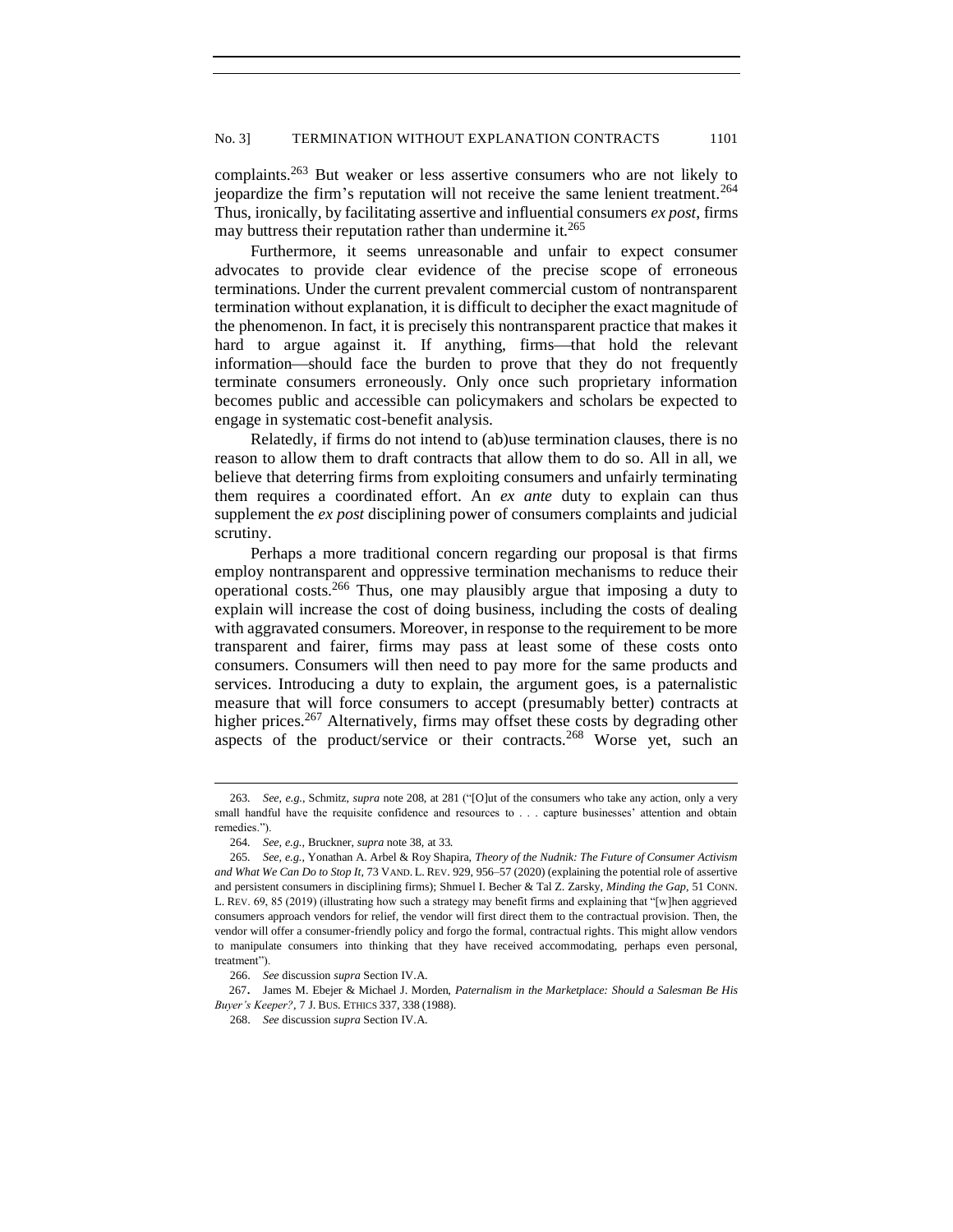intervention may reduce firms' ability to respond to immediate needs and terminate consumers swiftly and efficiently.<sup>269</sup>

As emphasized throughout, we do not argue that firms should not be allowed to terminate consumers, or that termination should be allowed only under specific circumstances. Instead, we propose that firms inform their counterparties as to the reasons that led to their termination. Of course, this does not prevent firms from: continuing to use technological means to aid their decision-making process; warning consumers of possible termination in due cases; soliciting consumers' response to their seemingly improper behavior; temporarily suspending contracts and accounts in urgent or otherwise justified circumstances (such as clear and substantial breaches that risk or harm thirdparties); and using generic automated notices to terminate fake accounts that are set up by automated programs.<sup>270</sup>

When making a termination decision, the firm has already investigated the reasons and is thus holding the relevant information.<sup>271</sup> A duty to explain only entails sharing this already existing information with the consumer. Given the wealth of cheap and effective modern means of communication, the associated costs should not be overblown.<sup>272</sup> Requiring firms to disclose their motivation and reasons to terminate consumers seems like a small price compared to the multiple harms that terminations without explanation can trigger. Moreover, by advancing a more transparent regime, consumers could better evaluate firms' practices and prioritize products and services.

Finally, a legitimate caveat to our analysis relates to our sample of contracts, which encompasses 500 contracts from popular websites. Theoretically, these online contracts may incorporate different mechanisms than offline consumer contracts or less popular online contracts.<sup>273</sup> For instance, some of the online contracts in our sample involve products and services offered free of charge.<sup>274</sup> In such contracts, the argument goes, consumers may be more willing to accept the risk of termination without explanation.

While there is no empirical evidence to support such an argument, it might indeed be that online, popular contracts have unique characteristics. Importantly, however, even if the contracts in our sample do have distinctive characteristics, our analysis still holds. First, the results of our study indicate that less popular sites tend to have termination mechanisms that are even less transparent than

<sup>269.</sup> *See* Arbel *supra* note 261, at 1251.

<sup>270.</sup> For the fight against fake accounts that are created by machines see, for example, Rob Lever, *Fake Facebook Accounts: The Never-Ending Battle Against Bots*, PHYS.ORG (May 24, 2019), https://phys.org/ news/2019-05-fake-facebook-accounts-never-ending-bots.html [https://perma.cc/96XU-GFXV.

<sup>271.</sup> *See supra* Section IV.C.

<sup>272.</sup> *See, e.g.*, *8 Effective Ways to Communicate with Customers*, WALDEN UNIV., https://www.waldenu. edu/online-bachelors-programs/bs-in-communication/resource/eight-effective-ways-to-communicate-withcustomers (last visited Mar. 19, 2022) [https://perma.cc/R2ED-3FFR].

<sup>273.</sup> We made similar comments in a somewhat different context. *See* Becher & Benoliel, *supra* note 166, at 726–29.

<sup>274.</sup> Of course, this ignores that price that consumers pay in terms of information, privacy, and attention—as in the B2C context, there is no free lunch. *See, e.g*., John M. Newman, *The Myth of Free*, 86 GEO. WASH. L. REV. 513, 548–49 (2018).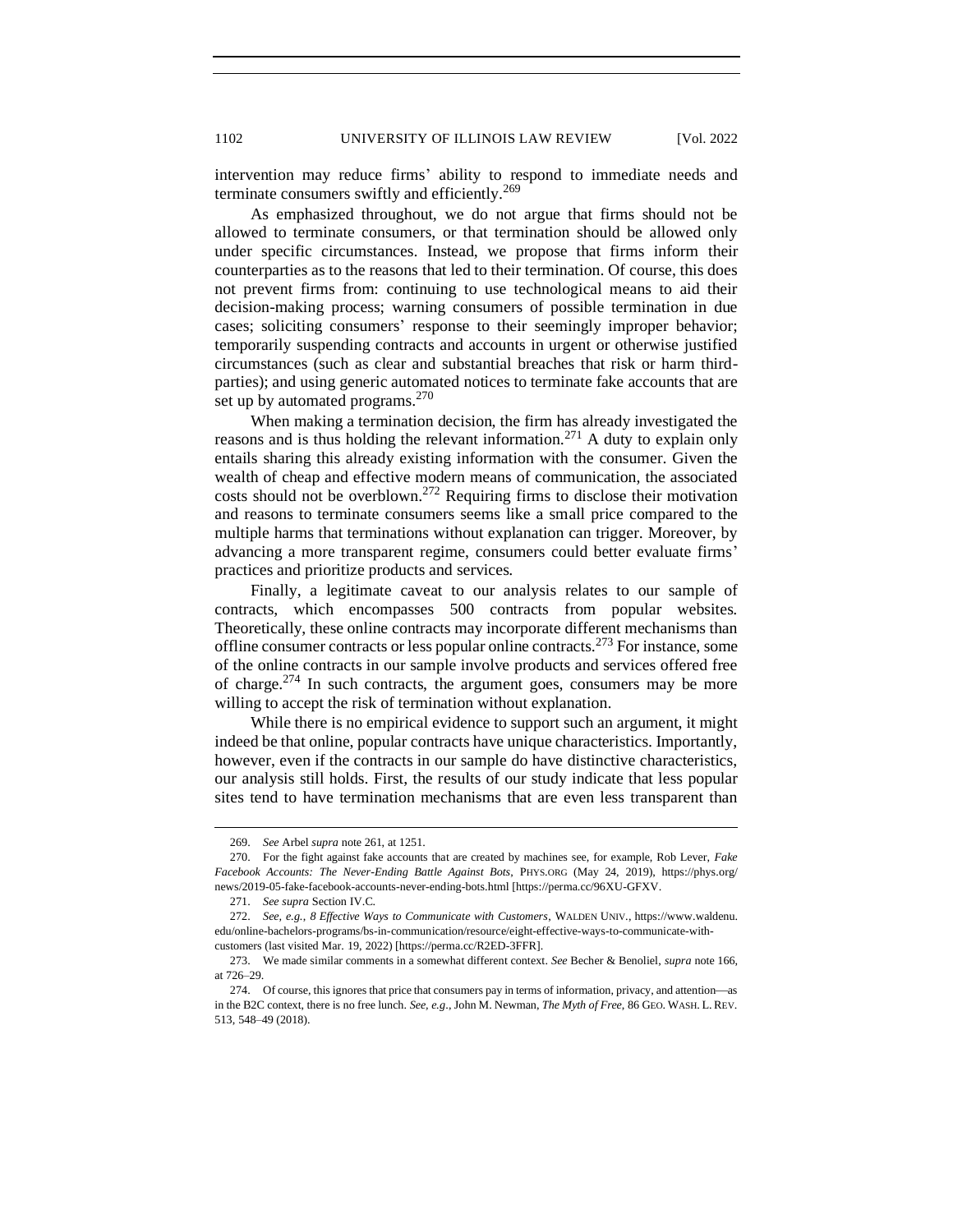more popular websites.<sup>275</sup> This may imply that less popular websites and firms are likely to have even more imbalanced termination mechanisms. Second, the popularity of the websites in our sample—and the potential harm they can cause consumers—make these contracts sufficiently significant in and of themselves. The number of users such contracts involved, combined with the findings we present and the risks these findings entail, merit legal vigilance.

## V. CONCLUDING REMARKS

<span id="page-44-0"></span>Our empirical examination indicates that almost all consumer contracts in our sample of 500 popular online contracts employ termination without explanation clauses. These mechanisms, however, should not be viewed in isolation since they are often coupled with other aggravating contractual terms. To make matters worse, consumer contracts often (1) do not specify a list of causes for termination, (2) do not require the firm to notify the consumer of the termination act, and (3) do not lend the consumer a voice in the process. Indeed, we found 80% of the termination without explanation contracts in our sample to be moderately or highly nontransparent, *i.e.*, employing at least two out of these three features.<sup>276</sup>

Termination without explanation increases the risk of wrongful termination. Erroneous terminations can be painful for individual consumers on multiple levels. At times, questionable, if not appalling, motivations might trigger such terminations.<sup>277</sup> Furthermore, many terminations may involve human or machine biases.<sup>278</sup> Additionally, termination decisions may rely upon dubious policies, of which the public is unaware.<sup>279</sup> Termination practices might deepen inequalities and target minorities and marginalized groups.<sup>280</sup>

The current legal regime accords firms with broad discretion to terminate consumers and does not encourage them to adequately consider the consequences of their termination decisions.<sup>281</sup> Nor does it inspire firms to behave transparently and ensure due process.<sup>282</sup> As a result, firms make important decisions invisibly and unilaterally, without adequate consumer and public input.<sup>283</sup>

To combat these risks, this Article offers to impose on firms the duty to explain consumers' termination decisions. We argued that such a duty would make termination decisions more observable and transparent and thus desired on multiple grounds. The mere knowledge that one needs to justify their decisions

(forthcoming 2023).

<sup>275</sup>*.* See *supra* Section III.C, especially text accompanying Table 3 and Figure 1 (detailing the relationship between website traffic and nontransparency).

<sup>276.</sup> *See supra* Section III.C.

<sup>277.</sup> *See, e.g.*, Frevele, *supra* note 11.

<sup>278.</sup> *See* Skitka et al., *supra* note 109, at 992.

<sup>279.</sup> McDonald & Cranor, *supra* note 200, at 551–52, 563.

<sup>280.</sup> *See* Mayson, *supra* note 40, at 2259 (discussing bias and inequality).

<sup>281.</sup> *See supra* Section III.B; *see also supra* note 176 and accompanying text.

<sup>282.</sup> For a general discussion, see Shmuel I. Becher & Uri Benoliel, *Dark Contracts*, 64 B.C. L. REV.

<sup>283.</sup> *See supra* Section II.B.2.